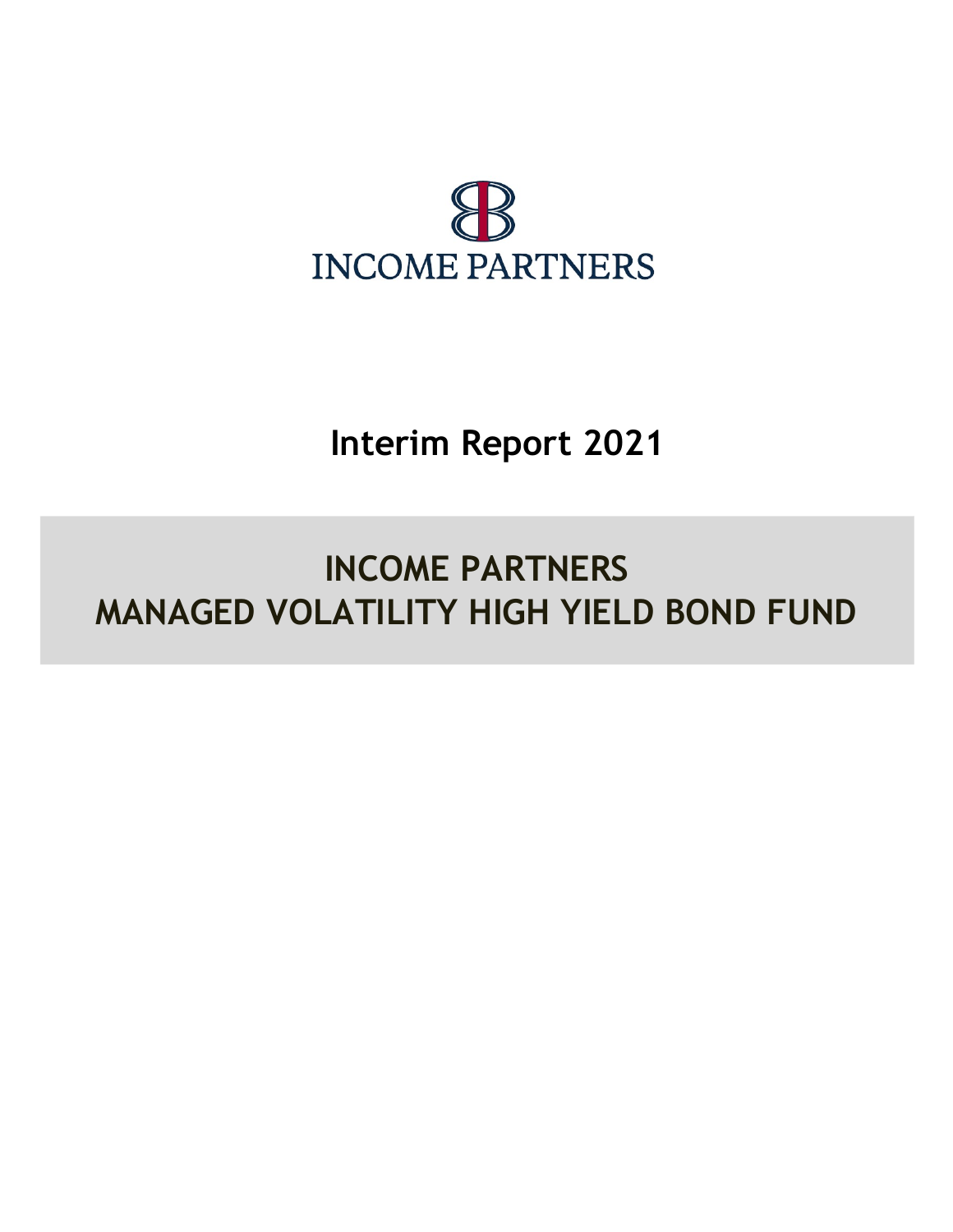(Sub–Fund of Income Partners Strategy Fund)

(Established in the Cayman Islands as an exempted unit trust and was re-domiciled to the jurisdiction of Hong Kong as a sub-fund of an open ended umbrella unit trust under the laws of Hong Kong)

SEMI-ANNUAL FINANCIAL STATEMENTS (UNAUDITED)

FOR THE SIX MONTHS ENDED 30 JUNE 2021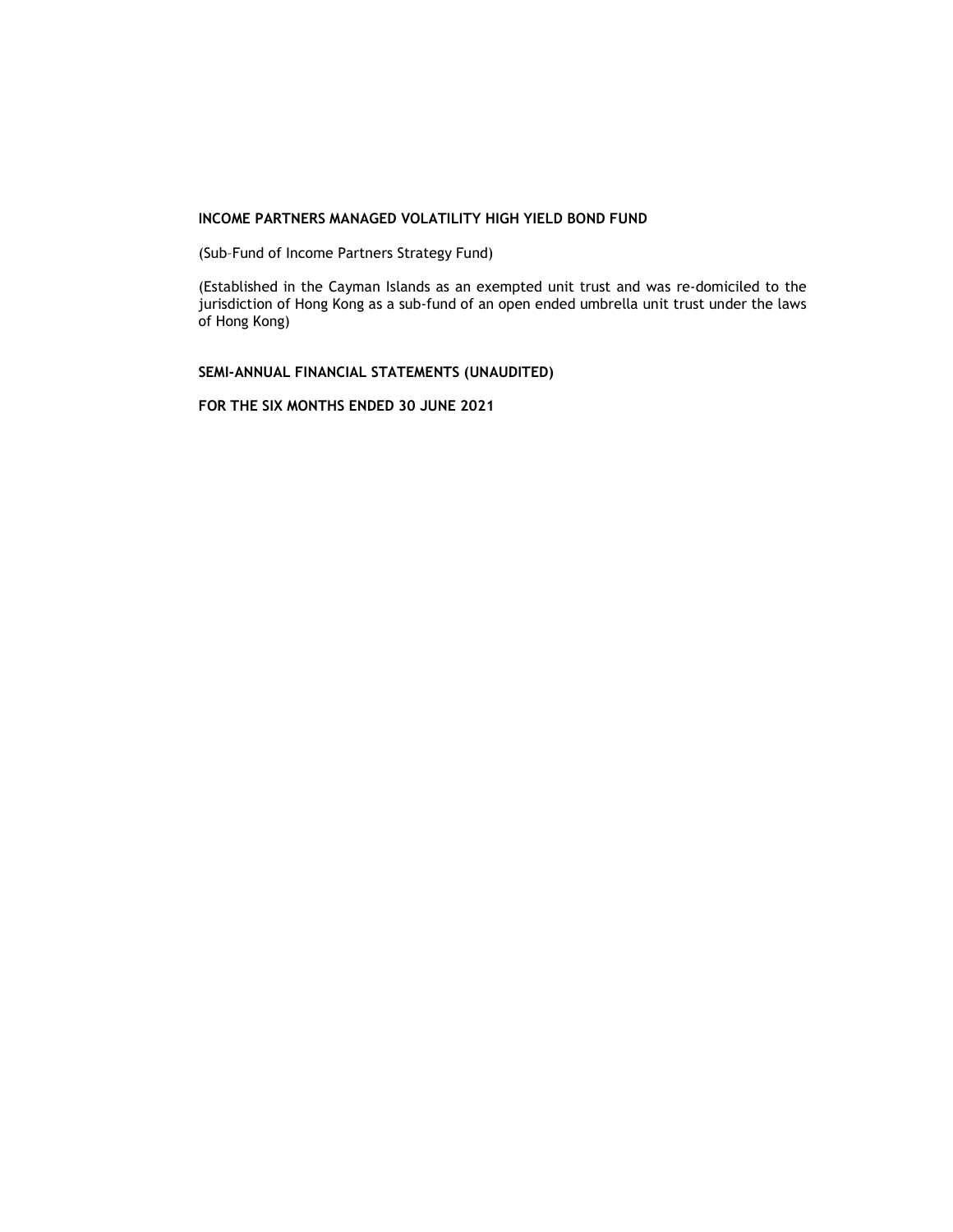(Sub-Fund of Income Partners Strategy Fund)

(Established in the Cayman Islands as an exempted unit trust and was re-domiciled to the jurisdiction of Hong Kong as a sub-fund of an open ended umbrella unit trust under the laws of Hong Kong)

# TABLE OF CONTENTS

| STATEMENT OF PROFIT AND LOSS AND OTHER COMPREHENSIVE INCOME (UNAUDITED)7      |
|-------------------------------------------------------------------------------|
| STATEMENT OF CHANGES IN NET ASSETS ATTRIBUTABLE TO UNITHOLDERS (UNAUDITED)  8 |
|                                                                               |
|                                                                               |
|                                                                               |
|                                                                               |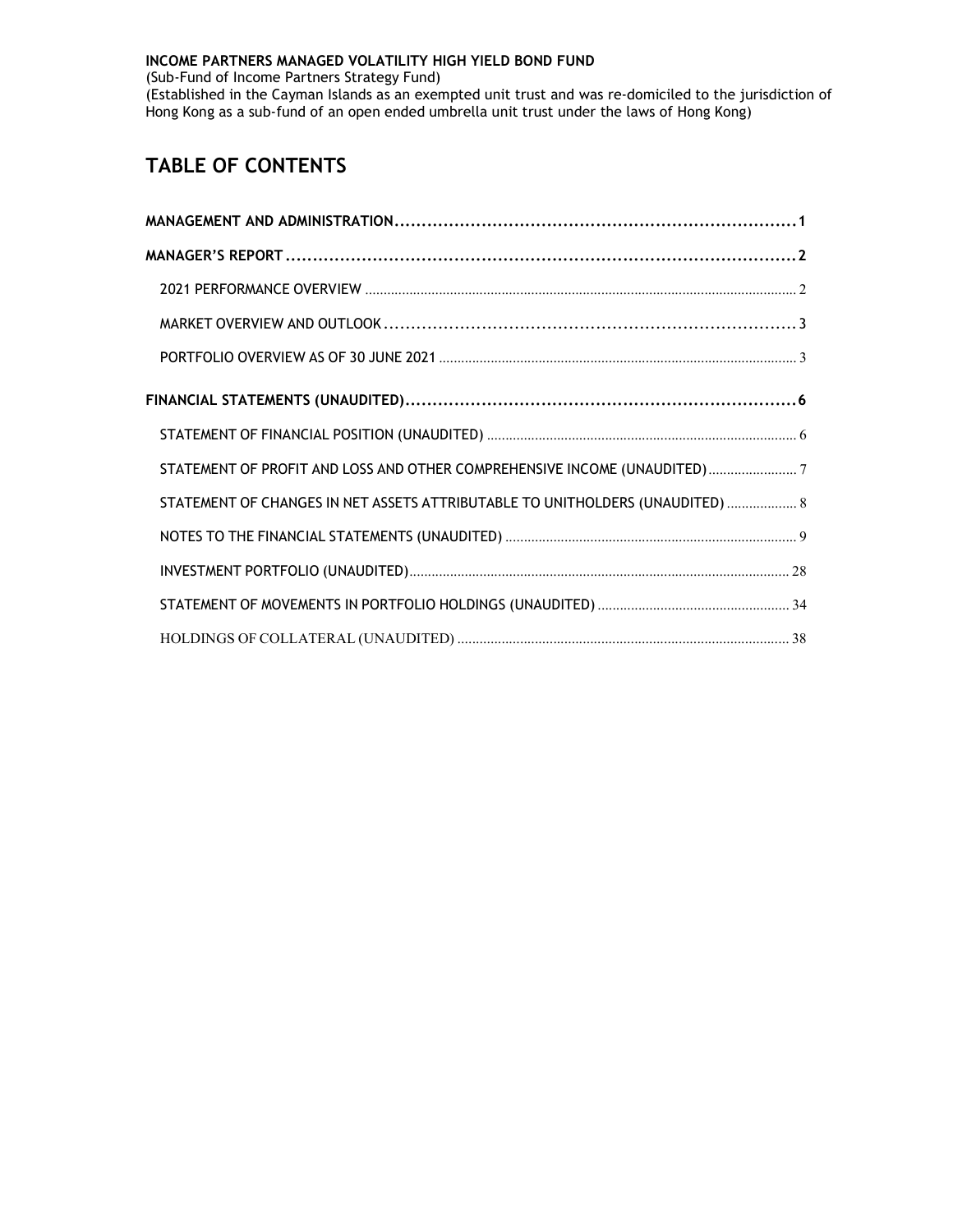(Sub-Fund of Income Partners Strategy Fund)

(Established in the Cayman Islands as an exempted unit trust and was re-domiciled to the jurisdiction of Hong Kong as a sub-fund of an open ended umbrella unit trust under the laws of Hong Kong)

# MANAGEMENT AND ADMINISTRATION

Income Partners Asset Management (HK) Limited Emil Nguy Suite 3503-4 Francis Tjia Cambridge House Fai Hung Ma (resigned on 31 January 2021)<br>Taikoo Place Fai Hung Ma (Ferang Eva Siu Wai Ip 979 King's Road Yang Lin (appointed on 31 January 2021) Hong Kong

# TRUSTEE AND PRINCIPAL OFFICE ADMINISTRATOR

50th Floor, Champion Tower 50th Floor, Champion Tower Three Garden Road, Central Three Garden Road, Central Three Garden Road, Central Hong Kong

# REGISTRAR AND PROCESSING AGENT SOLICITORS TO THE MANAGER

Citicorp Financial Services Limited Citi Tower, One Bay East **Akin Gump Strauss Hauer & Feld** Akin Gump Strauss Hauer & Feld<br>A Units 1801-08 & 10. 18/F. Glouce Kowloon, Hong Kong Central, Hong Kong

# **CUSTODIAN**

Citibank N.A., Hong Kong Branch 50th Floor, Champion Tower Three Garden Road, Central Hong Kong

# AUDITOR

PricewaterhouseCoopers 22/F, Prince's Building Central Hong Kong

# SWISS REPRESENTATIVE AGENT

Acolin Fund Services AG, Geneva Branch 6, Cours de Rive CH-1204 Geneva Switzerland

# MANAGER DIRECTORS OF THE MANAGER

Eva Siu Wai Ip

Cititrust Limited Citibank N.A., Hong Kong Branch Hong Kong

# IN RESPECT OF HONG KONG LAW

83 Hoi Bun Road **Bunder Strates 1801-08 & 10, 18/F, Gloucester Tower** Units 1801-08 & 10, 18/F, Gloucester Tower<br>The Landmark, 15 Queen's Road Central The Landmark, 15 Queen's Road Central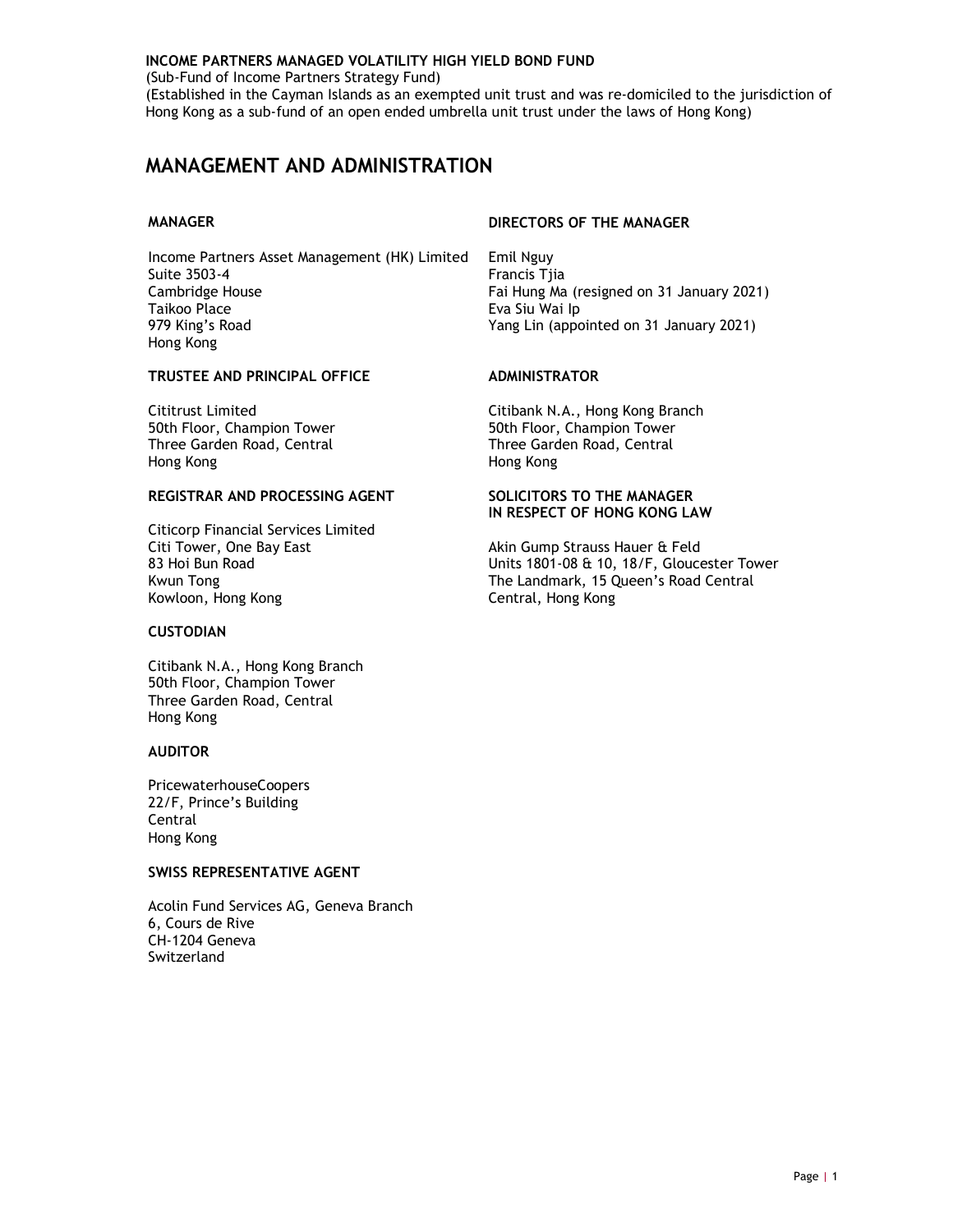(Sub-Fund of Income Partners Strategy Fund)

(Established in the Cayman Islands as an exempted unit trust and was re-domiciled to the jurisdiction of Hong Kong as a sub-fund of an open ended umbrella unit trust under the laws of Hong Kong)

# MANAGER'S REPORT

#### 2021 PERFORMANCE OVERVIEW

In the first six months of 2021, the Income Partners Managed Volatility High Yield Bond Fund (the "Fund") generated a total return<sup>1</sup> as per below table:

| <b>Class of Shares</b>        | <b>ISIN Code</b> | Bloomberg<br>ticker | <b>Fund Class</b><br><b>Inception Date</b> | <b>YTD 2021</b><br>Return | Annualized<br>Dividend Yield* |
|-------------------------------|------------------|---------------------|--------------------------------------------|---------------------------|-------------------------------|
| Class 1A Accumulation (USD)   | HK0000421336     | <b>IRHY1AA HK</b>   | 8-Jan-18                                   | 1.38%                     |                               |
| Class 1A Distribution (USD)   | HK0000421328     | <b>IPRHY1A HK</b>   | $7-May-13$                                 | $-2$                      | 6.7%                          |
| Class 1B Accumulation (RMB)   | HK0000421351     | IRHY1BA HK          | 26-Jun-19                                  | $\overline{2}$            |                               |
| Class 1E Distribution (USD-H) | HK0000490067     | <b>IPRHY1E HK</b>   | 25-Mar-19                                  | $-0.75%$                  | 6.9%                          |
| Class 2A Accumulation (USD)   | HK0000421419     | <b>IRHY2AA HK</b>   | 27-Jul-11                                  | 1.12%                     | $\overline{\phantom{a}}$      |
| Class 2A Distribution (USD)   | HK0000421401     | <b>IPRHY2A HK</b>   | $3-Aug-11$                                 | 1.12%                     | 6.7%                          |
| Class 2B Accumulation (RMB)   | HK0000421435     | <b>IRHY2BA HK</b>   | 27-Jul-11                                  | 0.46%                     | $\blacksquare$                |
| Class 2B Distribution (RMB)   | HK0000421427     | <b>IPRHY2B HK</b>   | 27-Jul-11                                  | 0.46%                     | 9.1%                          |
| Class 2C Distribution (USD)   | HK0000421443     | <b>IPRHY2C HK</b>   | 10-Aug-11                                  | 1.13%                     | 7.0%<br>(pays 7% Fixed)       |
| Class 2D Accumulation (HKD)   | HK0000421468     | <b>IRHY2DA HK</b>   | 21-Feb-18                                  | 1.31%                     |                               |
| Class 2D Distribution (HKD)   | HK0000421450     | <b>IPRHY2D HK</b>   | 9-Feb-18                                   | 1.31%                     | 6.8%                          |
| Class 2E Accumulation (AUD)   | HK0000421484     | <b>IRHY2EA HK</b>   | 7-Mar-18                                   | 4.23%                     | $\blacksquare$                |
| Class 2E Distribution (AUD)   | HK0000421476     | <b>IPRHY2E HK</b>   | $4$ -May-18                                | 4.25%                     | 6.2%                          |
| Class 2F Accumulation (AUD-H) | HK0000421500     | <b>IRHY2FA HK</b>   | 13-Oct-15                                  | $-1.08%$                  | $\overline{\phantom{a}}$      |
| Class 2F Distribution (AUD-H) | HK0000421492     | <b>IPRHY2F HK</b>   | $2-May-19$                                 | $-1.10%$                  | 6.4%                          |
| Class 2G Accumulation (USD-H) | HK0000421526     | <b>IRHY2GA HK</b>   | 13-Oct-15                                  | $-1.01%$                  | $\overline{\phantom{a}}$      |
| Class 2G Distribution (USD-H) | HK0000421518     | <b>IPRHY2G HK</b>   | 19-Oct-15                                  | $-0.98%$                  | 7.0%                          |
| Class 2I Accumulation (SGD-H) | HK0000421567     | <b>IRHY2IA HK</b>   | 30-Apr-19                                  | $-0.98%$                  | $\overline{\phantom{a}}$      |
| Class 21 Distribution (SGD-H) | HK0000421559     | <b>IPRHY2I HK</b>   | 24-Apr-19                                  | $-0.99%$                  | 7.0%                          |
| Class 2J Distribution (EUR)   | HK0000490000     | <b>IPRHY2J HK</b>   | 16-Jul-19                                  | $-2$                      |                               |
| Class 2K Accumulation (EUR-H) | HK0000490034     | <b>IRHY2KA HK</b>   | 8-May-19                                   | $-1.41%$                  | $\overline{\phantom{a}}$      |
| Class 2K Distribution (EUR-H) | HK0000490026     | <b>IPRHY2K HK</b>   | $7-May-19$                                 | $-1.36%$                  | 5.3%                          |
| Class 2L Accumulation (HKD-H) | HK0000490059     | <b>IRHY2LA HK</b>   | 7-May-19                                   | $-1.04%$                  | $\overline{\phantom{a}}$      |
| Class 2L Distribution (HKD-H) | HK0000490042     | <b>IPRHY2L HK</b>   | 17-Apr-19                                  | $-1.04%$                  | 7.0%                          |

\* Annualized Dividend Yield: [(1 + distribution per unit / ex-dividend NAV) ^ distribution frequency] – 1. Yield figures are estimates and are based on the latest dividend distribution and the ex-dividend NAV of the previous month. Yield figures are for reference only. Positive dividend yield does not imply positive return. Dividend rate is not guaranteed and distributions may be paid from capital.

\* In respect of the Class 2C (USD) Distribution Units, pay out non-discretionary monthly distributions at a fixed percentage of 7% per annum. The 7% annualized yield is calculated as follows: (total dividend paid or to be paid over the current calendar year / last available net asset value of the Fund) in the prior calendar year) x 100%.

 1 Adjusted for monthly dividend distributions

<sup>&</sup>lt;sup>2</sup> As per Hong Kong SFC's guidelines for advertising applicable to collective investment schemes, performance information may be presented after the share classes have attained an investment track record of over 6 months.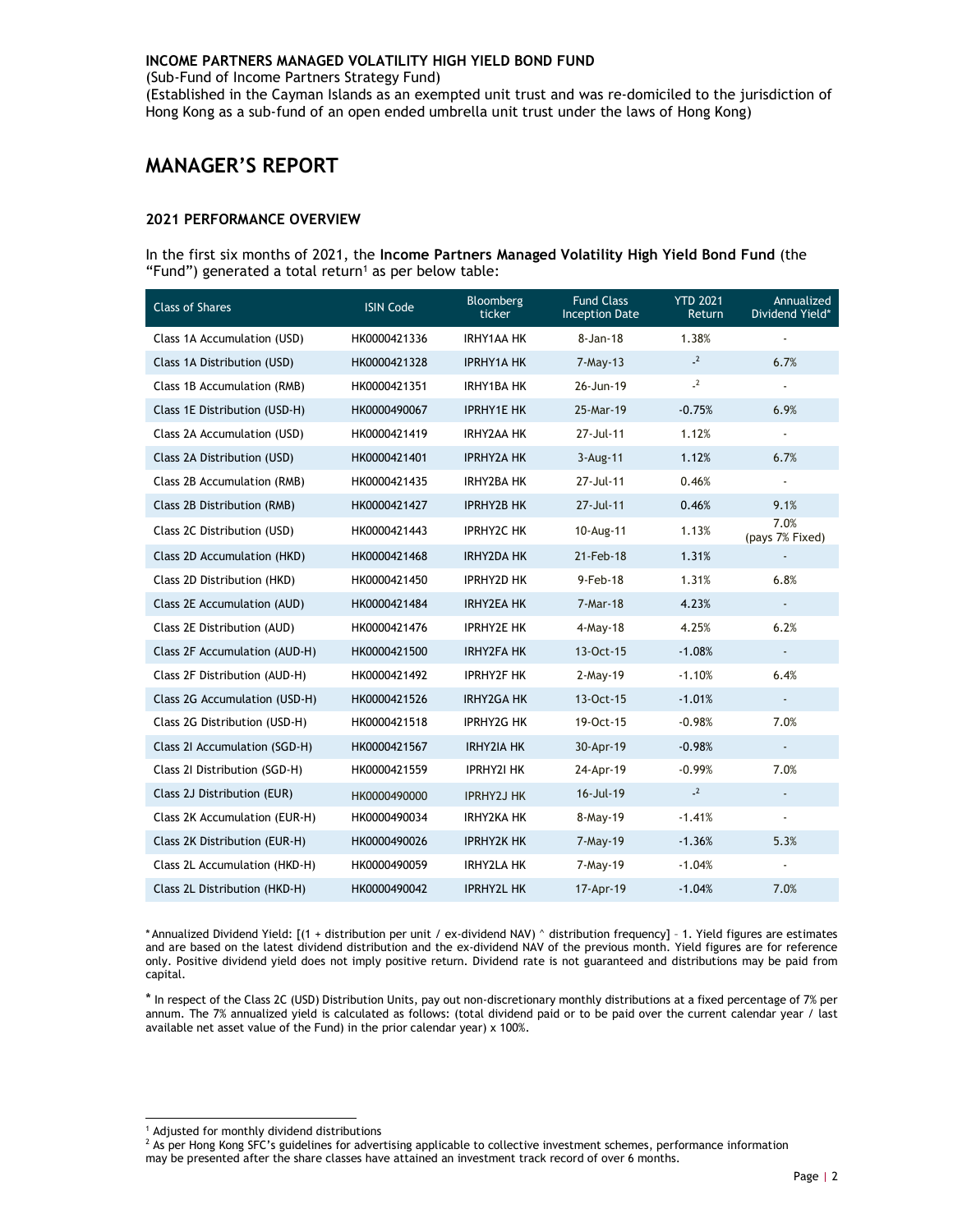(Sub-Fund of Income Partners Strategy Fund)

(Established in the Cayman Islands as an exempted unit trust and was re-domiciled to the jurisdiction of Hong Kong as a sub-fund of an open ended umbrella unit trust under the laws of Hong Kong)

# MARKET OVERVIEW AND OUTLOOK

In the first half of 2021, the Asian high yield market was relatively stable from January to May, but weakened into June, led by the Chinese real estate sector.

The weakening of Chinese real estate sector in June was mainly due to the quick selloff in Evergrande, a large Chinese property developer, as well as policy tightening in the property market since last year. The selloff in Evergrande USD bonds was initially triggered by a report on the related-party transactions between Evergrande and Shengjing Bank, but later on, it has developed into a general worry on its liquidity situation, as there have been more and more news on its failure of payment in onshore commercial papers. In late June, the selloff hasn't stopped, even after the company announced significant debt reduction in the first half and made full payment on the maturing over 2 billion USD bond on 28th June. The quick price movement in Evergrande also weakened market sentiment toward the entire Chinese real estate sector, and caused price drop in other Chinese property developers' USD bonds as well.

Looking forward, we believe that although in the short run, the market may remain weak due to the uncertainty in Evergrande and policy tightening in the property market, it will provide attractive investment opportunity later once the market bottomed, as even good quality names have started to be oversold under the correction of the whole Chinese real estate sector.

In terms of valuation, by the end of June, the average credit spread of JACI non-investment grade blended index has widened to 611bps from 577bps in May after recent weakness, compared to year beginning level of 618bps, and pre-pandemic level of 535bps by the end of 2019.

By the end of June, the fund remained defensively positioned. Specifically, inside the Chinese real estate high yield sector: (1) The fund has been highly diversified into 26 selected issuers; (2) Mostly in property developers categorized as green and yellow under the Three Red Lines policy, with lower leverage and sufficient cash coverage; (3) The fund mainly hold short tenor bonds with average duration of 1.7 years, which have less price volatility to protect the downside. On the other hand, the fund continued to hold onshore Chinese government and policy bank bonds as a good hedge for the high yield portfolio.

Going forward, the manager will continue to closely monitor the development in Evergrande and China's policy toward the property market, and actively manage risk.

| <b>Modified Duration:</b> | Average Credit | <b>Yield to Maturity</b> | Yield to Maturity        |
|---------------------------|----------------|--------------------------|--------------------------|
|                           | Rating:        | in $RMB3$ :              | $\ln$ USD <sup>4</sup> : |
| 3.3 years                 | ВB             | 8.8%                     | 6.1%                     |

# PORTFOLIO OVERVIEW AS OF 30 JUNE 2021

-

<sup>&</sup>lt;sup>3</sup> Yield to Maturity in RMB applies to all Unhedged share classes in RMB (2B), USD (2A), HKD (2D), AUD (2E), SGD (2H), EUR (2J), as investors are exposed to RMB risk. Where applicable, workout dates are used for the calculation of yield to maturity for callable bonds (sourced from Bloomberg).

<sup>4</sup> Yield to Maturity in USD applied to all Hedged share classes in USD-Hedged (2G), AUD-Hedged (2F), HKD-Hedged (2L), SGD-Hedged (2I), EUR-Hedged (2K), RMB (USD Exposure) (2X) as investors are not exposed to RMB risk. Where applicable, workout dates are used for the calculation of yield to maturity for callable bonds (sourced from Bloomberg).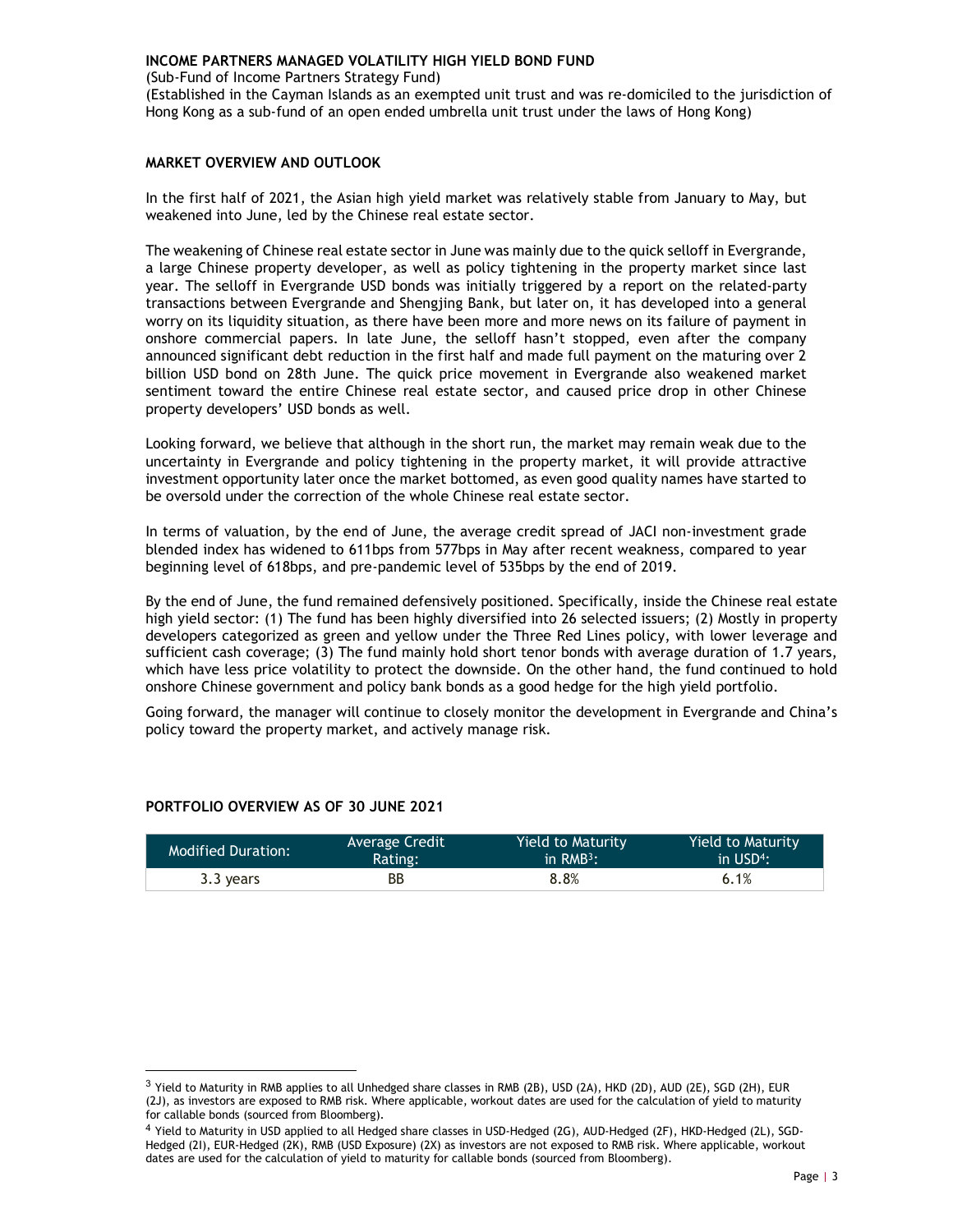(Sub-Fund of Income Partners Strategy Fund)

(Established in the Cayman Islands as an exempted unit trust and was re-domiciled to the jurisdiction of Hong Kong as a sub-fund of an open ended umbrella unit trust under the laws of Hong Kong)

# PORTFOLIO OVERVIEW AS OF 30 JUNE 2021 (CONTINUED)

| Top 10 Holdings                | 27.7% |
|--------------------------------|-------|
| China Government Bond          | 6.5%  |
| New World Development Co Ltd   | 2.6%  |
| Sunac China Holdings Limited   | 2.5%  |
| China SCE Group Holdings Ltd   | 2.5%  |
| Kaisa Group Holdings Ltd       | 2.5%  |
| Melco Resorts Finance          | 2.3%  |
| Road King Infrastructure Ltd   | 2.3%  |
| <b>FWD Ltd</b>                 | 2.2%  |
| Zhenro Properties Group Ltd    | 2.2%  |
| Fantasia Holdings Group Co Ltd | 2.1%  |

# Geographic Exposure



# Industry Exposure

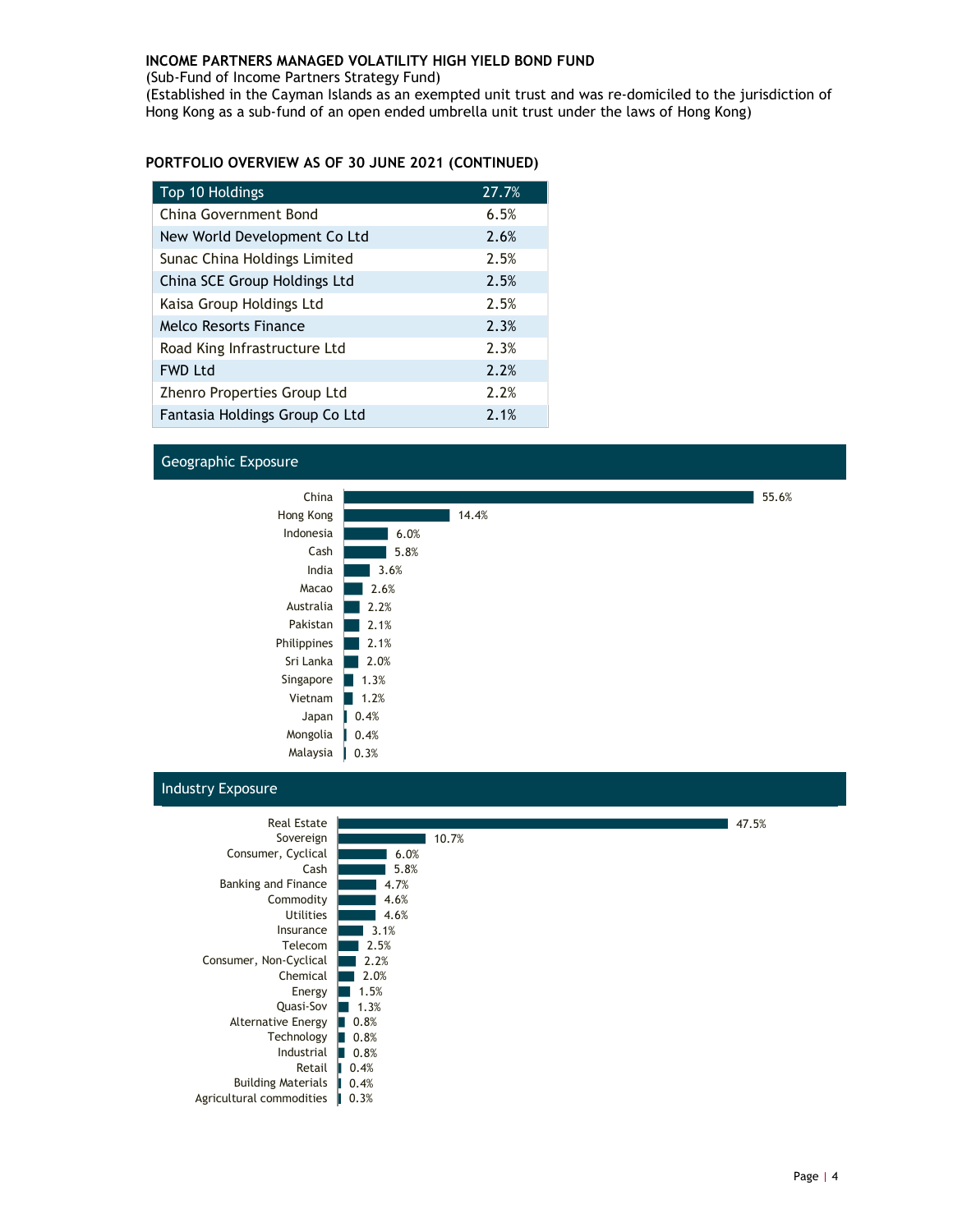(Sub-Fund of Income Partners Strategy Fund)

(Established in the Cayman Islands as an exempted unit trust and was re-domiciled to the jurisdiction of Hong Kong as a sub-fund of an open ended umbrella unit trust under the laws of Hong Kong)

# PORTFOLIO OVERVIEW AS OF 30 JUNE 2021 (CONTINUED)



#Total exposures may differ due to rounding. Please note the ratings exposures shown here include some of Income Partners' own implied internal ratings. Where S&P/Moody's/Fitch ratings for bond holdings are not available, Income Partners' internal credit ratings apply.

Source: Income Partners, based on 30 June 2021

# CORPORATE ACTION

As per a Notice to Unitholders dated 26 May 2021, the Sub-Fund's explanatory memorandum dated May 2021 (the "Explanatory Memorandum") and product key facts statement dated May 2021 (the "KFS") have been updated to state that the Sub-Fund is now approved by the China Securities Regulatory Commission to be offered to Mainland China investors under the Mainland-Hong Kong Mutual Recognition of Funds arrangement ("MRF"). Accordingly, and as notified to you in the Sub-Fund's notice dated 8 April 2020, the Sub-Fund will offer Class 2X RMB (USD Exposure) Units, Class 2XA USD Units, Class 2XB RMB Units and Class 2XG USD-Hedged Units (both Distribution and Accumulation Units) to investors in Mainland China (as defined in the Explanatory Memorandum) subscribing under MRF.

The revised Explanatory Memorandum and KFS are available on the Manager's website (www.incomepartners.com).

For further details on the above changes, please refer to the respective Notice to investors.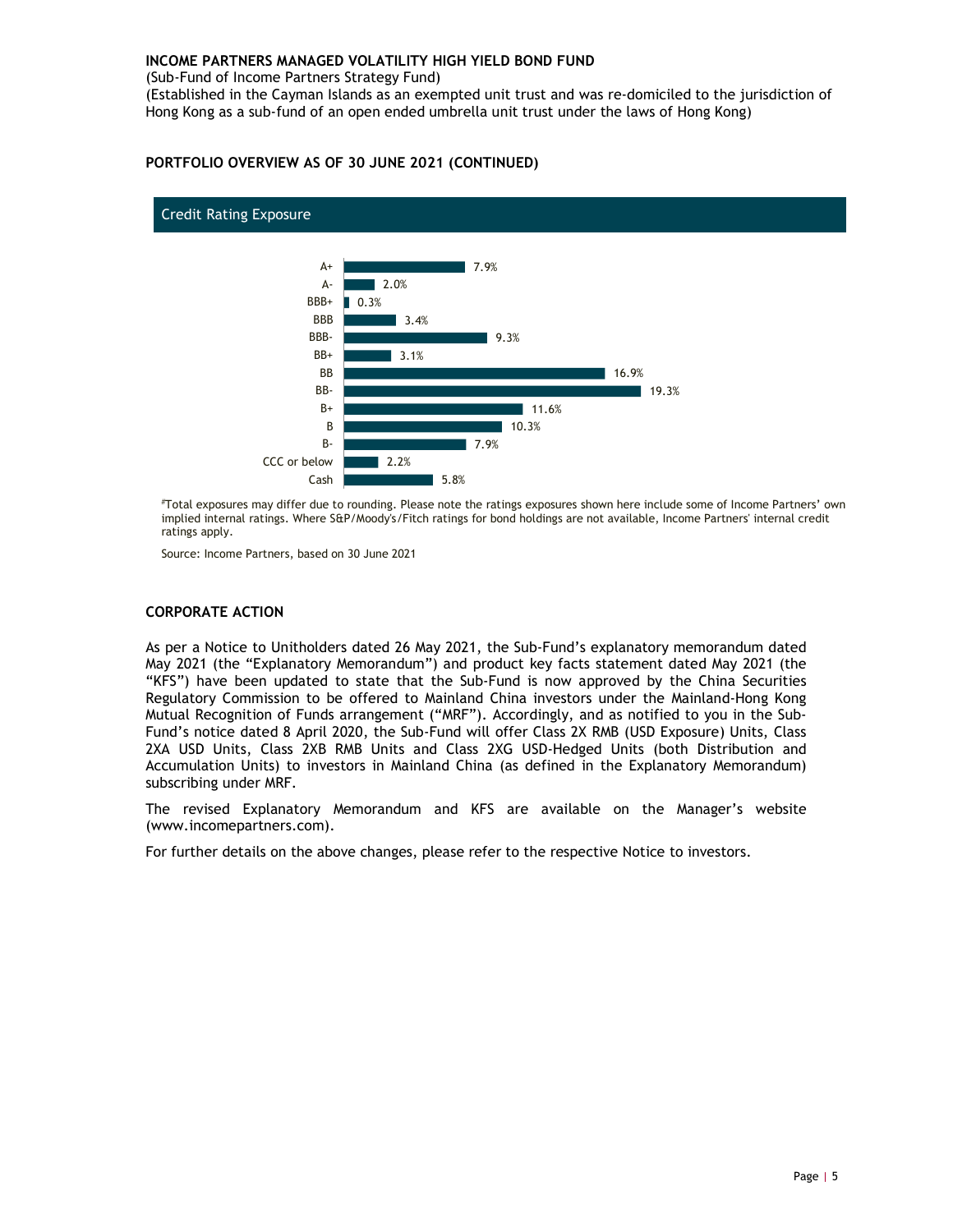(Sub-Fund of Income Partners Strategy Fund)

(Established in the Cayman Islands as an exempted unit trust and was re-domiciled to the jurisdiction of Hong Kong as a sub-fund of an open ended umbrella unit trust under the laws of Hong Kong)

# FINANCIAL STATEMENTS (UNAUDITED)

# STATEMENT OF FINANCIAL POSITION (UNAUDITED)

# AS AT 30 JUNE 2021

|                                                                                                                                                                                                                                                             | Note         | As at<br>30 June 2021<br>(unaudited)<br><b>RMB</b>                                                         | As at<br>31 December 2020<br>(audited)<br><b>RMB</b>                                                         |
|-------------------------------------------------------------------------------------------------------------------------------------------------------------------------------------------------------------------------------------------------------------|--------------|------------------------------------------------------------------------------------------------------------|--------------------------------------------------------------------------------------------------------------|
| <b>Assets - Current assets</b>                                                                                                                                                                                                                              |              |                                                                                                            |                                                                                                              |
| Financial assets at fair value through profit or loss<br>Derivative financial instruments<br>Interest receivable<br>Prepayment and other receivables<br>Amounts due from the brokers<br>Subscriptions receivable<br>Margin deposits<br><b>Bank balances</b> | 9            | 733, 101, 529<br>3,541,812<br>13,398,524<br>1,367,910<br>11,097,500<br>668,508<br>33,529,935<br>17,312,034 | 884, 317, 976<br>18,661,309<br>16, 102, 669<br>798,627<br>1,425,565<br>900,397<br>24, 102, 016<br>46,879,950 |
| <b>Total assets</b>                                                                                                                                                                                                                                         |              | 814,017,752                                                                                                | 993, 188, 509                                                                                                |
| Liabilities - Current liabilities                                                                                                                                                                                                                           |              |                                                                                                            |                                                                                                              |
| Derivative financial instruments<br>Amounts due to the brokers                                                                                                                                                                                              | 2(a)         | 3,890,676<br>13,222,339                                                                                    | 979,401<br>13,508,528                                                                                        |
| Other liabilities and accrued expenses<br>Redemptions payable                                                                                                                                                                                               | 2(b)<br>2(g) | 1,668,864<br>5,758,252                                                                                     | 1,955,358<br>1,083,470                                                                                       |
| Liabilities (excluding net assets attributable to unitholders)                                                                                                                                                                                              |              | 24,540,131                                                                                                 | 17,526,757                                                                                                   |
| Net assets attributable to unitholders                                                                                                                                                                                                                      |              | 789,477,621                                                                                                | 975,661,752                                                                                                  |
|                                                                                                                                                                                                                                                             |              | 814,017,752                                                                                                | 993, 188, 509                                                                                                |
| Represented by:<br>Net assets attributable to unitholders (in accordance with the<br>Prospectus of the Fund)                                                                                                                                                | 5            | 789,780,350                                                                                                | 976,077,829                                                                                                  |
| Adjustment for different basis adopted by the Fund in arriving<br>at net assets attributable to unitholders                                                                                                                                                 | 5            | (302, 729)                                                                                                 | (416, 077)                                                                                                   |

The accompanying notes are an integral part of these financial statements.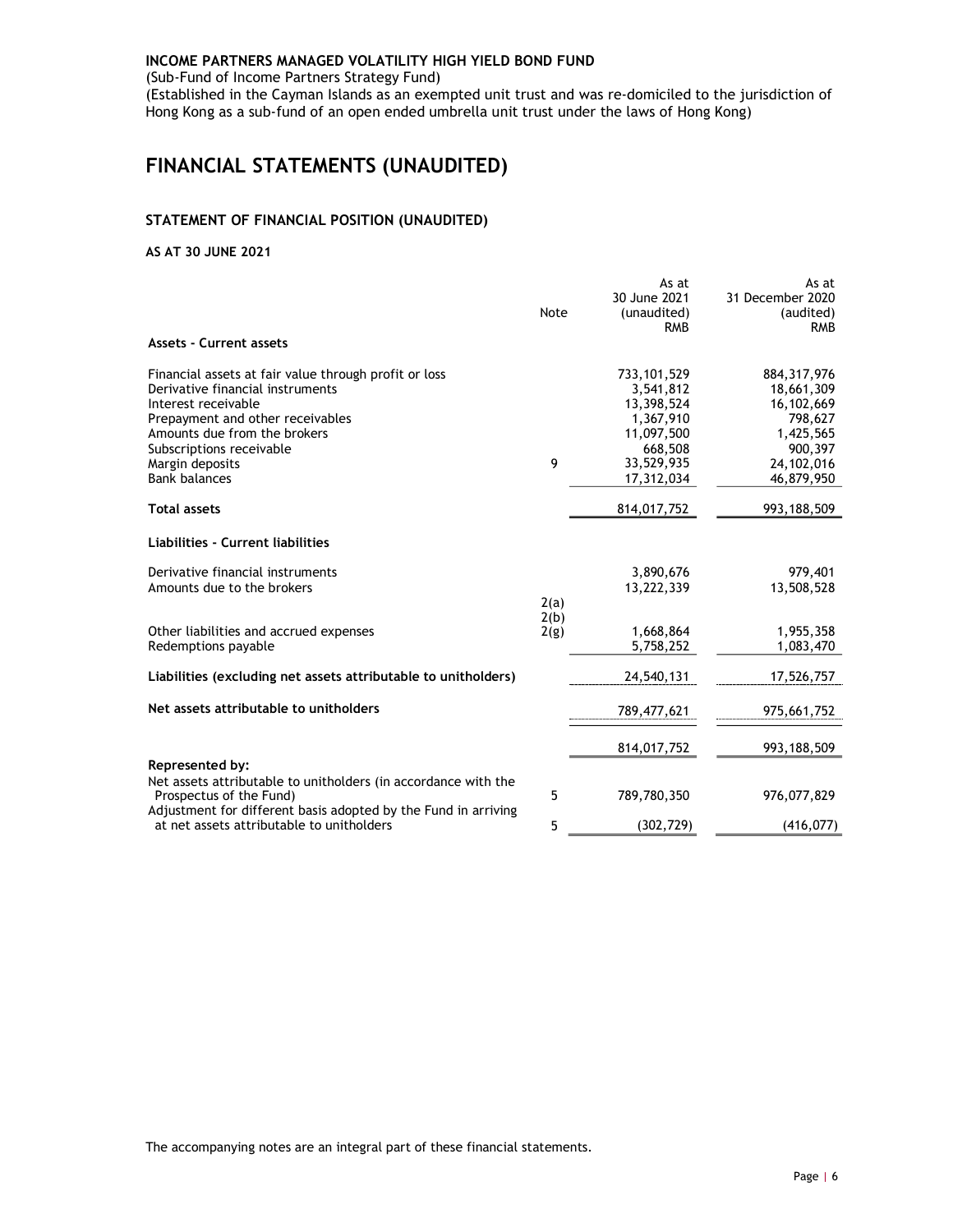(Sub-Fund of Income Partners Strategy Fund)

(Established in the Cayman Islands as an exempted unit trust and was re-domiciled to the jurisdiction of Hong Kong as a sub-fund of an open ended umbrella unit trust under the laws of Hong Kong)

# STATEMENT OF PROFIT AND LOSS AND OTHER COMPREHENSIVE INCOME (UNAUDITED)

# For the six months ended 30 June 2021

|                                                   |      | For the six months | For the six months |
|---------------------------------------------------|------|--------------------|--------------------|
|                                                   |      | ended              | ended              |
|                                                   |      | 30 June 2021       | 30 June 2020       |
|                                                   | Note | (Unaudited)        | (Unaudited)        |
|                                                   |      | <b>RMB</b>         | <b>RMB</b>         |
| Income                                            |      |                    |                    |
| Debt interest income                              |      | 26,523,547         | 48,030,365         |
| Net losses on financial assets and liabilities    |      |                    |                    |
| at fair value through profit or loss              |      | (18,685,827)       | (90, 786, 123)     |
| Net foreign exchange (losses)/gains               |      | (5,649,125)        | 953,282            |
| Bank interest income                              |      | 19,624             | 391,324            |
| Fee rebate                                        |      | 89,315             | 68,835             |
| Other income                                      |      | 106,351            | 3                  |
|                                                   |      |                    |                    |
| Total investment income/(loss)                    |      | 2,403,885          | (41, 342, 314)     |
| <b>Expenses</b>                                   |      |                    |                    |
| Management fee                                    | 2(a) | (6,445,052)        | (10, 406, 855)     |
| Trustee fee                                       | 2(b) | (33, 469)          | (58, 230)          |
| Custodian, administration, compliance monitoring, |      |                    |                    |
| financial statement preparation fee and registrar |      |                    |                    |
| and processing agent fee                          | 2(g) | (653, 505)         | (1,043,577)        |
| Auditor's remuneration                            |      | (147, 978)         | (171, 635)         |
| Other operating expenses                          |      | (173, 203)         | (147,900)          |
| SFC authorization costs                           |      |                    | (369, 740)         |
| Legal and professional fees                       |      | (271, 336)         | (30, 610)          |
|                                                   |      |                    |                    |
| Total operating expenses                          |      | (7, 724, 543)      | (12, 228, 547)     |
|                                                   |      |                    |                    |
| Operating loss                                    |      | (5,320,658)        | (53, 570, 861)     |
| <b>Finance costs</b>                              |      |                    |                    |
| Distributions to holders of redeemable units      |      | (24, 205, 442)     | (37, 365, 108)     |
| Interest expense                                  |      |                    | (676)              |
|                                                   |      |                    |                    |
| Loss after distributions                          |      | (29, 526, 100)     | (90, 936, 645)     |
|                                                   |      |                    |                    |
| Adjustment for SFC authorization costs            |      | (113, 348)         | 245,977            |
| Decrease in net assets attributable to            |      |                    |                    |
| unitholders from operations                       |      | (29, 639, 448)     | (90, 690, 668)     |

The accompanying notes are an integral part of these financial statements.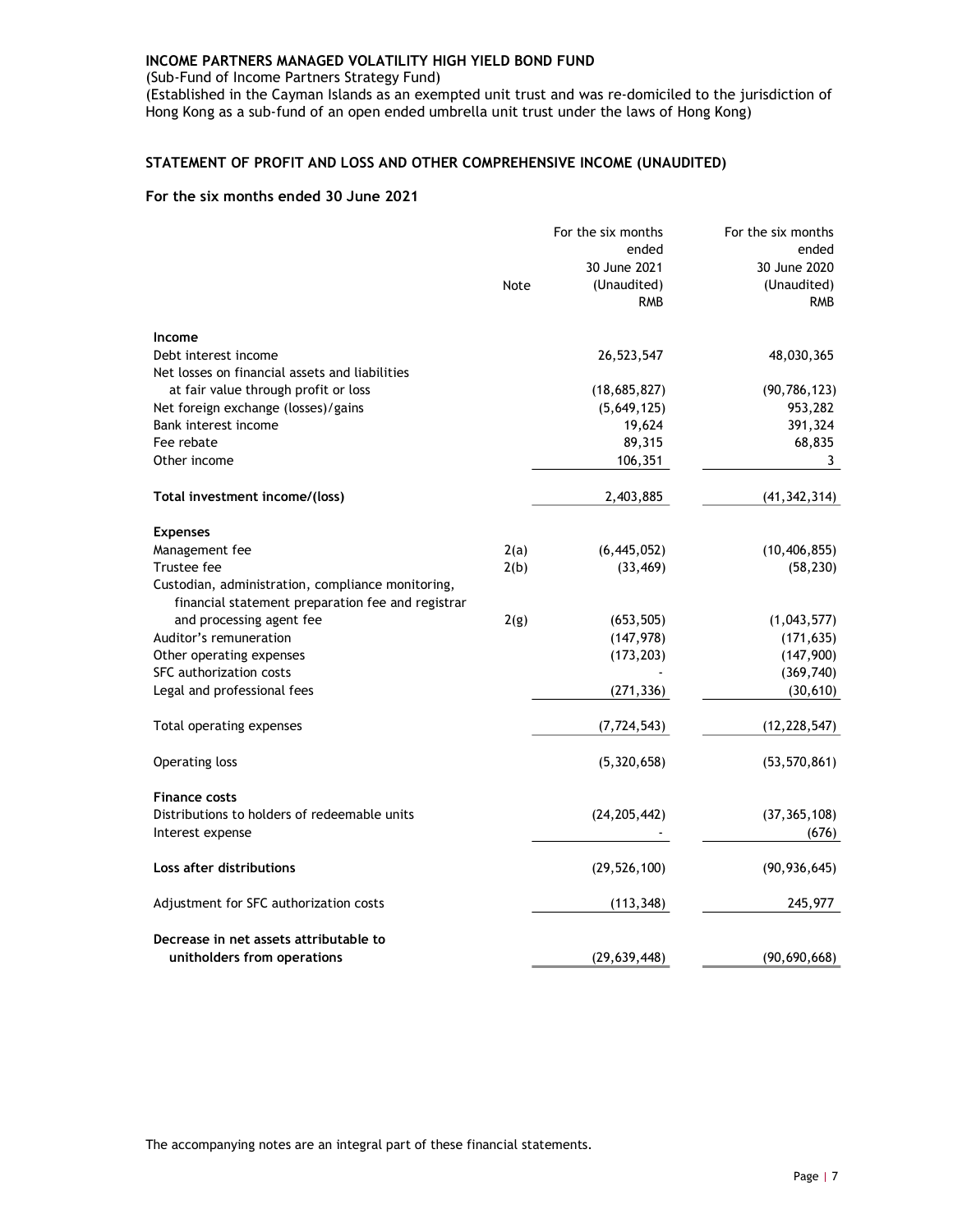(Sub-Fund of Income Partners Strategy Fund)

(Established in the Cayman Islands as an exempted unit trust and was re-domiciled to the jurisdiction of Hong Kong as a sub-fund of an open ended umbrella unit trust under the laws of Hong Kong)

# STATEMENT OF CHANGES IN NET ASSETS ATTRIBUTABLE TO UNITHOLDERS (UNAUDITED)

|                                                      |      | For the six months | For the six months |
|------------------------------------------------------|------|--------------------|--------------------|
|                                                      |      | ended              | ended              |
|                                                      |      | 30 June 2021       | 30 June 2020       |
|                                                      | Note | (Unaudited)        | (Unaudited)        |
|                                                      |      | <b>RMB</b>         | <b>RMB</b>         |
| Net assets attributable to unitholders at the        |      |                    |                    |
| beginning of the period                              |      | 976,077,829        | 1,840,381,681      |
| Issuance of redeemable units                         |      | 107, 122, 290      | 348,853,842        |
| Redemption of redeemable units                       |      | (263, 780, 321)    | (683,089,078)      |
| Decrease in net assets attributable to unitholders   |      |                    |                    |
| from operations                                      |      | (29, 639, 448)     | (90,690,668)       |
|                                                      |      |                    |                    |
| Net assets attributable to unitholders of redeemable |      |                    |                    |
| units at the end of the period                       |      | 789,780,350        | 1,415,455,777      |
|                                                      |      |                    |                    |
|                                                      |      | For the six months | For the six months |
|                                                      |      | ended              | ended              |
|                                                      |      | 30 June 2021       | 30 June 2020       |
|                                                      |      | (Unaudited)        | (Unaudited)        |
|                                                      |      | Units              | <b>Units</b>       |
| Units outstanding at the beginning of the period     |      | 4,791,083          | 10,846,038         |
| Units issued                                         | 6    | 485,123            | 2,410,603          |
| Units redeemed                                       | 6    | (978, 911)         | (3,634,127)        |
| Units outstanding at the end of the period           |      | 4,297,295          | 9,622,514          |
|                                                      |      |                    |                    |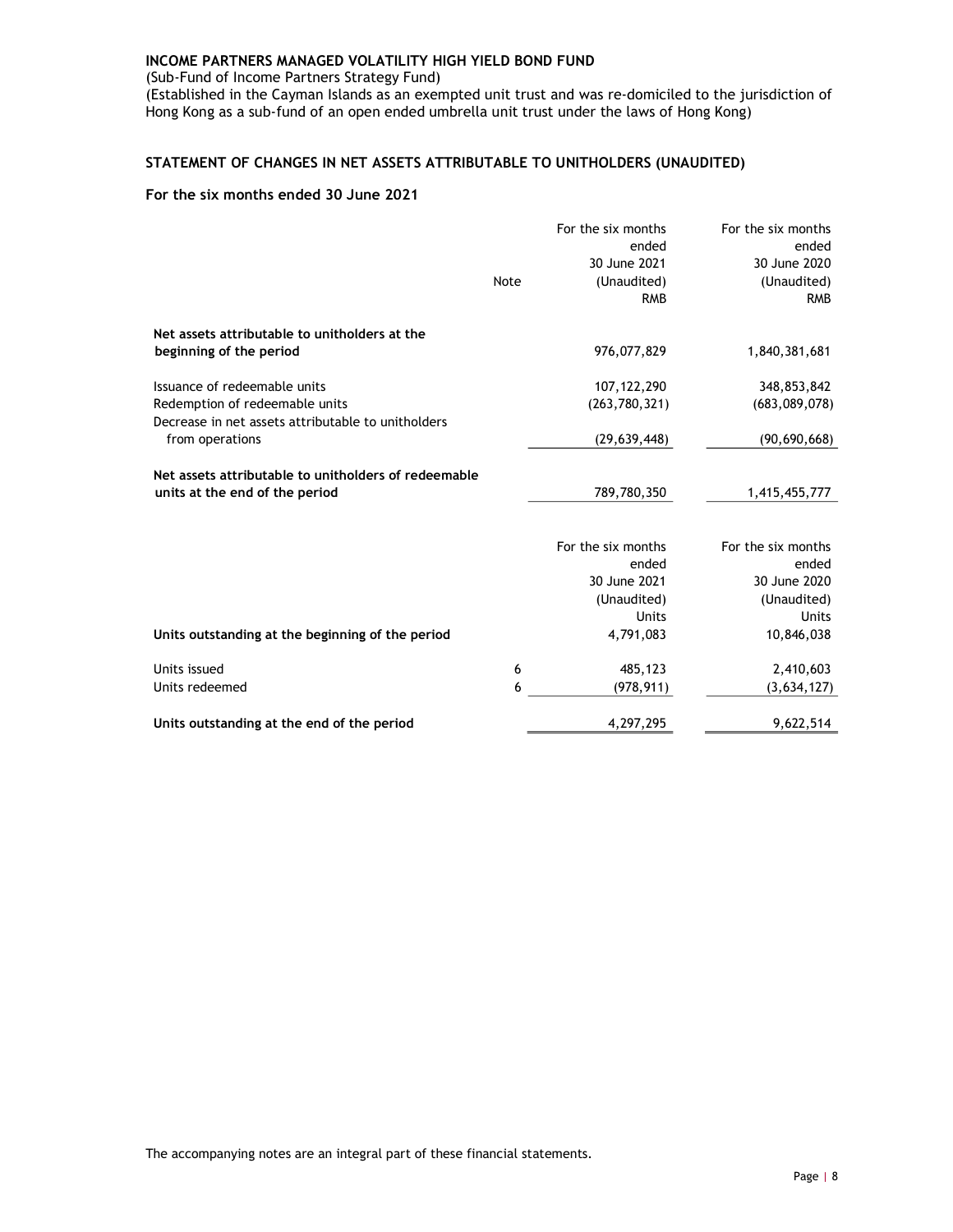(Sub-Fund of Income Partners Strategy Fund)

(Established in the Cayman Islands as an exempted unit trust and was re-domiciled to the jurisdiction of Hong Kong as a sub-fund of an open ended umbrella unit trust under the laws of Hong Kong)

# NOTES TO THE FINANCIAL STATEMENTS (UNAUDITED)

#### For the six months ended 30 June 2021

# 1 Summary of significant accounting policies

The unaudited interim financial statements have been prepared in accordance with International Financial Reporting Standards ("IFRSs"). The financial statements have been prepared under the historical cost convention, as modified by the revaluation of financial assets and financial liabilities (including derivative instruments) at fair value through profit or loss.

The accounting policies applied are consistent with those of the annual financial statements for the year ended 31 December 2020, as described in the Notes to the Financial Statements of the annual financial statements.

# 2 Transactions with the Manager and connected persons

Related parties and connected persons of the Trustee and the Manager are those as defined in the Code on Unit Trust and Mutual Funds established by the SFC. All transactions with related parties and connected persons were entered into in the normal course of business and on normal commercial terms. The Sub-Fund is managed by Income Partners Asset Management (HK) Limited. The transactions with the Trustee, the Manager and their related parties and connected persons are as follows:

# (a) Management fee

The current management fee for the Sub-Fund is charged at the rates set out in the table below:

|                                          | <i>management ree</i>            |
|------------------------------------------|----------------------------------|
|                                          | (% of net asset value ("NAV")    |
| Class                                    | per annum of the relevant Class) |
| Class 1A USD (Accumulation) Units        | 1.00%                            |
| Class 1A USD (Distribution) Units        | 1.00%                            |
| Class 1B RMB (Accumulation) Units        | 1.00%                            |
| Class 1E USD (Distribution) Units        | 1.00%                            |
| Class 2A USD (Accumulation) Units        | 1.50%                            |
| Class 2A USD (Distribution) Units        | 1.50%                            |
| Class 2B RMB (Accumulation) Units        | 1.50%                            |
| Class 2B RMB (Distribution) Units        | 1.50%                            |
| Class 2C USD (Distribution) Units        | 1.50%                            |
| Class 2D HKD (Accumulation) Units        | 1.50%                            |
| Class 2D HKD (Distribution) Units        | 1.50%                            |
| Class 2E AUD (Accumulation) Units        | 1.50%                            |
| Class 2E AUD (Distribution) Units        | 1.50%                            |
| Class 2F AUD-Hedged (Accumulation) Units | 1.50%                            |
| Class 2F AUD-Hedged (Distribution) Units | 1.50%                            |
| Class 2G USD-Hedged (Accumulation) Units | 1.50%                            |
| Class 2G USD-Hedged (Distribution) Units | 1.50%                            |
| Class 21 SGD-Hedged (Accumulation) Units | 1.50%                            |
| Class 2I SGD-Hedged (Distribution) Units | 1.50%                            |
| Class 2J EUR-Hedged (Distribution) Units | 1.50%                            |
| Class 2K EUR-Hedged (Accumulation) Units | 1.50%                            |
| Class 2K EUR-Hedged (Distribution) Units | 1.50%                            |
| Class 2L HKD-Hedged (Accumulation) Units | 1.50%                            |
| Class 2L HKD-Hedged (Distribution) Units | 1.50%                            |
|                                          |                                  |

Management fee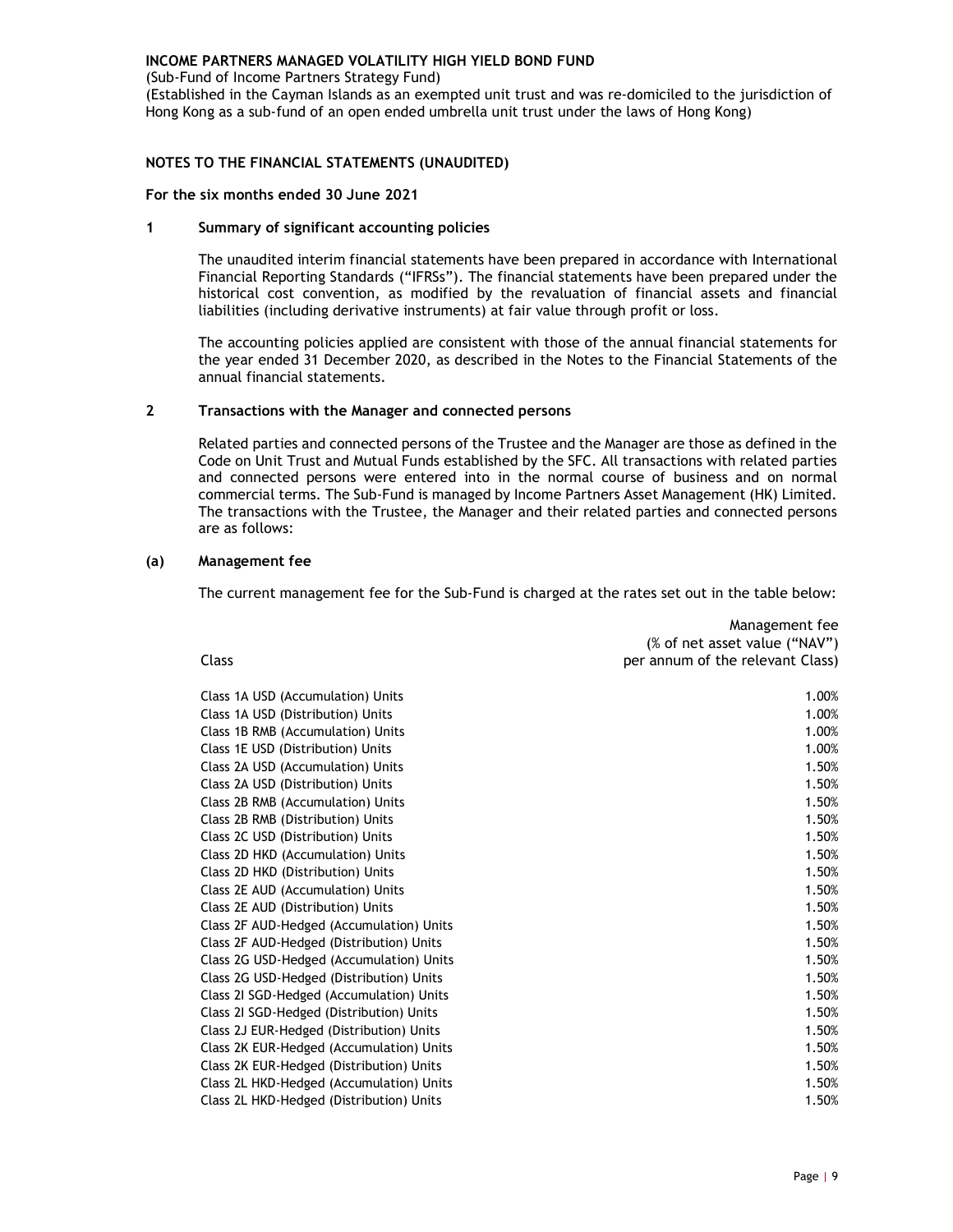(Sub-Fund of Income Partners Strategy Fund)

(Established in the Cayman Islands as an exempted unit trust and was re-domiciled to the jurisdiction of Hong Kong as a sub-fund of an open ended umbrella unit trust under the laws of Hong Kong)

# NOTES TO THE FINANCIAL STATEMENTS (UNAUDITED) (CONTINUED)

#### For the six months ended 30 June 2021

# 2 Transactions with the Manager and connected persons (Continued)

# (a) Management fee (Continued)

Class Management fee (% of net asset value ("NAV") per annum of the relevant Class) Class 4B RMB (Accumulation) Units 0.00%

Class 4C USD-Hedged (Accumulation) Units 0.00%

The management fee is accrued daily and payable monthly in arrears.

Total management fee for the six months ended 30 June 2021 amounted to RMB6,445,052 (30 June 2020: RMB10,406,855), with RMB970,430 (30 June 2020: RMB1,657,577) outstanding as at 30 June 2021.

The Manager will give one month's prior notice to unitholders should there be any increase of the management fee from the current level up to the maximum level of 2% per annum of the NAV of the Sub-Fund.

During the period ended 30 June 2021, management fee rebate from Income Partners Asset Management (HK) Limited, the Manager of the Sub-Fund amounted to RMB89,315 (30 June 2020: RMB68,835). The management fee rebate is related to the investment funds held by the Sub-Fund and managed by the Manager.

#### (b) Trustee fee

The trustee fee paid to the Trustee accrued from the assets of the Sub-Fund is based on 0.0075% (30 June 2020: 0.0075%) per annum of the NAV of the Sub-Fund, subject to a minimum of USD10,000 (30 June 2020: USD10,000) per annum. The current fee payable to the Trustee from the assets of the Sub-Fund is less than 1% per annum of the NAV of the Sub-Fund. The Trustee will give one month's prior notice to unitholders should there be any increase of the trustee fee from the current level up to the maximum level of 1% per annum of the NAV of the Sub-Fund.

Total trustee fee for the six months ended 30 June 2021 amounted to RMB33,469 (30 June 2020: RMB58,230), with RMB5,283 (30 June 2020: RMB8,773) outstanding as at 30 June 2021.

#### (c) Cross trade

During the period ended 30 June 2021 and 30 June 2020, there were no transactions of investment holdings which were sold to or bought from other funds also managed by the Manager of the Sub-Fund.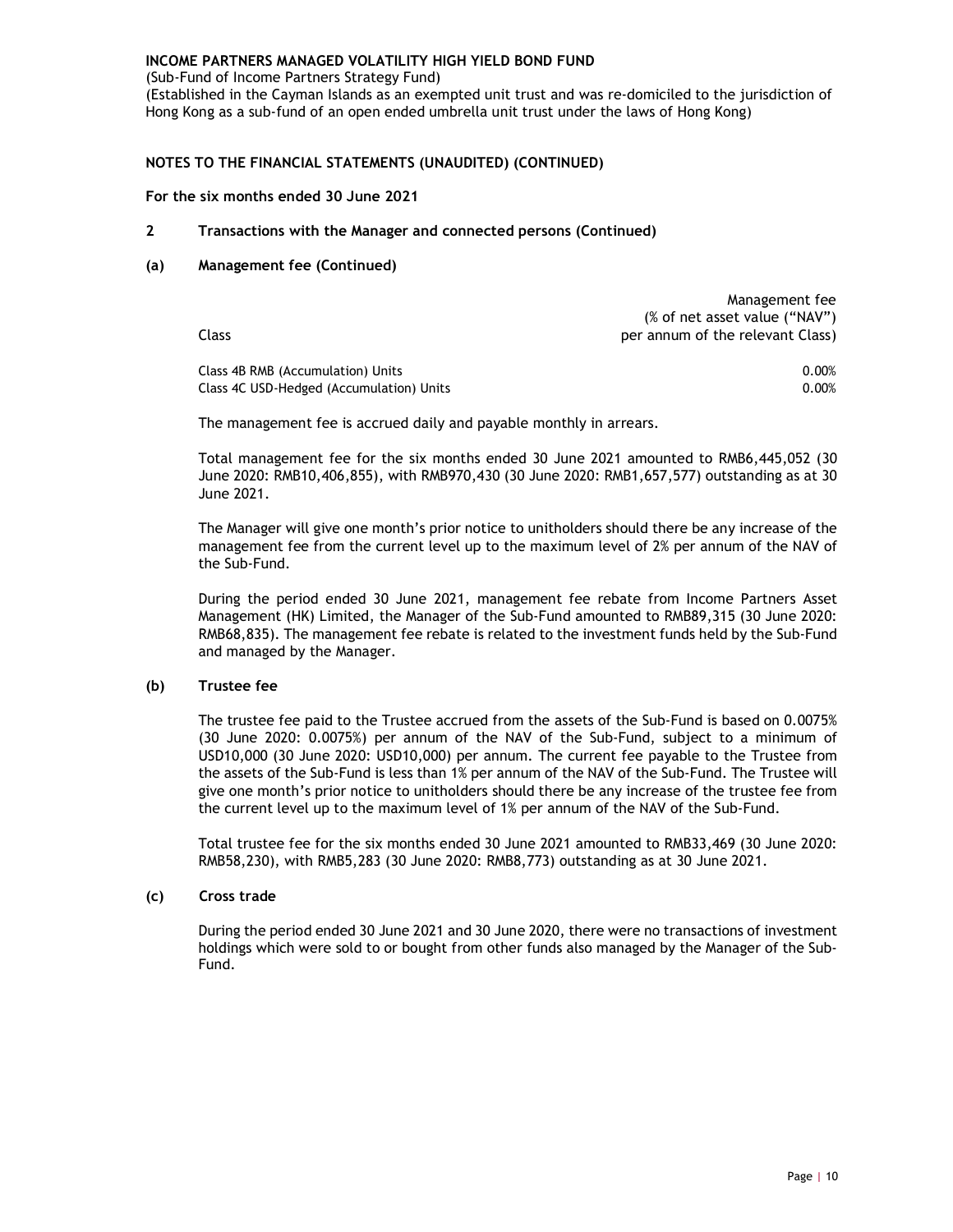(Sub-Fund of Income Partners Strategy Fund)

(Established in the Cayman Islands as an exempted unit trust and was re-domiciled to the jurisdiction of Hong Kong as a sub-fund of an open ended umbrella unit trust under the laws of Hong Kong)

# NOTES TO THE FINANCIAL STATEMENTS (UNAUDITED) (CONTINUED)

#### For the six months ended 30 June 2021

# 2 Transactions with the Manager and connected persons (Continued)

# (d) Investments in fund managed by the Manager

As at 30 June 2020, the Sub-Fund invested into Income Partners RMB Bond Fund ("IPRMBBF"), which managed by the same Manager of the Sub-Fund.

IPRMBBF was incorporated in Hong Kong under the laws of Hong Kong by a trust deed dated 23 June 2014. The principal investment objective of IPRBF is to seek long term interest income and capital appreciation through investing RMB-denominated fixed income securities.

The following table summarises the ownership of investment funds managed by the same Manager of the Sub-Fund:

|                    | Holdings | Unit<br>price<br><b>RMB</b> | Fair value<br><b>RMB</b> |
|--------------------|----------|-----------------------------|--------------------------|
| <b>IPRMBBF</b>     | ۰        |                             |                          |
| As at 30 June 2020 | Holdings | Unit<br>price<br><b>RMB</b> | Fair value<br><b>RMB</b> |
| <b>IPRMBBF</b>     | 234,816  | 112.1                       | 26,327,541               |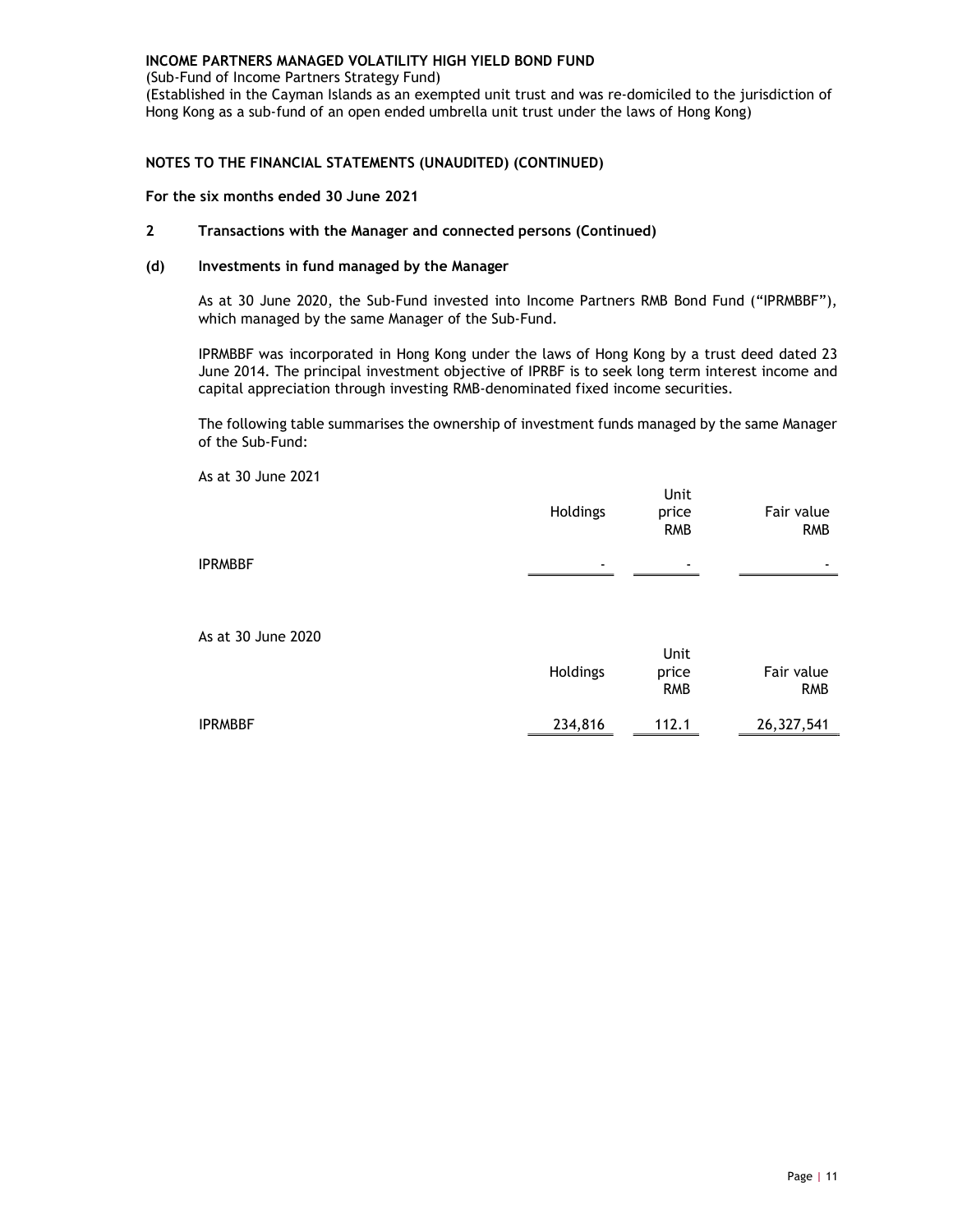(Sub-Fund of Income Partners Strategy Fund)

(Established in the Cayman Islands as an exempted unit trust and was re-domiciled to the jurisdiction of Hong Kong as a sub-fund of an open ended umbrella unit trust under the laws of Hong Kong)

# NOTES TO THE FINANCIAL STATEMENTS (UNAUDITED) (CONTINUED)

#### For the six months ended 30 June 2021

## 2 Transactions with the Manager and connected persons (Continued)

#### (e) Holdings of units of the Sub-Fund

The holdings of units of the Sub-Fund by the Manager and its connected persons as at 30 June 2021 and 31 December 2020 were as follows.

Units held by management committee member of the Manager:

| 2021                                    | Units<br>outstanding<br>at<br>1 January<br>2021 | <b>Units</b><br>subscribed<br>during the<br>period | <b>Units</b><br>redeemed<br>during the<br>period | Units<br>outstanding<br>at<br>30 June 2021        |
|-----------------------------------------|-------------------------------------------------|----------------------------------------------------|--------------------------------------------------|---------------------------------------------------|
| Class 4C USD - Hedged<br>(Accumulation) | 3,514                                           |                                                    |                                                  | 3,514                                             |
| 2020                                    | Units<br>outstanding<br>at<br>1 January<br>2020 | <b>Units</b><br>subscribed<br>during the<br>year   | <b>Units</b><br>redeemed<br>during the<br>year   | Units<br>outstanding<br>at<br>31 December<br>2020 |
| Class 4C USD - Hedged<br>(Accumulation) | 10,514                                          |                                                    | (7,000)                                          | 3,514                                             |

# (f) Bank balances

As at 30 June 2021, the Sub-Fund placed bank deposits amounted to RMB17,312,034 (31 December 2020: RMB46,879,950) with Citibank N.A., Hong Kong Branch, a related company of the Trustee and Register. Bank interest income amounted to RMB19,624 for the period ended 30 June 2021 (30 June 2020: RMB391,324) has been earned by the Sub-Fund.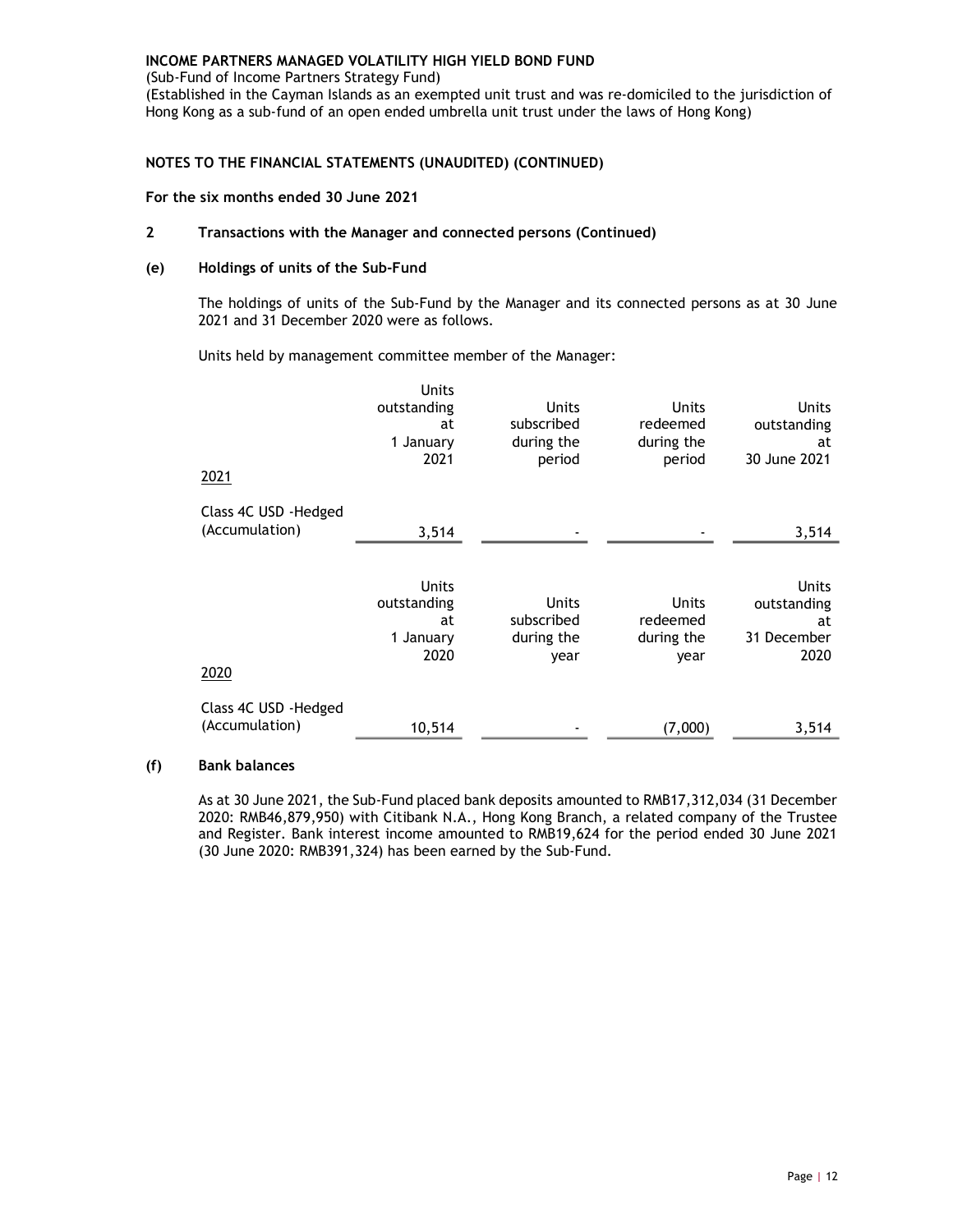(Sub-Fund of Income Partners Strategy Fund)

(Established in the Cayman Islands as an exempted unit trust and was re-domiciled to the jurisdiction of Hong Kong as a sub-fund of an open ended umbrella unit trust under the laws of Hong Kong)

# NOTES TO THE FINANCIAL STATEMENTS (UNAUDITED) (CONTINUED)

For the six months ended 30 June 2021

2 Transactions with the Manager and connected persons (Continued)

#### (g) Custodian, administration, compliance monitoring, financial statement preparation fee and registrar and processing agent fee

Pursuant to Services Agreement between the Manager and Citibank N.A., Hong Kong Branch, Citibank N.A., Hong Kong Branch acts as the fund administrator has agreed to provide financial, accounting, administrative and other services to the Sub-Fund.

Citicorp Financial Services Limited is the Registrar of the Sub-Fund.

The Trustee has appointed Citibank N.A. ("Citibank"), acting through its Hong Kong Branch, to act as the Custodian of the Sub-Fund's assets.

The Custodian, Sub-Administrator and Registrar are also entitled to fees payable out of the assets of the Sub-Fund, such fees being at rates agreed between the Manager, the Trustee and the Custodian, Sub-Administrator or Registrar (as the case may be) from time to time. The Administrator's, Custodian's, Sub-administrator's and Registrar's fees are payable on a monthly basis.

Total Custodian, Administration and Registrar fees includes the compliance monitoring fee and financial statement preparation fee for the six months ended 30 June 2021 amounted to RMB653,505 (30 June 2020: RMB1,043,577) with RMB113,386 (30 June 2020: RMB192,460) outstanding as at 30 June 2021.

Total custodian fees for the six months ended 30 June 2021 amounted to RMB96,285 (30 June 2020: RMB104,715), with RMB15,848 (30 June 2020: RMB21,237) outstanding as at 30 June 2021.

Total administration fees for the six months ended 30 June 2021 amounted to RMB442,419 (30 June 2020: RMB772,857), with RMB70,848 (30 June 2020: RMB121,019) outstanding as at 30 June 2021.

Total registrar fee for the six months ended 30 June 2021 amounted to RMB39,390 (30 June 2020: RMB53,114), with RMB3,170 (30 June 2020: RMB3,482) outstanding as at 30 June 2021.

Total compliance monitoring fee for the six months ended 30 June 2021 amounted to RMB44,241 (30 June 2020: RMB77,650), with RMB6,680 (30 June 2020: RMB11,698) outstanding as at 30 June 2021.

Total financial statement preparation fee for the six months ended 30 June 2021 amounted to RMB31,170 (30 June 2020: RMB35,241), with RMB16,840 (30 June 2020: RMB35,024) outstanding as at 30 June 2021.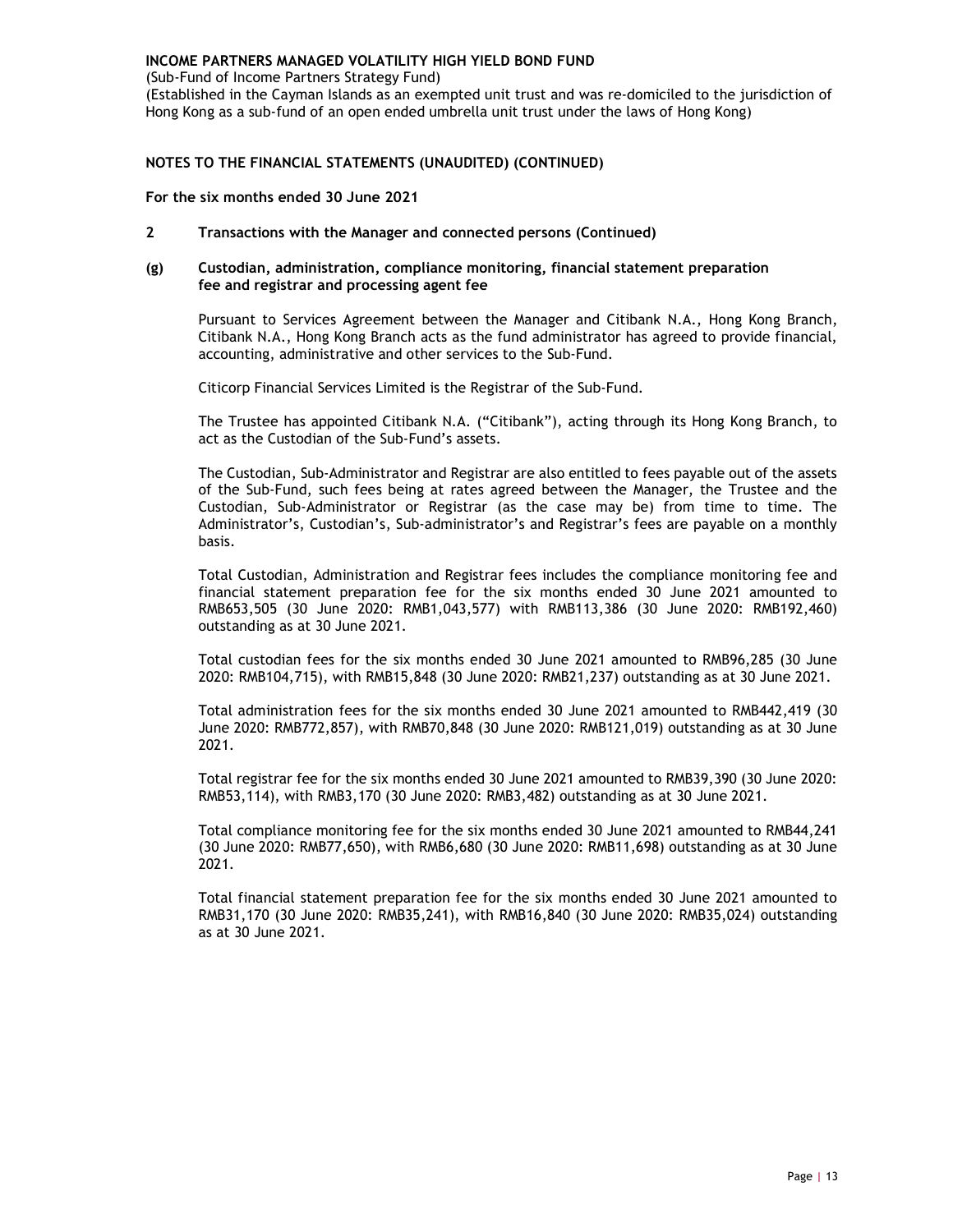(Sub-Fund of Income Partners Strategy Fund)

(Established in the Cayman Islands as an exempted unit trust and was re-domiciled to the jurisdiction of Hong Kong as a sub-fund of an open ended umbrella unit trust under the laws of Hong Kong)

# NOTES TO THE FINANCIAL STATEMENTS (UNAUDITED) (CONTINUED)

# For the six months ended 30 June 2021

# 3 Establishment and authorization costs

The costs of establishment of the Sub-Fund (including legal, structuring and advisory fees) are estimated to be approximately US\$50,000. The costs will be amortized over 5 years commencing from the business day following the close of the initial offer period (i.e. 26 July 2011) or such other period as determined by the Manager with the approval of the Trustee. On 14 November 2017, the Trust is authorized by SFC, the costs incurred for the authorization are approximately US\$150,000. The costs will be amortized over 5 years commencing from the date of authorization. It should be noted that the above policy relating to amortization of preliminary expenses is not allowed in accordance with IFRS, which requires preliminary expenses to be expensed as incurred. The Manager believes that such treatment is more equitable to the initial investors than expensing the entire amount as they are incurred and are of the opinion that the departure is unlikely to be material to the Sub-Fund's overall financial statements.

If the Sub-Fund is wound-up prior to the establishment and authorization expenses being fully amortized, such unamortized amount will be borne by the Sub-Fund prior to its termination.

#### 4 Soft commission arrangements

The Manager confirms that there has been no soft commission arrangement existing during the period ended 30 June 2021 in relation to directing transactions of the Sub-Fund through a broker or dealer.

# 5 Reconciliation between NAV per statement of assets and liabilities and published NAV (due to amortization of SFC authorization costs)

The SFC authorization costs will be amortized over 5 years commencing from the date of authorization. As at 30 June 2021, RMB810,920 is unamortized. The accounting policy of the Fund for the purpose of financial statements preparation in compliance with IFRS is to expense SFC authorization costs in the statement of comprehensive income as incurred. The differences between expensing the SFC authorization costs as incurred with accordance with IFRS and capitalization and amortization of the SFC authorization costs indicated in the Prospectus of the Fund resulted in adjustments in the net asset value.

|                                                                                                                                                                                                                      | As at<br>30 June 2021<br>(unaudited) | As at<br>31 December 2020<br>(audited) |
|----------------------------------------------------------------------------------------------------------------------------------------------------------------------------------------------------------------------|--------------------------------------|----------------------------------------|
| Reconciliation between NAV per statement of assets<br>and liabilities and published NAV (due to<br>amortization of SFC authorization costs)                                                                          | <b>RMB</b>                           | <b>RMB</b>                             |
| Accounting net assets attributable to unitholders as<br>reported in the statement of financial position<br>Adjustments for different bases adopted by the Sub-<br>Fund in arriving at the net assets attributable to | 789,477,621                          | 975,661,752                            |
| unitholders                                                                                                                                                                                                          | 302,729                              | 416,077                                |
| Net asset attributable to unitholders (in accordance<br>with the Prospectus of the Fund)                                                                                                                             | 789,780,350                          | 976,077,829                            |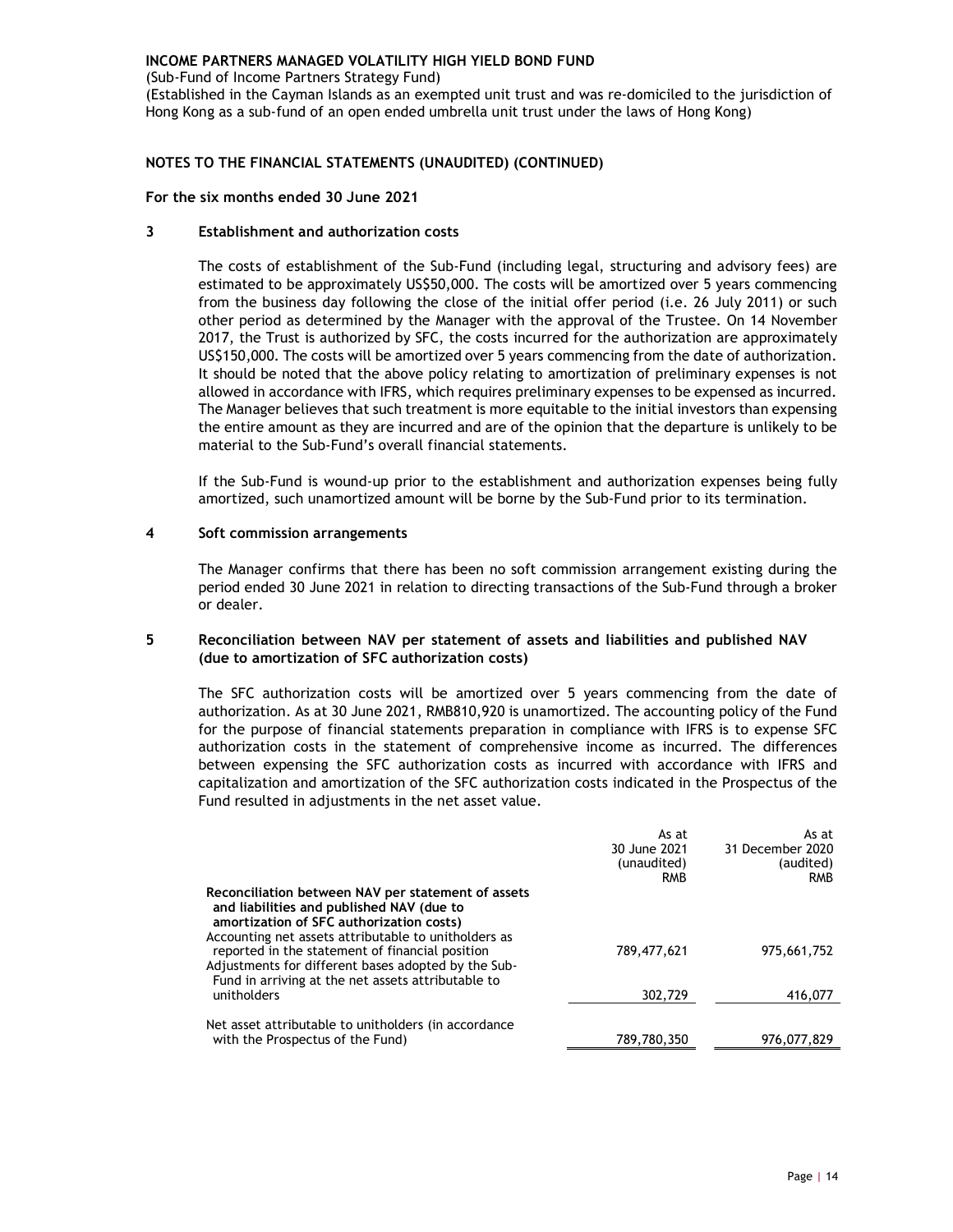(Sub-Fund of Income Partners Strategy Fund)

(Established in the Cayman Islands as an exempted unit trust and was re-domiciled to the jurisdiction of Hong Kong as a sub-fund of an open ended umbrella unit trust under the laws of Hong Kong)

# NOTES TO THE FINANCIAL STATEMENTS (UNAUDITED) (CONTINUED)

# For the six months ended 30 June 2021

#### 6 Redeemable units

The movement in issued redeemable units during the six months was as follows:

|                                          | Units<br>outstanding at<br>31 December | Units issued<br>during | Units redeemed<br>during | Units<br>outstanding at<br>30 June |
|------------------------------------------|----------------------------------------|------------------------|--------------------------|------------------------------------|
|                                          | 2020                                   | the period             | the period               | 2021                               |
| As at 30 June 2021                       |                                        |                        |                          |                                    |
| Redeemable units                         |                                        |                        |                          |                                    |
| Class 1A USD (Accumulation) Units        | 42,155                                 | 302                    |                          | 42,457                             |
| Class 1A USD (Distribution) Units        | 1,867                                  |                        | (1, 867)                 |                                    |
| Class 1E USD (Distribution) Units        | 42,784                                 | 3,500                  | (10, 982)                | 35,302                             |
| Class 2A USD (Accumulation) Units        | 39,152                                 | 4,682                  | (7, 299)                 | 36,535                             |
| Class 2A USD (Distribution) Units        | 241,411                                | 32,649                 | (35, 528)                | 238,532                            |
| Class 2B RMB (Accumulation) Units        | 208,360                                | 9,744                  | (35, 630)                | 182,474                            |
| Class 2B RMB (Distribution) Units        | 1,468,901                              | 238,802                | (113, 933)               | 1,593,770                          |
| Class 2C USD (Distribution) Units        | 43,796                                 | 11,696                 | (16, 914)                | 38,578                             |
| Class 2D HKD (Accumulation) Units        | 64,781                                 | 6,923                  | (6, 783)                 | 64,921                             |
| Class 2D HKD (Distribution) Units        | 1,735,984                              | 82,703                 | (434, 465)               | 1,384,222                          |
| Class 2E AUD (Accumulation) Units        | 2,000                                  |                        |                          | 2,000                              |
| Class 2E AUD (Distribution) Units        | 5,064                                  |                        | (2,009)                  | 3,055                              |
| Class 2F AUD-Hedged (Accumulation) Units | 14,848                                 |                        | (1,280)                  | 13,568                             |
| Class 2F AUD-Hedged (Distribution) Units | 47,015                                 | 67                     | (22, 713)                | 24,369                             |
| Class 2G USD-Hedged (Accumulation) Units | 73,931                                 | 30,888                 | (69, 472)                | 35,347                             |
| Class 2G USD-Hedged (Distribution) Units | 422,145                                | 1,821                  | (122, 250)               | 301,716                            |
| Class 21 SGD-Hedged (Accumulation) Units | 17,176                                 |                        | (5, 465)                 | 11,711                             |
| Class 21 SGD-Hedged (Distribution) Units | 63,762                                 | 6,199                  | (29, 135)                | 40,826                             |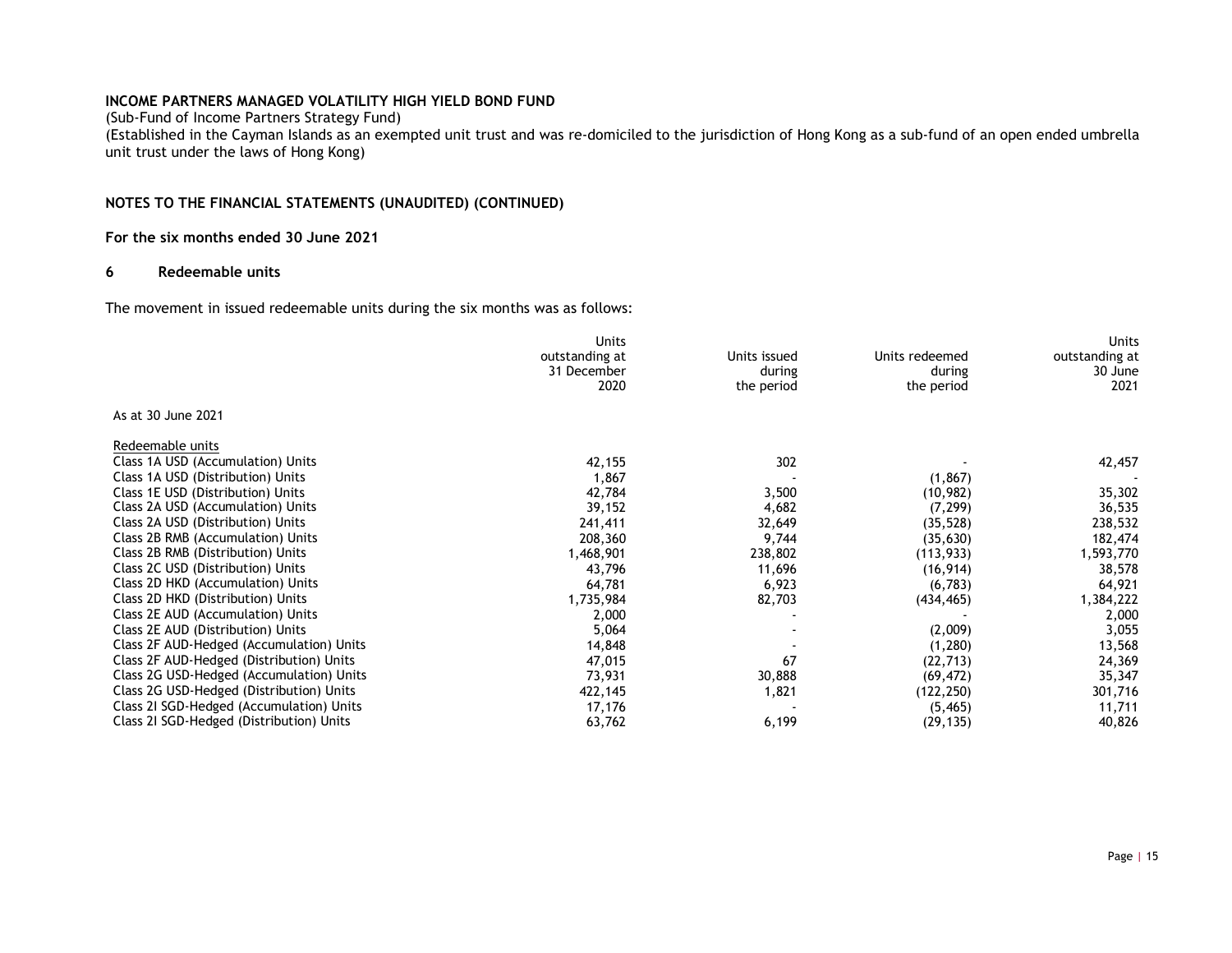(Sub-Fund of Income Partners Strategy Fund)

(Established in the Cayman Islands as an exempted unit trust and was re-domiciled to the jurisdiction of Hong Kong as a sub-fund of an open ended umbrella unit trust under the laws of Hong Kong)

# NOTES TO THE FINANCIAL STATEMENTS (UNAUDITED) (CONTINUED)

# For the six months ended 30 June 2021

### 6 Redeemable units (Continued)

The movement in issued redeemable units during the six months was as follows:

|                                          | Units<br>outstanding at<br>31 December<br>2020 | Units issued<br>during<br>the period | Units redeemed<br>during<br>the period | Units<br>outstanding at<br>30 June<br>2021 |
|------------------------------------------|------------------------------------------------|--------------------------------------|----------------------------------------|--------------------------------------------|
| As at 30 June 2021                       |                                                |                                      |                                        |                                            |
| Redeemable units                         |                                                |                                      |                                        |                                            |
| Class 2J EUR-Hedged (Distribution) Units | 1,700                                          |                                      | (1,700)                                |                                            |
| Class 2K EUR-Hedged (Accumulation) Units | 31,197                                         | 18,301                               | (27, 730)                              | 21,768                                     |
| Class 2K EUR-Hedged (Distribution) Units | 14,807                                         |                                      |                                        | 14,807                                     |
| Class 2L HKD-Hedged (Accumulation) Units | 63,105                                         |                                      |                                        | 63,105                                     |
| Class 2L HKD-Hedged (Distribution) Units | 135,358                                        | 36,846                               | (33,756)                               | 138,448                                    |
| Class 4C USD-Hedged (Accumulation) Units | 9,784                                          |                                      |                                        | 9,784                                      |
| Total number of units                    | 4,791,083                                      | 485,123                              | (978, 911)                             | 4,297,295                                  |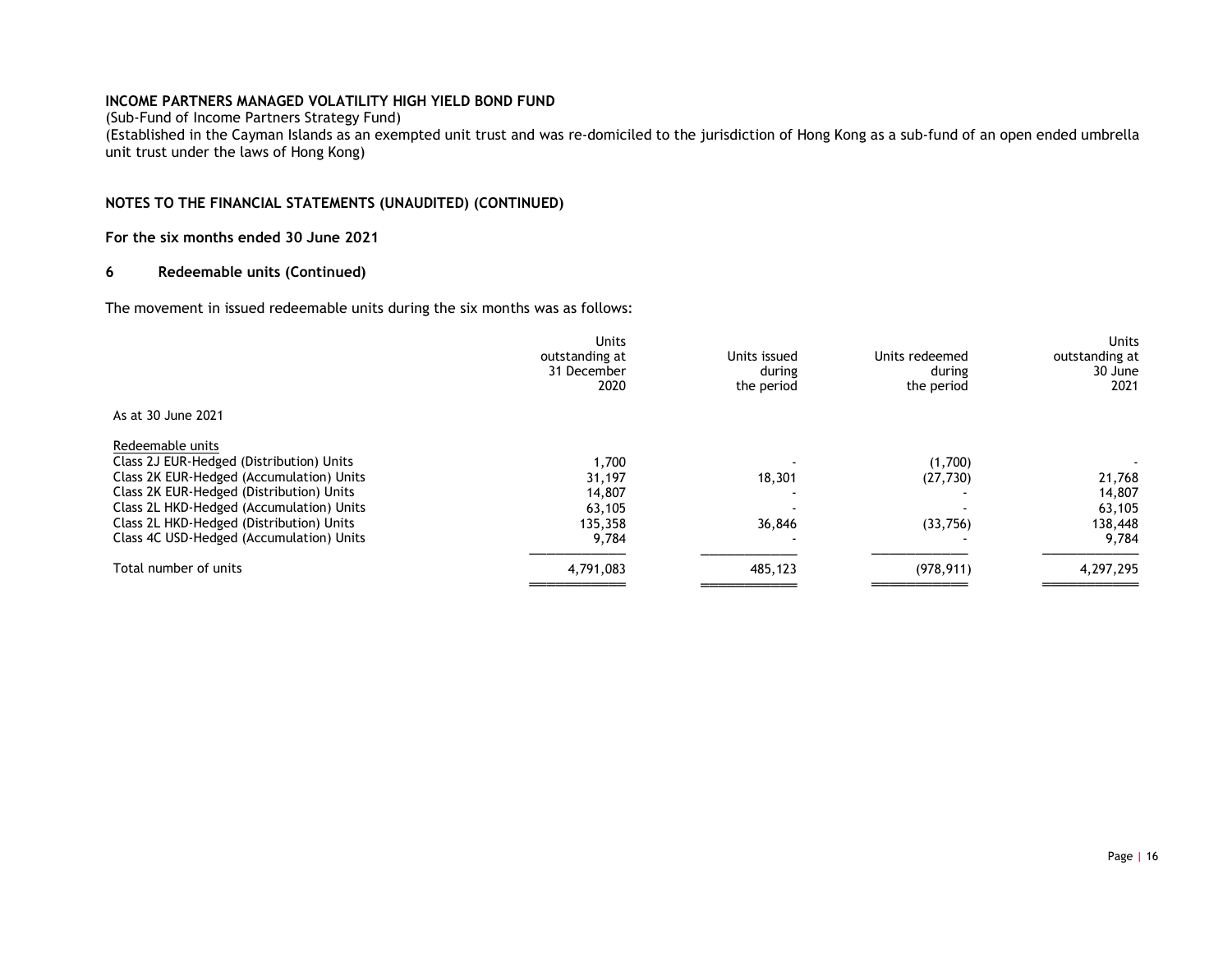(Sub-Fund of Income Partners Strategy Fund)

(Established in the Cayman Islands as an exempted unit trust and was re-domiciled to the jurisdiction of Hong Kong as a sub-fund of an open ended umbrella unit trust under the laws of Hong Kong)

# NOTES TO THE FINANCIAL STATEMENTS (UNAUDITED) (CONTINUED)

# For the six months ended 30 June 2021

# 6 Redeemable units (Continued)

The movement in issued redeemable units during the year was as follows:

|                                          | Units<br>outstanding at | Units issued | Units redeemed | <b>Units</b><br>outstanding at |
|------------------------------------------|-------------------------|--------------|----------------|--------------------------------|
|                                          | 31 December             | during       | during         | 30 June                        |
|                                          | 2019                    | the period   | the period     | 2020                           |
| As at 30 June 2020                       |                         |              |                |                                |
| Redeemable units                         |                         |              |                |                                |
| Class 1A USD (Accumulation) Units        | 14,709                  | 200          | (7,052)        | 7,857                          |
| Class 1A USD (Distribution) Units        | 1,867                   |              |                | 1,867                          |
| Class 1B RMB (Accumulation) Units        | 4,700,000               | 1,702,843    | (2,000,000)    | 4,402,843                      |
| Class 1E USD (Distribution) Units        | 28,539                  | 26,702       | (23, 015)      | 32,226                         |
| Class 2A USD (Accumulation) Units        | 35,748                  | 15,734       | (16, 013)      | 35,469                         |
| Class 2A USD (Distribution) Units        | 291,402                 | 38,572       | (84, 934)      | 245,040                        |
| Class 2B RMB (Accumulation) Units        | 139,059                 | 45,072       | (38, 305)      | 145,826                        |
| Class 2B RMB (Distribution) Units        | 1,411,476               | 381,464      | (197, 839)     | 1,595,101                      |
| Class 2C USD (Distribution) Units        | 71,927                  | 2,223        | (21, 259)      | 52,891                         |
| Class 2D HKD (Accumulation) Units        | 76,927                  | 1,691        | (32, 694)      | 45,924                         |
| Class 2D HKD (Distribution) Units        | 2,818,023               | 52,546       | (668,001)      | 2,202,568                      |
| Class 2E AUD (Accumulation) Units        | 3,143                   |              | (826)          | 2,317                          |
| Class 2E AUD (Distribution) Units        | 12,040                  |              | (6, 444)       | 5,596                          |
| Class 2F AUD-Hedged (Accumulation) Units | 23,151                  | 83           | (4, 171)       | 19,063                         |
| Class 2F AUD-Hedged (Distribution) Units | 91,259                  |              | (44, 267)      | 46,992                         |
| Class 2G USD-Hedged (Accumulation) Units | 128,916                 | 53,674       | (97, 854)      | 84,736                         |
| Class 2G USD-Hedged (Distribution) Units | 664,125                 | 50,187       | (283, 556)     | 430,756                        |
| Class 21 SGD-Hedged (Accumulation) Units | 19,457                  | 3,113        | (8, 503)       | 14,067                         |
| Class 21 SGD-Hedged (Distribution) Units | 96,794                  |              | (35, 247)      | 61,547                         |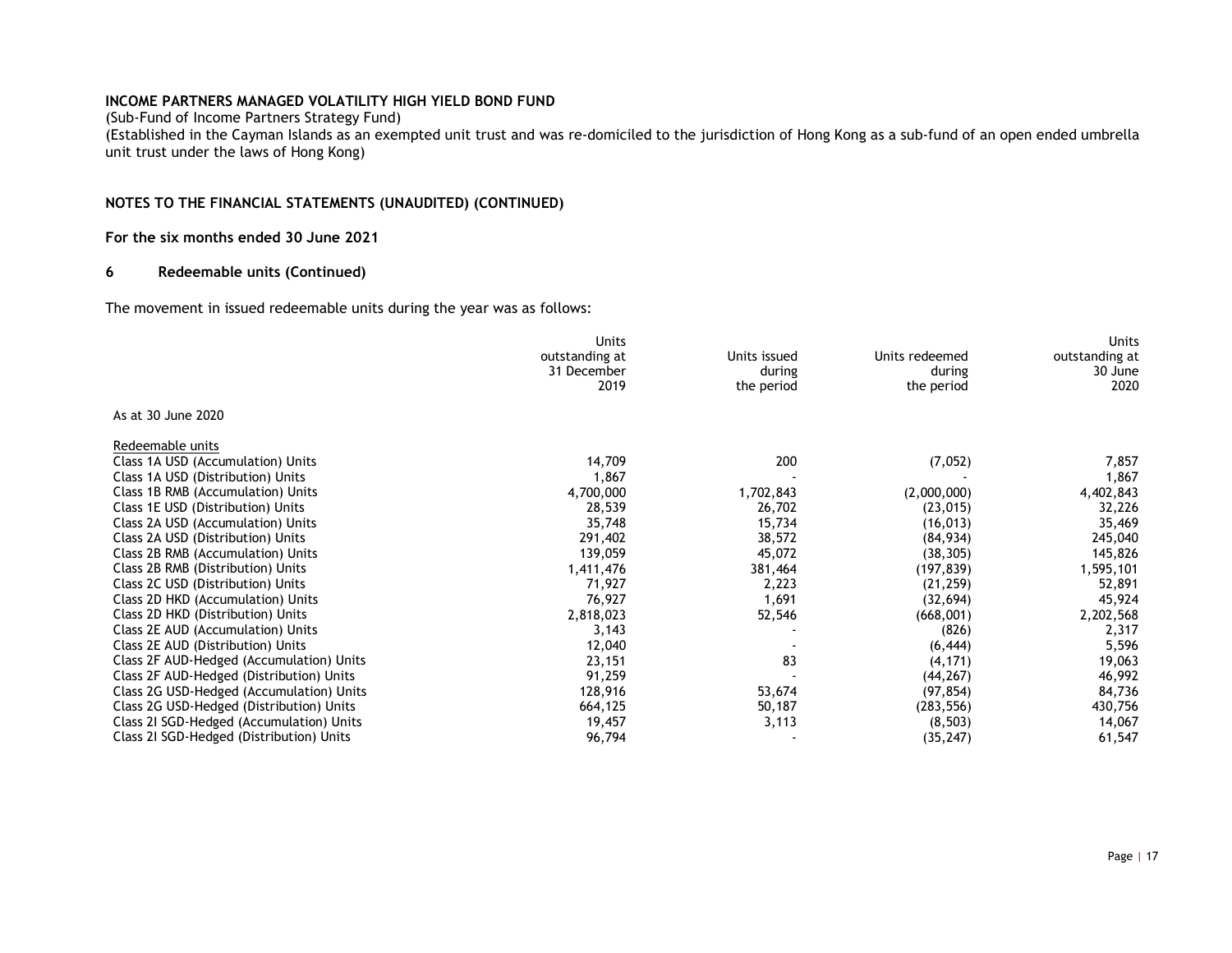(Sub-Fund of Income Partners Strategy Fund)

(Established in the Cayman Islands as an exempted unit trust and was re-domiciled to the jurisdiction of Hong Kong as a sub-fund of an open ended umbrella unit trust under the laws of Hong Kong)

# NOTES TO THE FINANCIAL STATEMENTS (UNAUDITED) (CONTINUED)

# For the six months ended 30 June 2021

# 6 Redeemable units (Continued)

The movement in issued redeemable units during the year was as follows:

| Units<br>outstanding at | Units issued | Units redeemed | Units<br>outstanding at |
|-------------------------|--------------|----------------|-------------------------|
| 31 December             | during       | during         | 30 June                 |
|                         |              |                | 2020                    |
|                         |              |                |                         |
|                         |              |                |                         |
| 3,696                   |              | (1,000)        | 2,696                   |
| 36,842                  | 13,640       | (28,005)       | 22,477                  |
| 19,848                  | 10,329       | (15, 369)      | 14,808                  |
| 43,682                  |              |                | 43,682                  |
| 91,123                  | 12,530       | (9, 174)       | 94,479                  |
| 3,129                   |              | (3, 129)       |                         |
| 19,156                  |              | (7, 470)       | 11,686                  |
| 10,846,038              | 2,410,603    | (3,634,127)    | 9,622,514               |
|                         | 2019         | the period     | the period              |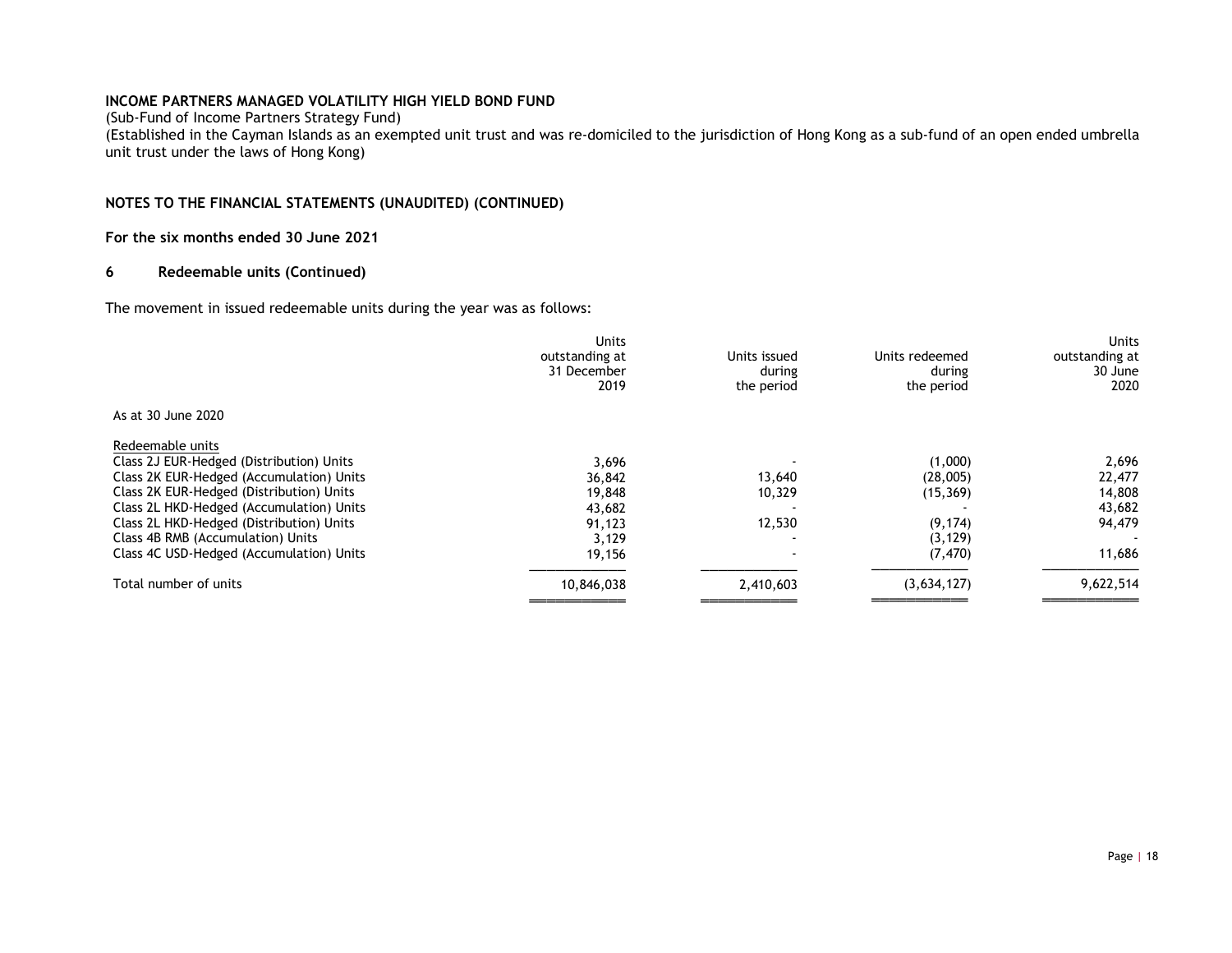(Sub-Fund of Income Partners Strategy Fund)

(Established in the Cayman Islands as an exempted unit trust and was re-domiciled to the jurisdiction of Hong Kong as a sub-fund of an open ended umbrella unit trust under the laws of Hong Kong)

# NOTES TO THE FINANCIAL STATEMENTS (UNAUDITED) (CONTINUED)

# For the six months ended 30 June 2021

# 7 Net assets attributable to unitholders

|                                                 | As at        | As at            |
|-------------------------------------------------|--------------|------------------|
|                                                 | 30 June 2021 | 31 December 2020 |
|                                                 | (unaudited)  | (audited)        |
|                                                 | <b>RMB</b>   | <b>RMB</b>       |
| NET ASSETS ATTRIBUTABLE TO UNITHOLDERS PER UNIT |              |                  |
| (in accordance with the Prospectus of the Fund) |              |                  |
| Class 1A USD (Accumulation) Units               | 738.46       | 733.26           |
| Class 1A USD (Distribution) Units               |              | 922.70           |
| Class 1E USD (Distribution) Units               | 563.14       | 591.07           |
| Class 2A USD (Accumulation) Units               | 1167.99      | 1162.65          |
| Class 2A USD (Distribution) Units               | 547.52       | 563.49           |
| Class 2B RMB (Accumulation) Units               | 181.44       | 180.61           |
| Class 2B RMB (Distribution) Units               | 86.24        | 89.60            |
| Class 2C USD (Distribution) Units               | 594.31       | 612.70           |
| Class 2D HKD (Accumulation) Units               | 90.79        | 90.38            |
| Class 2D HKD (Distribution) Units               | 68.91        | 70.91            |
| Class 2E AUD (Accumulation) Units               | 554.08       | 551.54           |
| Class 2E AUD (Distribution) Units               | 437.23       | 448.49           |
| Class 2F AUD-Hedged (Accumulation) Units        | 575.13       | 603.25           |
| Class 2F AUD-Hedged (Distribution) Units        | 420.10       | 454.52           |
| Class 2G USD-Hedged (Accumulation) Units        | 784.03       | 797.26           |
| Class 2G USD-Hedged (Distribution) Units        | 501.71       | 527.96           |
| Class 21 SGD-Hedged (Accumulation) Units        | 482.54       | 499.00           |
| Class 2I SGD-Hedged (Distribution) Units        | 414.82       | 443.55           |
| Class 2J EUR-Hedged (Distribution) Units        |              | 747.04           |
| Class 2K EUR-Hedged (Accumulation) Units        | 746.01       | 786.74           |
| Class 2K EUR-Hedged (Distribution) Units        | 671.68       | 725.87           |
| Class 2L HKD-Hedged (Accumulation) Units        | 84.25        | 85.85            |
| Class 2L HKD-Hedged (Distribution) Units        | 71.82        | 75.75            |
| Class 4C USD-Hedged (Accumulation) Units        | 705.46       | 711.58           |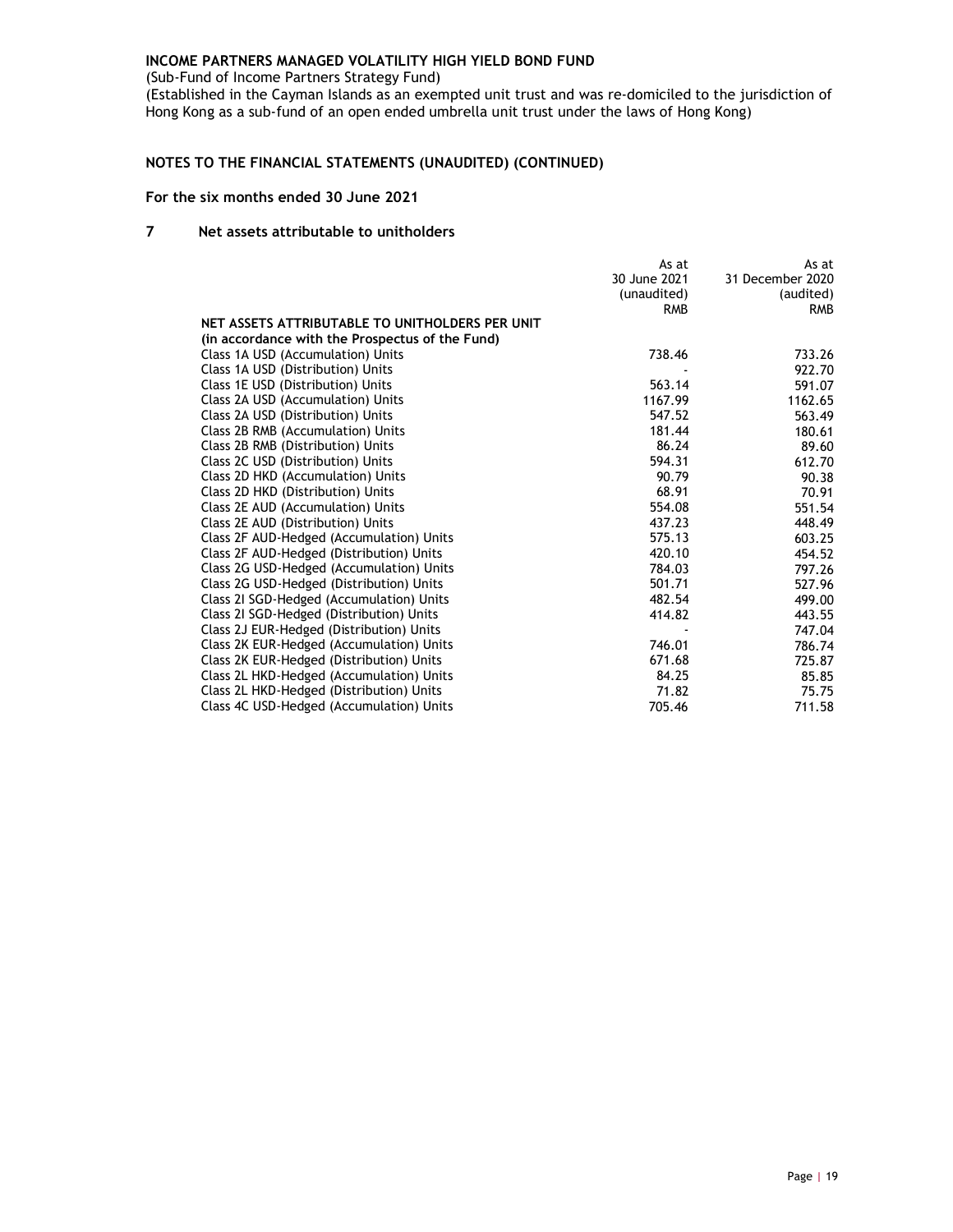(Sub-Fund of Income Partners Strategy Fund)

(Established in the Cayman Islands as an exempted unit trust and was re-domiciled to the jurisdiction of Hong Kong as a sub-fund of an open ended umbrella unit trust under the laws of Hong Kong)

# NOTES TO THE FINANCIAL STATEMENTS (UNAUDITED) (CONTINUED)

# For the six months ended 30 June 2021

# 7 Net assets attributable to unitholders (Continued)

|                                                 | As at                 | As at                 |
|-------------------------------------------------|-----------------------|-----------------------|
|                                                 | 30 June 2021          | 31 December 2020      |
|                                                 | (unaudited)           | (audited)             |
|                                                 | <b>Class Currency</b> | <b>Class Currency</b> |
| NET ASSETS ATTRIBUTABLE TO UNITHOLDERS PER UNIT |                       |                       |
| (in accordance with the Prospectus of the Fund) |                       |                       |
| Class 1A USD (Accumulation) Units               | 114.24                | 112.69                |
| Class 1A USD (Distribution) Units               |                       | 141.80                |
| Class 1E USD (Distribution) Units               | 87.12                 | 90.84                 |
| Class 2A USD (Accumulation) Units               | 180.69                | 178.68                |
| Class 2A USD (Distribution) Units               | 84.70                 | 86.60                 |
| Class 2B RMB (Accumulation) Units               | 181.44                | 180.61                |
| Class 2B RMB (Distribution) Units               | 86.24                 | 89.60                 |
| Class 2C USD (Distribution) Units               | 91.94                 | 94.16                 |
| Class 2D HKD (Accumulation) Units               | 109.08                | 107.67                |
| Class 2D HKD (Distribution) Units               | 82.79                 | 84.48                 |
| Class 2E AUD (Accumulation) Units               | 114.23                | 109.59                |
| Class 2E AUD (Distribution) Units               | 90.14                 | 89.11                 |
| Class 2F AUD-Hedged (Accumulation) Units        | 118.57                | 119.86                |
| Class 2F AUD-Hedged (Distribution) Units        | 86.61                 | 90.31                 |
| Class 2G USD-Hedged (Accumulation) Units        | 121.29                | 122.53                |
| Class 2G USD-Hedged (Distribution) Units        | 77.62                 | 81.14                 |
| Class 21 SGD-Hedged (Accumulation) Units        | 100.35                | 101.34                |
| Class 21 SGD-Hedged (Distribution) Units        | 86.27                 | 90.08                 |
| Class 2J EUR-Hedged (Distribution) Units        |                       | 93.49                 |
| Class 2K EUR-Hedged (Accumulation) Units        | 97.07                 | 98.46                 |
| Class 2K EUR-Hedged (Distribution) Units        | 87.39                 | 90.84                 |
| Class 2L HKD-Hedged (Accumulation) Units        | 101.22                | 102.28                |
| Class 2L HKD-Hedged (Distribution) Units        | 86.29                 | 90.25                 |
| Class 4C USD-Hedged (Accumulation) Units        | 109.14                | 109.36                |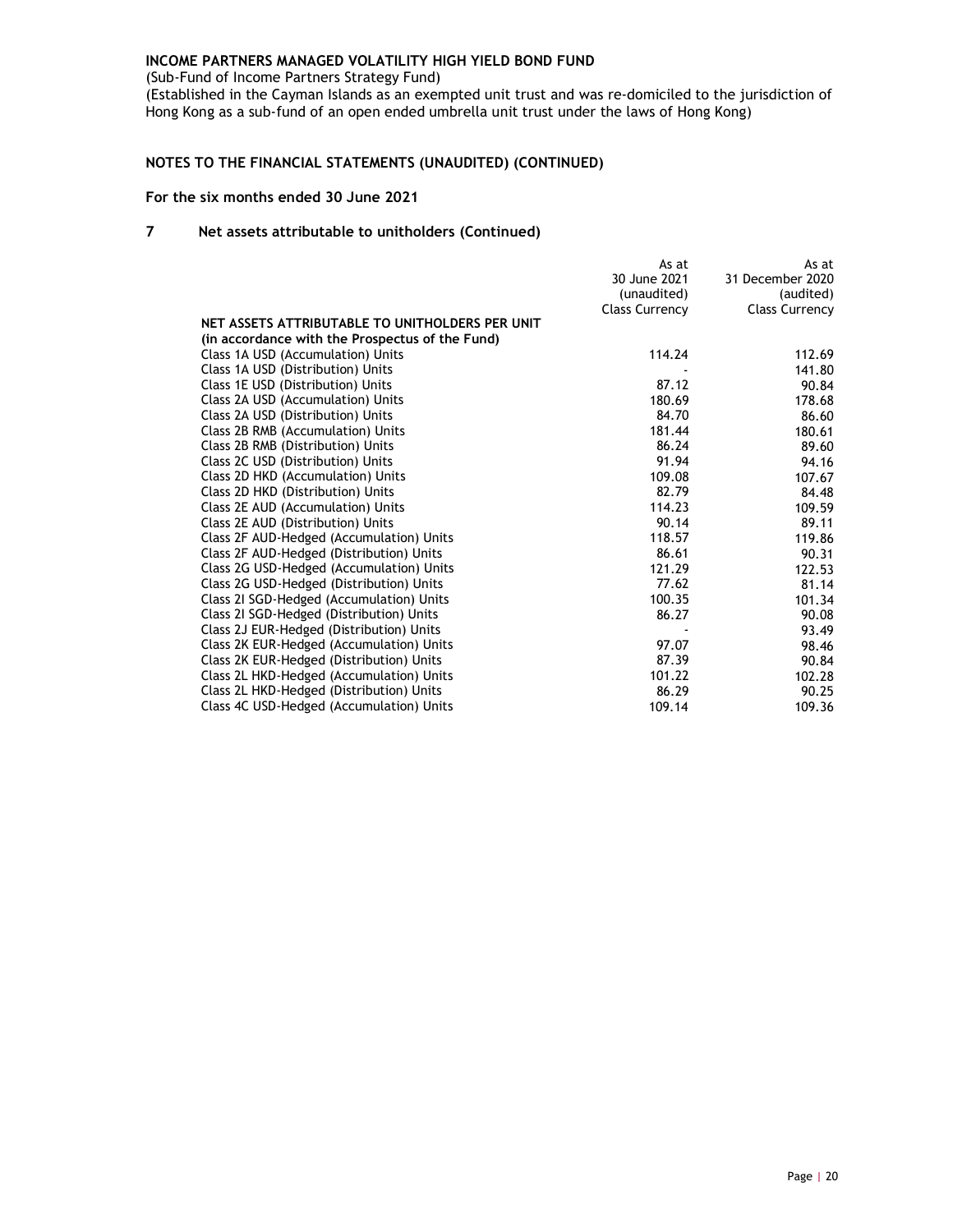(Sub-Fund of Income Partners Strategy Fund)

(Established in the Cayman Islands as an exempted unit trust and was re-domiciled to the jurisdiction of Hong Kong as a sub-fund of an open ended umbrella unit trust under the laws of Hong Kong)

# NOTES TO THE FINANCIAL STATEMENTS (UNAUDITED) (CONTINUED)

# For the six months ended 30 June 2021

# 8 Distribution to holders of redeemable units

|                                                                                      | For the six<br>months ended<br>30 June 2021<br>(unaudited)<br><b>RMB</b> | For the six<br>months ended<br>30 June 2020<br>(unaudited)<br><b>RMB</b> |
|--------------------------------------------------------------------------------------|--------------------------------------------------------------------------|--------------------------------------------------------------------------|
| Undistributed income at 1 January                                                    | 96,848,227                                                               | 159, 393, 363                                                            |
| Decrease in net assets attributable to unitholders during the<br>period              | (29, 639, 448)                                                           | (90, 690, 668)                                                           |
| Distribution to unitholders                                                          | 24, 205, 442                                                             | 37, 365, 108                                                             |
| Unrealized loss on financial assets at fair value through profit<br>or loss          | 47,581,316                                                               | 21,758,099                                                               |
| Undistributed income before distribution                                             | 138,995,537                                                              | 127,825,902                                                              |
| Monthly distribution declared on 2 January 2020 of USD0.67<br>per unit for Class 1E  |                                                                          | (133, 105)                                                               |
| Monthly distribution declared on 2 January 2020 of USD0.57<br>per unit for Class 2A  |                                                                          | (1, 156, 253)                                                            |
| Monthly distribution declared on 2 January 2020 of RMB0.61<br>per unit for Class 2B  |                                                                          | (861,000)                                                                |
| Monthly distribution declared on 2 January 2020 of USD0.53<br>per unit for Class 2C  |                                                                          | (265, 369)                                                               |
| Monthly distribution declared on 2 January 2020 of HKD0.56<br>per unit for Class 2D  |                                                                          | (1, 410, 180)                                                            |
| Monthly distribution declared on 2 January 2020 of AUD0.63<br>per unit for Class 2E  |                                                                          | (36, 945)                                                                |
| Monthly distribution declared on 2 January 2020 of AUD0.63<br>per unit for Class 2F  |                                                                          | (280, 035)                                                               |
| Monthly distribution declared on 2 January 2020 of USD0.58<br>per unit for Class 2G  |                                                                          | (2,681,409)                                                              |
| Monthly distribution declared on 2 January 2020 of SGD0.63<br>per unit for Class 21  |                                                                          | (315, 025)                                                               |
| Monthly distribution declared on 2 January 2020 of EUR0.67<br>per unit for Class 2J  |                                                                          | (19, 303)                                                                |
| Monthly distribution declared on 2 January 2020 of EUR0.46<br>per unit for Class 2K  |                                                                          | (71, 171)                                                                |
| Monthly distribution declared on 2 January 2020 of HKD0.67<br>per unit for Class 2L  |                                                                          | (54, 556)                                                                |
| Monthly distribution declared on 3 February 2020 of USD0.60<br>per unit for Class 1E |                                                                          | (194, 834)                                                               |
| Monthly distribution declared on 3 February 2020 of USD0.53<br>per unit for Class 2A |                                                                          | (1,021,194)                                                              |
| Monthly distribution declared on 3 February 2020 of RMB0.62<br>per unit for Class 2B |                                                                          | (845, 926)                                                               |
| Monthly distribution declared on 3 February 2020 of USD0.53<br>per unit for Class 2C |                                                                          | (275, 048)                                                               |
| Monthly distribution declared on 3 February 2020 of HKD0.52<br>per unit for Class 2D |                                                                          | (1, 299, 322)                                                            |
| Monthly distribution declared on 3 February 2020 of AUD0.47<br>per unit for Class 2E |                                                                          | (26, 565)                                                                |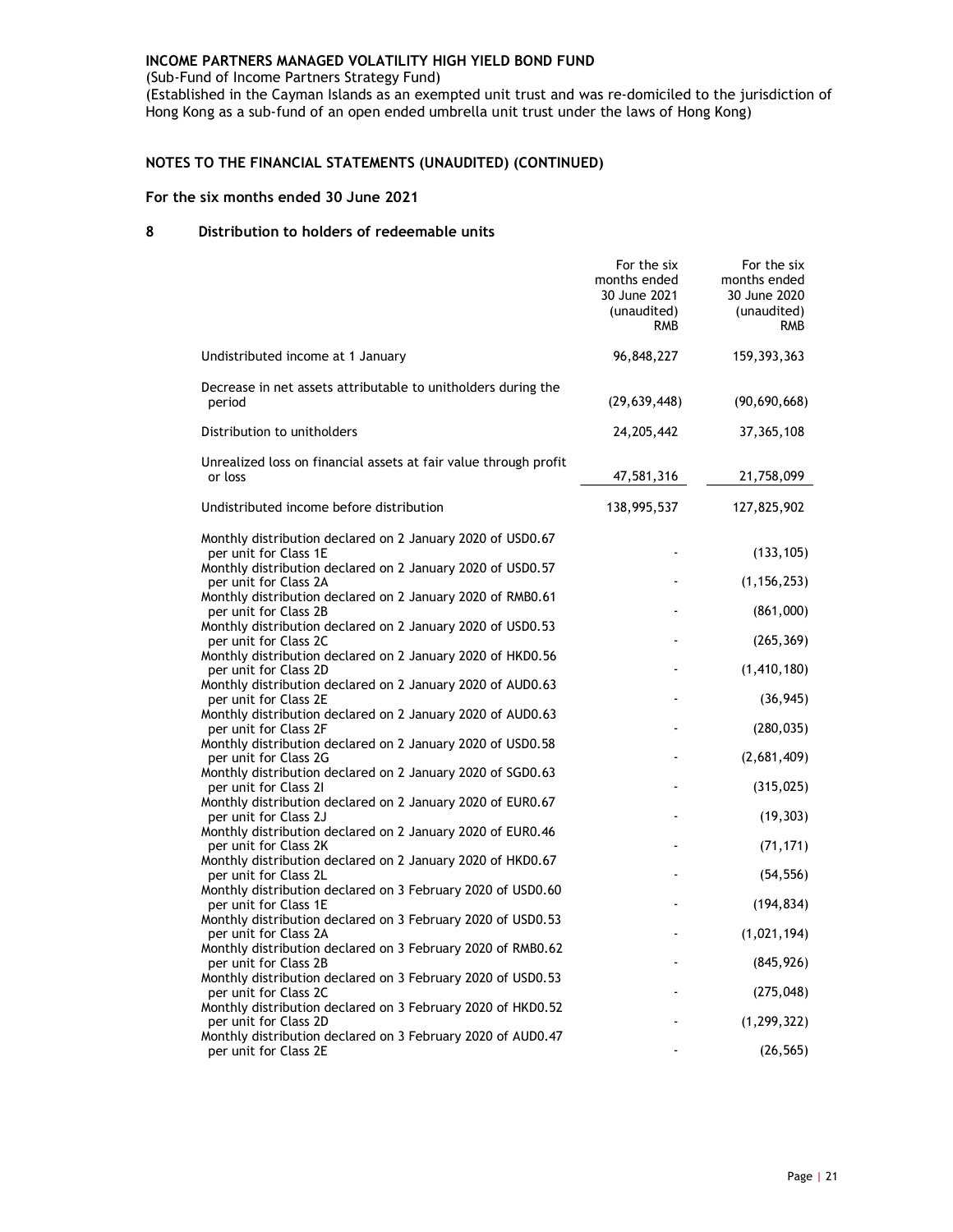(Sub-Fund of Income Partners Strategy Fund)

(Established in the Cayman Islands as an exempted unit trust and was re-domiciled to the jurisdiction of Hong Kong as a sub-fund of an open ended umbrella unit trust under the laws of Hong Kong)

# NOTES TO THE FINANCIAL STATEMENTS (UNAUDITED) (CONTINUED)

# For the six months ended 30 June 2021

|                                                                                      | For the six<br>months ended<br>30 June 2021<br>(unaudited)<br>RMB | For the six<br>months ended<br>30 June 2020<br>(unaudited)<br><b>RMB</b> |
|--------------------------------------------------------------------------------------|-------------------------------------------------------------------|--------------------------------------------------------------------------|
| Monthly distribution declared on 3 February 2020 of                                  |                                                                   |                                                                          |
| AUD0.47 per unit for Class 2F<br>Monthly distribution declared on 3 February 2020 of |                                                                   | (201, 360)                                                               |
| USD0.54 per unit for Class 2G<br>Monthly distribution declared on 3 February 2020 of |                                                                   | (2, 554, 610)                                                            |
| SGD0.51 per unit for Class 21                                                        |                                                                   | (253, 113)                                                               |
| Monthly distribution declared on 3 February 2020 of<br>EUR0.36 per unit for Class 2J |                                                                   | (10, 328)                                                                |
| Monthly distribution declared on 3 February 2020 of                                  |                                                                   |                                                                          |
| EUR0.35 per unit for Class 2K<br>Monthly distribution declared on 3 February 2020 of |                                                                   | (81, 987)                                                                |
| HKD0.60 per unit for Class 2L                                                        |                                                                   | (49, 381)                                                                |
| Monthly distribution declared on 2 March 2020 of USD0.60<br>per unit for Class 1E    |                                                                   | (219, 230)                                                               |
| Monthly distribution declared on 2 March 2020 of USD0.53                             |                                                                   |                                                                          |
| per unit for Class 2A<br>Monthly distribution declared on 2 March 2020 of RMB0.62    |                                                                   | (982, 246)                                                               |
| per unit for Class 2B                                                                |                                                                   | (1,023,201)                                                              |
| Monthly distribution declared on 2 March 2020 of USD0.53<br>per unit for Class 2C    |                                                                   | (264, 379)                                                               |
| Monthly distribution declared on 2 March 2020 of HKD0.52                             |                                                                   |                                                                          |
| per unit for Class 2D<br>Monthly distribution declared on 2 March 2020 of AUD 0.47   |                                                                   | (1, 158, 399)                                                            |
| per unit for Class 2E                                                                |                                                                   | (25, 795)                                                                |
| Monthly distribution declared on 2 March 2020 of AUD0.48<br>per unit for Class 2F    |                                                                   | (195, 282)                                                               |
| Monthly distribution declared on 2 March 2020 of USD0.54                             |                                                                   |                                                                          |
| per unit for Class 2G<br>Monthly distribution declared on 2 March 2020 of SGD0.51    |                                                                   | (2, 273, 495)                                                            |
| per unit for Class 21                                                                |                                                                   | (219, 221)                                                               |
| Monthly distribution declared on 2 March 2020 of EUR0.36<br>per unit for Class 2J    |                                                                   | (10, 278)                                                                |
| Monthly distribution declared on 2 March 2020 of EUR0.35                             |                                                                   |                                                                          |
| per unit for Class 2K<br>Monthly distribution declared on 2 March 2020 of HKD0.60    |                                                                   | (73, 372)                                                                |
| per unit for Class 2L                                                                |                                                                   | (47, 368)                                                                |
| Monthly distribution declared on 1 April 2020 of USD0.84<br>per unit for Class 1A    |                                                                   | (11, 141)                                                                |
| Monthly distribution declared on 1 April 2020 of USD0.60                             |                                                                   |                                                                          |
| per unit for Class 1E<br>Monthly distribution declared on 1 April 2020 of USD0.53    |                                                                   | (221, 040)                                                               |
| per unit for Class 2A                                                                |                                                                   | (920, 241)                                                               |
| Monthly distribution declared on 1 April 2020 of RMB0.63<br>per unit for Class 2B    |                                                                   | (1,011,490)                                                              |
| Monthly distribution declared on 1 April 2020 of USD0.53<br>per unit for Class 2C    |                                                                   | (203, 803)                                                               |
| Monthly distribution declared on 1 April 2020 of HKD0.52                             |                                                                   |                                                                          |
| per unit for Class 2D                                                                |                                                                   | (1,083,688)                                                              |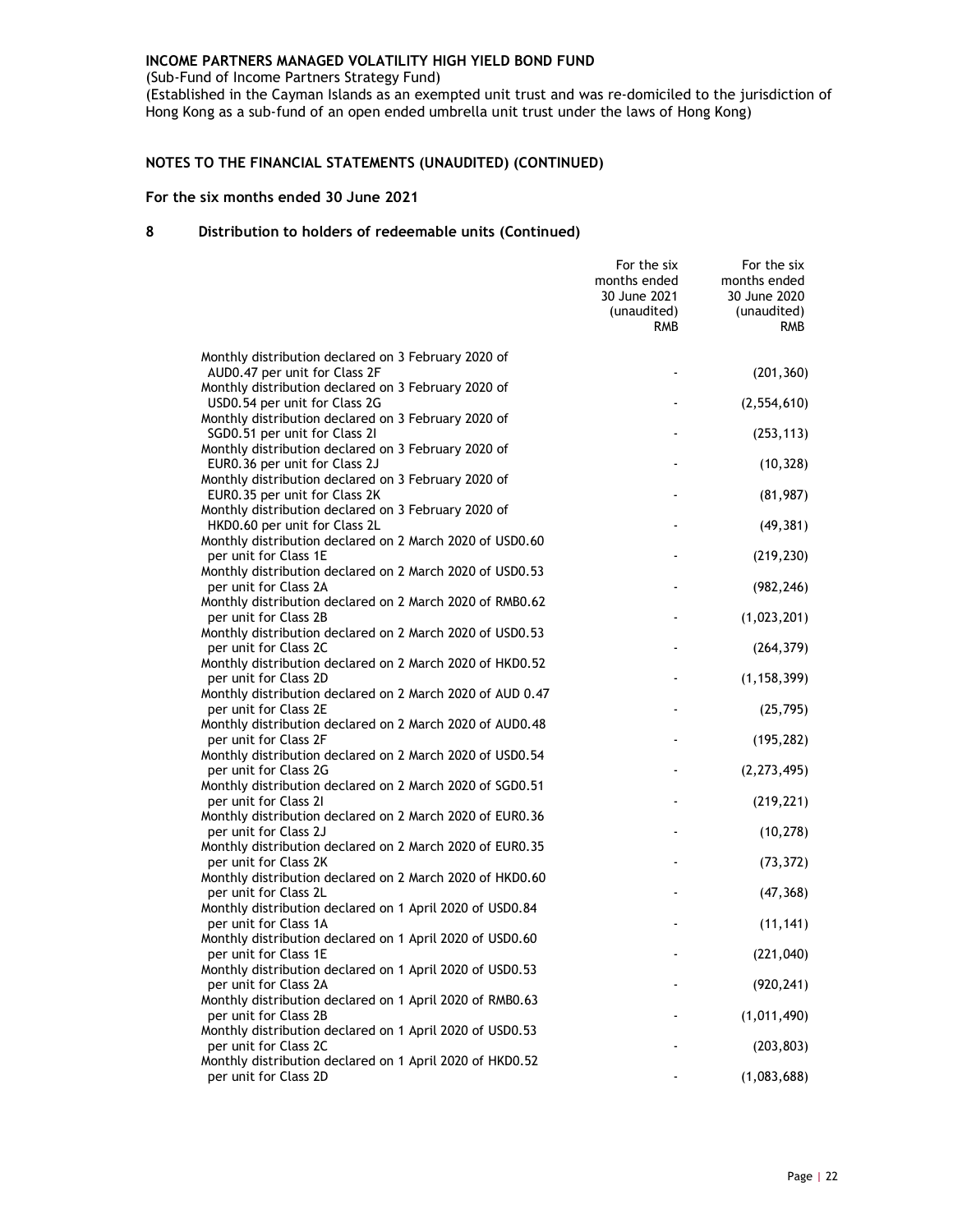(Sub-Fund of Income Partners Strategy Fund)

(Established in the Cayman Islands as an exempted unit trust and was re-domiciled to the jurisdiction of Hong Kong as a sub-fund of an open ended umbrella unit trust under the laws of Hong Kong)

# NOTES TO THE FINANCIAL STATEMENTS (UNAUDITED) (CONTINUED)

# For the six months ended 30 June 2021

|                                                                                                      | For the six<br>months ended<br>30 June 2021<br>(unaudited)<br><b>RMB</b> | For the six<br>months ended<br>30 June 2020<br>(unaudited)<br><b>RMB</b> |
|------------------------------------------------------------------------------------------------------|--------------------------------------------------------------------------|--------------------------------------------------------------------------|
| Monthly distribution declared on 1 April 2020 of AUD0.47 per<br>unit for Class 2E                    |                                                                          | (21, 824)                                                                |
| Monthly distribution declared on 1 April 2020 of AUD0.48 per<br>unit for Class 2F                    |                                                                          | (147, 876)                                                               |
| Monthly distribution declared on 1 April 2020 of USD0.54 per<br>unit for Class 2G                    |                                                                          | (1,686,678)                                                              |
| Monthly distribution declared on 1 April 2020 of SGD0.51 per<br>unit for Class 21                    |                                                                          | (155, 647)                                                               |
| Monthly distribution declared on 1 April 2020 of EUR0.36 per<br>unit for Class 2J                    |                                                                          |                                                                          |
| Monthly distribution declared on 1 April 2020 of EUR0.35 per<br>unit for Class 2K                    |                                                                          | (7, 545)                                                                 |
| Monthly distribution declared on 1 April 2020 of HKD0.60 per<br>unit for Class 2L                    |                                                                          | (45, 739)                                                                |
| Monthly distribution declared on 4 May 2020 of USD0.84 per<br>unit for Class 1A                      |                                                                          | (51, 945)                                                                |
| Monthly distribution declared on 4 May 2020 of USD0.60 per                                           |                                                                          | (11, 172)                                                                |
| unit for Class 1E<br>Monthly distribution declared on 4 May 2020 of USD0.53 per                      |                                                                          | (221, 657)                                                               |
| unit for Class 2A<br>Monthly distribution declared on 4 May 2020 of RMB0.63 per<br>unit for Class 2B |                                                                          | (958, 524)<br>(1,011,357)                                                |
| Monthly distribution declared on 4 May 2020 of USD0.53 per<br>unit for Class 2C                      |                                                                          | (203, 507)                                                               |
| Monthly distribution declared on 4 May 2020 of HKD0.52 per<br>unit for Class 2D                      |                                                                          | (1,078,969)                                                              |
| Monthly distribution declared on 4 May 2020 of AUD0.47 per<br>unit for Class 2E                      |                                                                          | (23,094)                                                                 |
| Monthly distribution declared on 4 May 2020 of AUD0.48 per<br>unit for Class 2F                      |                                                                          | (156, 480)                                                               |
| Monthly distribution declared on 4 May 2020 of USD0.54 per<br>unit for Class 2G                      |                                                                          | (1,724,645)                                                              |
| Monthly distribution declared on 4 May 2020 of SGD0.52 per<br>unit for Class 21                      |                                                                          | (160, 963)                                                               |
| Monthly distribution declared on 4 May 2020 of EUR0.36 per<br>unit for Class 2J                      |                                                                          | (7, 558)                                                                 |
| Monthly distribution declared on 4 May 2020 of EUR0.36 per<br>unit for Class 2K                      |                                                                          | (42, 925)                                                                |
| Monthly distribution declared on 4 May 2020 of HKD0.60 per<br>unit for Class 2L                      |                                                                          | (52,075)                                                                 |
| Monthly distribution declared on 1 June 2020 of USD0.84 per<br>unit for Class 1A                     |                                                                          | (11, 205)                                                                |
| Monthly distribution declared on 1 June 2020 of USD0.60 per<br>unit for Class 1E                     |                                                                          | (180, 127)                                                               |
| Monthly distribution declared on 1 June 2020 of USD0.53 per<br>unit for Class 2A                     |                                                                          | (953, 195)                                                               |
| Monthly distribution declared on 1 June 2020 of RMB0.63 per<br>unit for Class 2B                     |                                                                          | (1,005,986)                                                              |
| Monthly distribution declared on 1 June 2020 of USD0.53<br>per unit for Class 2C                     |                                                                          | (200, 216)                                                               |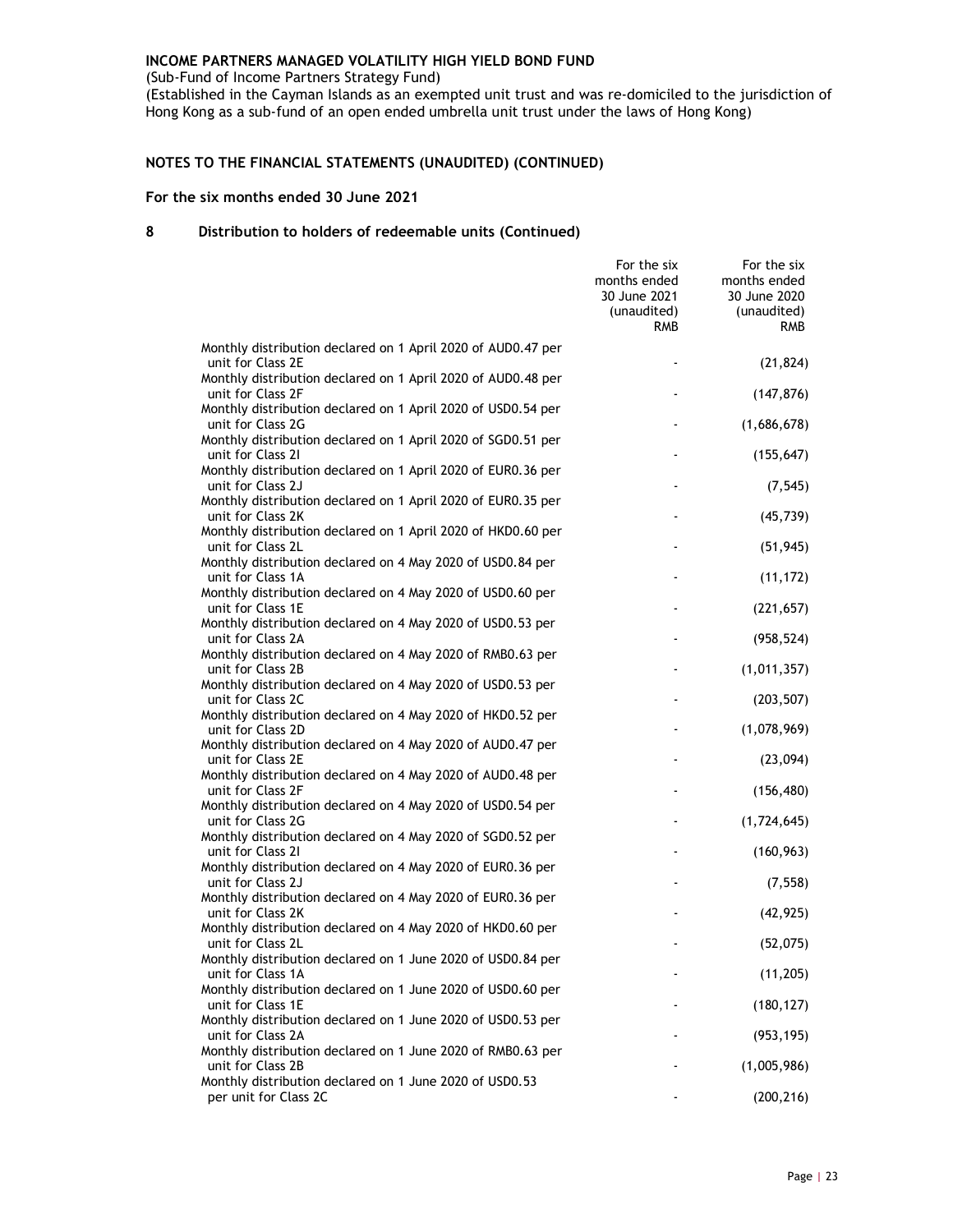(Sub-Fund of Income Partners Strategy Fund)

(Established in the Cayman Islands as an exempted unit trust and was re-domiciled to the jurisdiction of Hong Kong as a sub-fund of an open ended umbrella unit trust under the laws of Hong Kong)

# NOTES TO THE FINANCIAL STATEMENTS (UNAUDITED) (CONTINUED)

# For the six months ended 30 June 2021

|                                                                                       | For the six<br>months ended<br>30 June 2021<br>(unaudited)<br><b>RMB</b> | For the six<br>months ended<br>30 June 2020<br>(unaudited)<br><b>RMB</b> |
|---------------------------------------------------------------------------------------|--------------------------------------------------------------------------|--------------------------------------------------------------------------|
| Monthly distribution declared on 1 June 2020 of HKD0.52                               |                                                                          |                                                                          |
| per unit for Class 2D<br>Monthly distribution declared on 1 June 2020 of AUD0.47      |                                                                          | (1,079,741)                                                              |
| per unit for Class 2E                                                                 |                                                                          | (12, 638)                                                                |
| Monthly distribution declared on 1 June 2020 of AUD0.48<br>per unit for Class 2F      |                                                                          | (117, 663)                                                               |
| Monthly distribution declared on 1 June 2020 of USD0.54 per<br>unit for Class 2G      |                                                                          | (1,727,090)                                                              |
| Monthly distribution declared on 1 June 2020 of SGD0.52<br>per unit for Class 21      |                                                                          | (162, 162)                                                               |
| Monthly distribution declared on 1 June 2020 of EUR0.36<br>per unit for Class 2J      |                                                                          | (7,701)                                                                  |
| Monthly distribution declared on 1 June 2020 of EUR0.36<br>per unit for Class 2K      |                                                                          | (43, 735)                                                                |
| Monthly distribution declared on 1 June 2020 of HKD0.60<br>per unit for Class 2L      |                                                                          | (51, 781)                                                                |
| Monthly distribution declared on 4 January 2021 of USD 0.85<br>per unit for Class 1A  | (10, 232)                                                                |                                                                          |
| Monthly distribution declared on 4 January 2021 of USD 0.61<br>per unit for Class 1E  | (168, 263)                                                               |                                                                          |
| Monthly distribution declared on 4 January 2021 of USD 0.53<br>per unit for Class 2A  | (824, 917)                                                               |                                                                          |
| Monthly distribution declared on 4 January 2021 of CNH<br>0.63 per unit for Class 2B  |                                                                          |                                                                          |
| Monthly distribution declared on 4 January 2021 of USD 0.54                           | (925, 407)                                                               |                                                                          |
| per unit for Class 2C<br>Monthly distribution declared on 4 January 2021 of HKD 0.52  | (152, 477)                                                               |                                                                          |
| per unit for Class 2D<br>Monthly distribution declared on 4 January 2021 of AUD 0.48  | (750, 762)                                                               |                                                                          |
| per unit for Class 2E<br>Monthly distribution declared on 4 January 2021 of AUD 0.48  | (12, 119)                                                                |                                                                          |
| per unit for Class 2F<br>Monthly distribution declared on 4 January 2021 of USD 0.55  | (112, 527)                                                               |                                                                          |
| per unit for Class 2G<br>Monthly distribution declared on 4 January 2021 of SGD 0.52  | (1, 496, 927)                                                            |                                                                          |
| per unit for Class 21<br>Monthly distribution declared on 4 January 2021 of EUR 0.37  | (162, 400)                                                               |                                                                          |
| per unit for Class 2J<br>Monthly distribution declared on 4 January 2021 of EUR 0.36  | (4,984)                                                                  |                                                                          |
| per unit for Class 2K                                                                 | (42, 247)                                                                |                                                                          |
| Monthly distribution declared on 4 January 2021 of HKD 0.61<br>per unit for Class 2L  | (68, 670)                                                                |                                                                          |
| Monthly distribution declared on 1 February 2021 of USD<br>0.76 per unit for Class 1A | (9, 184)                                                                 |                                                                          |
| Monthly distribution declared on 1 February 2021 of USD<br>0.49 per unit for Class 1E | (146, 791)                                                               |                                                                          |
| Monthly distribution declared on 1 February 2021 of USD<br>0.46 per unit for Class 2A | (719, 012)                                                               |                                                                          |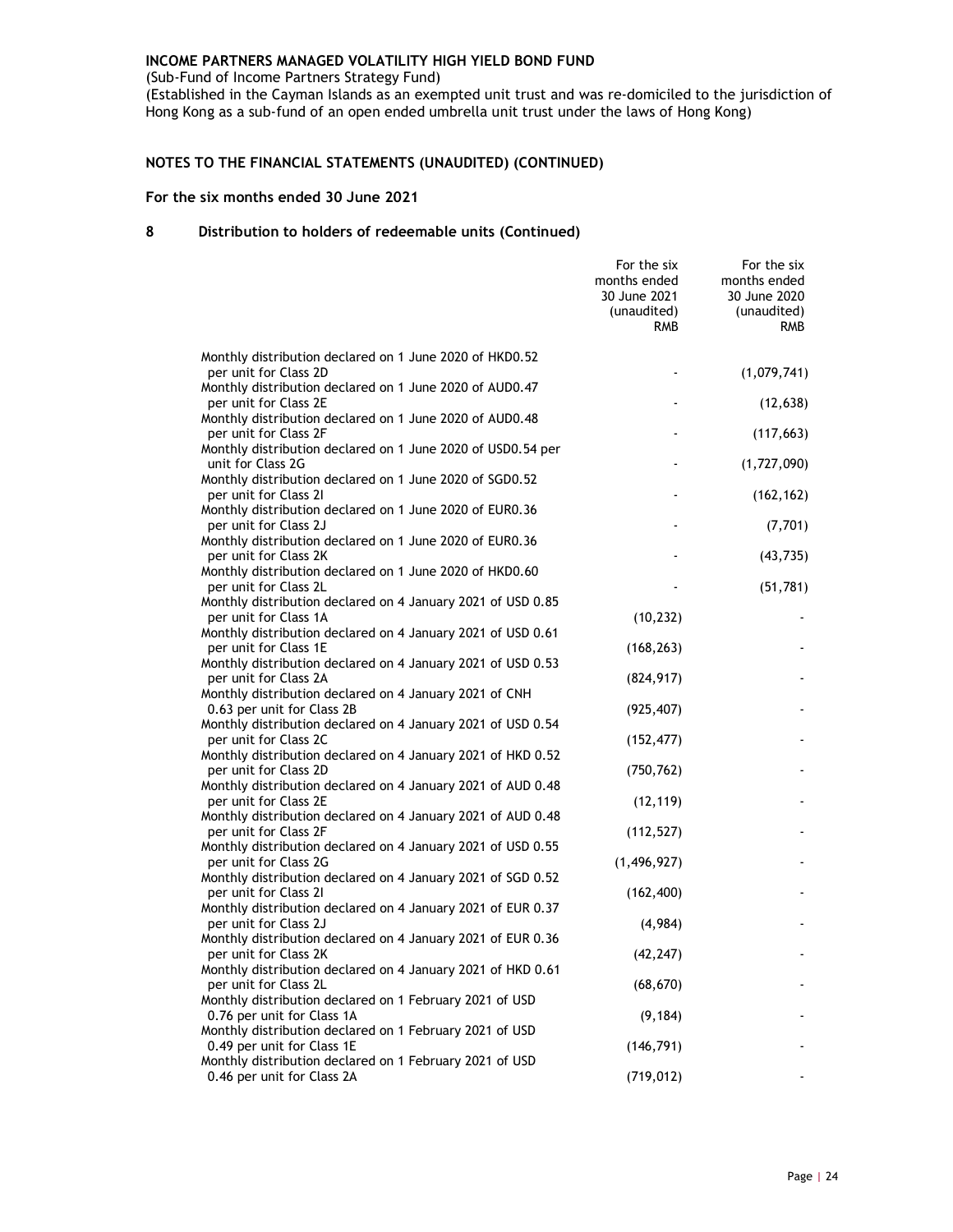(Sub-Fund of Income Partners Strategy Fund)

(Established in the Cayman Islands as an exempted unit trust and was re-domiciled to the jurisdiction of Hong Kong as a sub-fund of an open ended umbrella unit trust under the laws of Hong Kong)

# NOTES TO THE FINANCIAL STATEMENTS (UNAUDITED) (CONTINUED)

# For the six months ended 30 June 2021

|                                                                                       | For the six<br>months ended<br>30 June 2021<br>(unaudited)<br><b>RMB</b> | For the six<br>months ended<br>30 June 2020<br>(unaudited)<br><b>RMB</b> |
|---------------------------------------------------------------------------------------|--------------------------------------------------------------------------|--------------------------------------------------------------------------|
| Monthly distribution declared on 1 February 2021 of CNH                               |                                                                          |                                                                          |
| 0.63 per unit for Class 2B                                                            | (999, 850)                                                               |                                                                          |
| Monthly distribution declared on 1 February 2021 of USD                               |                                                                          |                                                                          |
| 0.54 per unit for Class 2C                                                            | (186, 046)                                                               |                                                                          |
| Monthly distribution declared on 1 February 2021 of HKD<br>0.45 per unit for Class 2D |                                                                          |                                                                          |
| Monthly distribution declared on 1 February 2021 of AUD                               | (637, 798)                                                               |                                                                          |
| 0.44 per unit for Class 2E                                                            | (10, 997)                                                                |                                                                          |
| Monthly distribution declared on 1 February 2021 of AUD                               |                                                                          |                                                                          |
| 0.45 per unit for Class 2F                                                            | (71, 041)                                                                |                                                                          |
| Monthly distribution declared on 1 February 2021 of USD                               |                                                                          |                                                                          |
| 0.44 per unit for Class 2G                                                            | (1,058,815)                                                              |                                                                          |
| Monthly distribution declared on 1 February 2021 of SGD<br>0.48 per unit for Class 21 | (127, 192)                                                               |                                                                          |
| Monthly distribution declared on 1 February 2021 of EUR 0.37                          |                                                                          |                                                                          |
| per unit for Class 2K                                                                 | (42, 838)                                                                |                                                                          |
| Monthly distribution declared on 1 February 2021 of HKD                               |                                                                          |                                                                          |
| 0.48 per unit for Class 2L                                                            | (65,010)                                                                 |                                                                          |
| Monthly distribution declared on 1 March 2021 of USD 0.76                             |                                                                          |                                                                          |
| per unit for Class 1A<br>Monthly distribution declared on 1 March 2021 of USD 0.49    | (9, 188)                                                                 |                                                                          |
| per unit for Class 1E                                                                 | (146, 843)                                                               |                                                                          |
| Monthly distribution declared on 1 March 2021 of USD 0.47                             |                                                                          |                                                                          |
| per unit for Class 2A                                                                 | (731, 586)                                                               |                                                                          |
| Monthly distribution declared on 1 March 2021 of CNH 0.63                             |                                                                          |                                                                          |
| per unit for Class 2B                                                                 | (1,001,853)                                                              |                                                                          |
| Monthly distribution declared on 1 March 2021 of USD 0.55                             |                                                                          |                                                                          |
| per unit for Class 2C<br>Monthly distribution declared on 1 March 2021 of HKD 0.45    | (181, 443)                                                               |                                                                          |
| per unit for Class 2D                                                                 | (596, 902)                                                               |                                                                          |
| Monthly distribution declared on 1 March 2021 of AUD 0.44                             |                                                                          |                                                                          |
| per unit for Class 2E                                                                 | (11, 161)                                                                |                                                                          |
| Monthly distribution declared on 1 March 2021 of AUD 0.45                             |                                                                          |                                                                          |
| per unit for Class 2F                                                                 | (60, 655)                                                                |                                                                          |
| Monthly distribution declared on 1 March 2021 of USD 0.44                             |                                                                          |                                                                          |
| per unit for Class 2G<br>Monthly distribution declared on 1 March 2021 of SGD 0.48    | (969, 185)                                                               |                                                                          |
| per unit for Class 21                                                                 | (127, 209)                                                               |                                                                          |
| Monthly distribution declared on 1 March 2021 of EUR 0.37 per                         |                                                                          |                                                                          |
| unit for Class 2K                                                                     | (42, 726)                                                                |                                                                          |
| Monthly distribution declared on 1 March 2021 of HKD 0.49                             |                                                                          |                                                                          |
| per unit for Class 2L                                                                 | (66, 919)                                                                |                                                                          |
| Monthly distribution declared on 1 April 2021 of USD 0.77<br>per unit for Class 1A    | (9, 468)                                                                 |                                                                          |
|                                                                                       |                                                                          |                                                                          |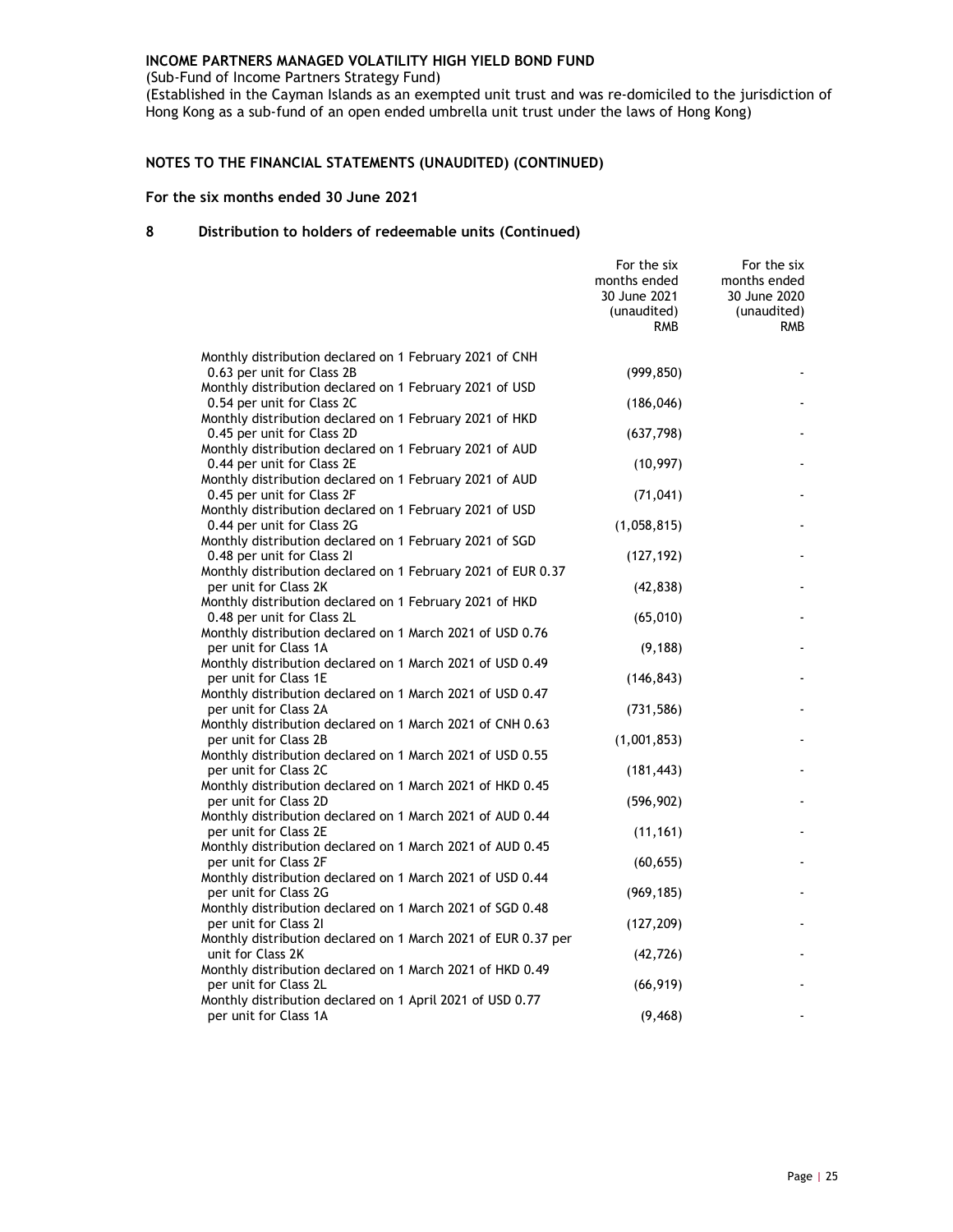(Sub-Fund of Income Partners Strategy Fund)

(Established in the Cayman Islands as an exempted unit trust and was re-domiciled to the jurisdiction of Hong Kong as a sub-fund of an open ended umbrella unit trust under the laws of Hong Kong)

# NOTES TO THE FINANCIAL STATEMENTS (UNAUDITED) (CONTINUED)

# For the six months ended 30 June 2021

|                                                                                      | For the six<br>months ended<br>30 June 2021<br>(unaudited)<br><b>RMB</b> | For the six<br>months ended<br>30 June 2020<br>(unaudited)<br><b>RMB</b> |
|--------------------------------------------------------------------------------------|--------------------------------------------------------------------------|--------------------------------------------------------------------------|
| Monthly distribution declared on 1 April 2021 of USD 0.49                            |                                                                          |                                                                          |
| per unit for Class 1E                                                                | (149, 353)                                                               |                                                                          |
| Monthly distribution declared on 1 April 2021 of USD 0.47                            |                                                                          |                                                                          |
| per unit for Class 2A                                                                | (739, 697)                                                               |                                                                          |
| Monthly distribution declared on 1 April 2021 of CNH 0.63                            |                                                                          |                                                                          |
| per unit for Class 2B                                                                | (973, 526)                                                               |                                                                          |
| Monthly distribution declared on 1 April 2021 of USD 0.55                            |                                                                          |                                                                          |
| per unit for Class 2C                                                                | (177, 952)                                                               |                                                                          |
| Monthly distribution declared on 1 April 2021 of HKD 0.45                            |                                                                          |                                                                          |
| per unit for Class 2D                                                                | (564, 461)                                                               |                                                                          |
| Monthly distribution declared on 1 April 2021 of AUD 0.44                            |                                                                          |                                                                          |
| per unit for Class 2E                                                                | (11,095)                                                                 |                                                                          |
| Monthly distribution declared on 1 April 2021 of AUD 0.45                            |                                                                          |                                                                          |
| per unit for Class 2F<br>Monthly distribution declared on 1 April 2021 of USD 0.44   | (60, 322)                                                                |                                                                          |
| per unit for Class 2G                                                                | (967, 127)                                                               |                                                                          |
| Monthly distribution declared on 1 April 2021 of SGD 0.49                            |                                                                          |                                                                          |
| per unit for Class 21                                                                | (138, 791)                                                               |                                                                          |
| Monthly distribution declared on 1 April 2021 of EUR 0.38                            |                                                                          |                                                                          |
| per unit for Class 2K                                                                | (43, 493)                                                                |                                                                          |
| Monthly distribution declared on 1 April 2021 of HKD 0.49                            |                                                                          |                                                                          |
| per unit for Class 2L                                                                | (67, 798)                                                                |                                                                          |
| Monthly distribution declared on 3 May 2021 of USD 0.77 per                          |                                                                          |                                                                          |
| unit for Class 1A                                                                    | (9, 315)                                                                 |                                                                          |
| Monthly distribution declared on 3 May 2021 of USD 0.49 per                          |                                                                          |                                                                          |
| unit for Class 1E                                                                    | (146, 945)                                                               |                                                                          |
| Monthly distribution declared on 3 May 2021 of USD 0.47 per                          |                                                                          |                                                                          |
| unit for Class 2A                                                                    | (742, 944)                                                               |                                                                          |
| Monthly distribution declared on 3 May 2021 of CNH 0.63                              |                                                                          |                                                                          |
| per unit for Class 2B<br>Monthly distribution declared on 3 May 2021 of USD 0.55 per | (996, 379)                                                               |                                                                          |
| unit for Class 2C                                                                    | (137, 377)                                                               |                                                                          |
| Monthly distribution declared on 3 May 2021 of HKD 0.46 per                          |                                                                          |                                                                          |
| unit for Class 2D                                                                    | (567, 493)                                                               |                                                                          |
| Monthly distribution declared on 3 May 2021 of AUD 0.44                              |                                                                          |                                                                          |
| per unit for Class 2E                                                                | (11, 167)                                                                |                                                                          |
| Monthly distribution declared on 3 May 2021 of AUD 0.45                              |                                                                          |                                                                          |
| per unit for Class 2F                                                                | (58, 801)                                                                |                                                                          |
| Monthly distribution declared on 3 May 2021 of USD 0.44 per                          |                                                                          |                                                                          |
| unit for Class 2G                                                                    | (916, 763)                                                               |                                                                          |
| Monthly distribution declared on 3 May 2021 of SGD 0.49 per                          |                                                                          |                                                                          |
| unit for Class 21                                                                    | (138, 122)                                                               |                                                                          |
| Monthly distribution declared on 3 May 2021 of EUR 0.38 per                          |                                                                          |                                                                          |
| unit for Class 2K                                                                    | (43, 958)                                                                |                                                                          |
| Monthly distribution declared on 3 May 2021 of HKD 0.49 per<br>unit for Class 2L     | (58, 162)                                                                |                                                                          |
|                                                                                      |                                                                          |                                                                          |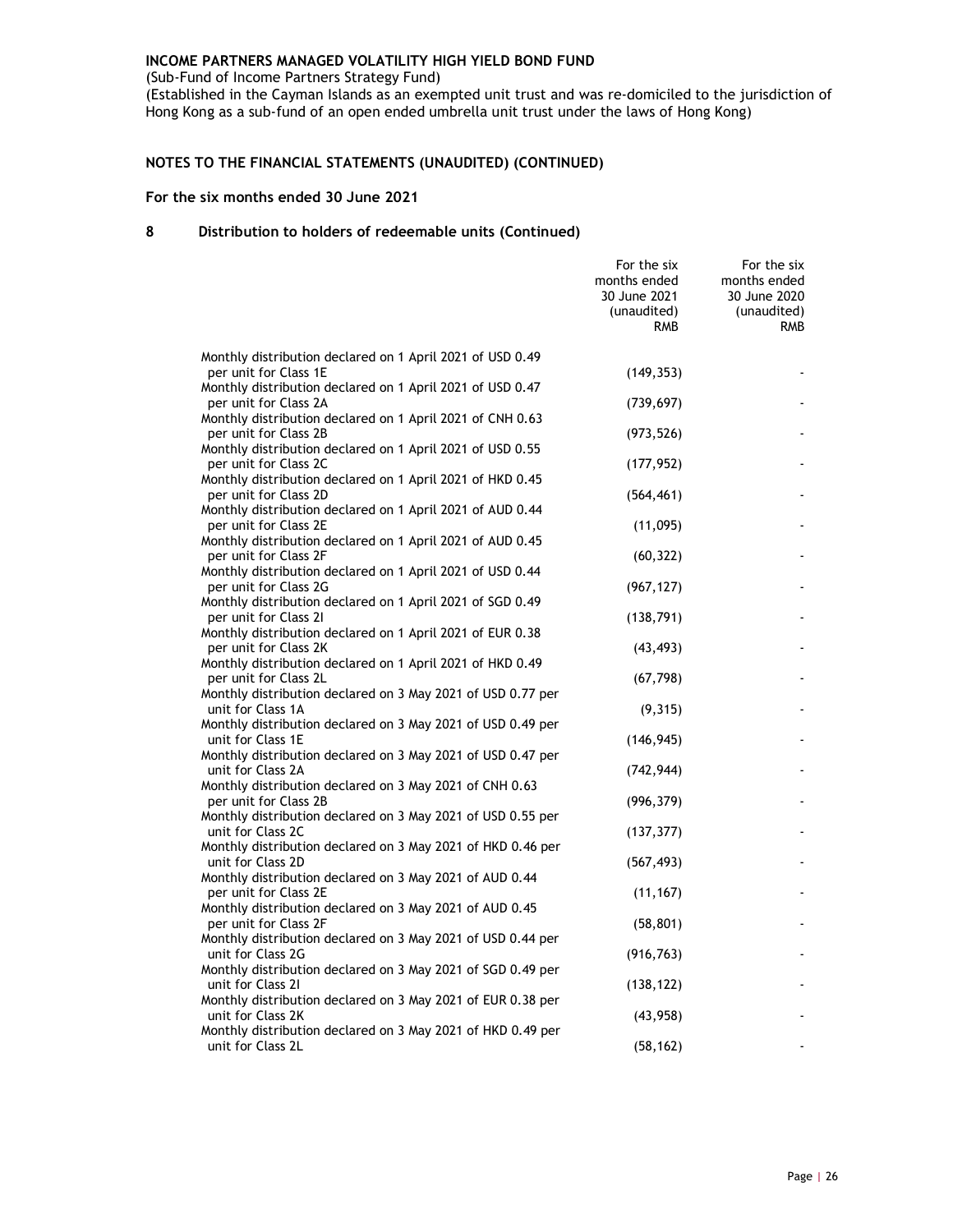(Sub-Fund of Income Partners Strategy Fund)

(Established in the Cayman Islands as an exempted unit trust and was re-domiciled to the jurisdiction of Hong Kong as a sub-fund of an open ended umbrella unit trust under the laws of Hong Kong)

# NOTES TO THE FINANCIAL STATEMENTS (UNAUDITED) (CONTINUED)

# For the six months ended 30 June 2021

### 8 Distribution to holders of redeemable units (Continued)

|                                                                                   | For the six<br>months ended<br>30 June 2021<br>(unaudited)<br><b>RMB</b> | For the six<br>months ended<br>30 June 2020<br>(unaudited)<br><b>RMB</b> |
|-----------------------------------------------------------------------------------|--------------------------------------------------------------------------|--------------------------------------------------------------------------|
| Monthly distribution declared on 1 June 2021 of USD 0.77                          |                                                                          |                                                                          |
| per unit for Class 1A                                                             | (9, 176)                                                                 |                                                                          |
| Monthly distribution declared on 1 June 2021 of USD 0.49                          |                                                                          |                                                                          |
| per unit for Class 1E                                                             | (144, 756)                                                               |                                                                          |
| Monthly distribution declared on 1 June 2021 of USD 0.47                          |                                                                          |                                                                          |
| per unit for Class 2A                                                             | (723, 662)                                                               |                                                                          |
| Monthly distribution declared on 1 June 2021 of CNH 0.63<br>per unit for Class 2B | (997, 868)                                                               |                                                                          |
| Monthly distribution declared on 1 June 2021 of USD 0.55                          |                                                                          |                                                                          |
| per unit for Class 2C                                                             | (135, 381)                                                               |                                                                          |
| Monthly distribution declared on 1 June 2021 of HKD 0.46                          |                                                                          |                                                                          |
| per unit for Class 2D                                                             | (539, 854)                                                               |                                                                          |
| Monthly distribution declared on 1 June 2021 of AUD 0.44                          |                                                                          |                                                                          |
| per unit for Class 2E                                                             | (10,998)                                                                 |                                                                          |
| Monthly distribution declared on 1 June 2021 of AUD 0.45                          |                                                                          |                                                                          |
| per unit for Class 2F<br>Monthly distribution declared on 1 June 2021 of USD 0.44 | (54, 109)                                                                |                                                                          |
| per unit for Class 2G                                                             | (882, 360)                                                               |                                                                          |
| Monthly distribution declared on 1 June 2021 of SGD 0.49                          |                                                                          |                                                                          |
| per unit for Class 21                                                             | (124, 908)                                                               |                                                                          |
| Monthly distribution declared on 1 June 2021 of EUR 0.38                          |                                                                          |                                                                          |
| per unit for Class 2K                                                             | (43,900)                                                                 |                                                                          |
| Monthly distribution declared on 1 June 2021 HKD 0.49 per                         |                                                                          |                                                                          |
| unit for Class 2L                                                                 | (55, 785)                                                                |                                                                          |
| Undistributed income at 30 June                                                   | 114,790,095                                                              | 90,460,794                                                               |

The amount available for distribution is the total net amount receivable by the Sub-Fund in respect of the relevant period ("Total Income") minus any expenses chargeable against income, subject to adjustments made in accordance with the Trust Deed. Total Income would include amount receivable by way of interests (e.g. generated from bank deposits and debt securities), or other receipts as determined by the Manager to be in the nature of income. Unrealized capital gains or losses do not form part of Total Income and therefore would not impact on the amounts available for distribution.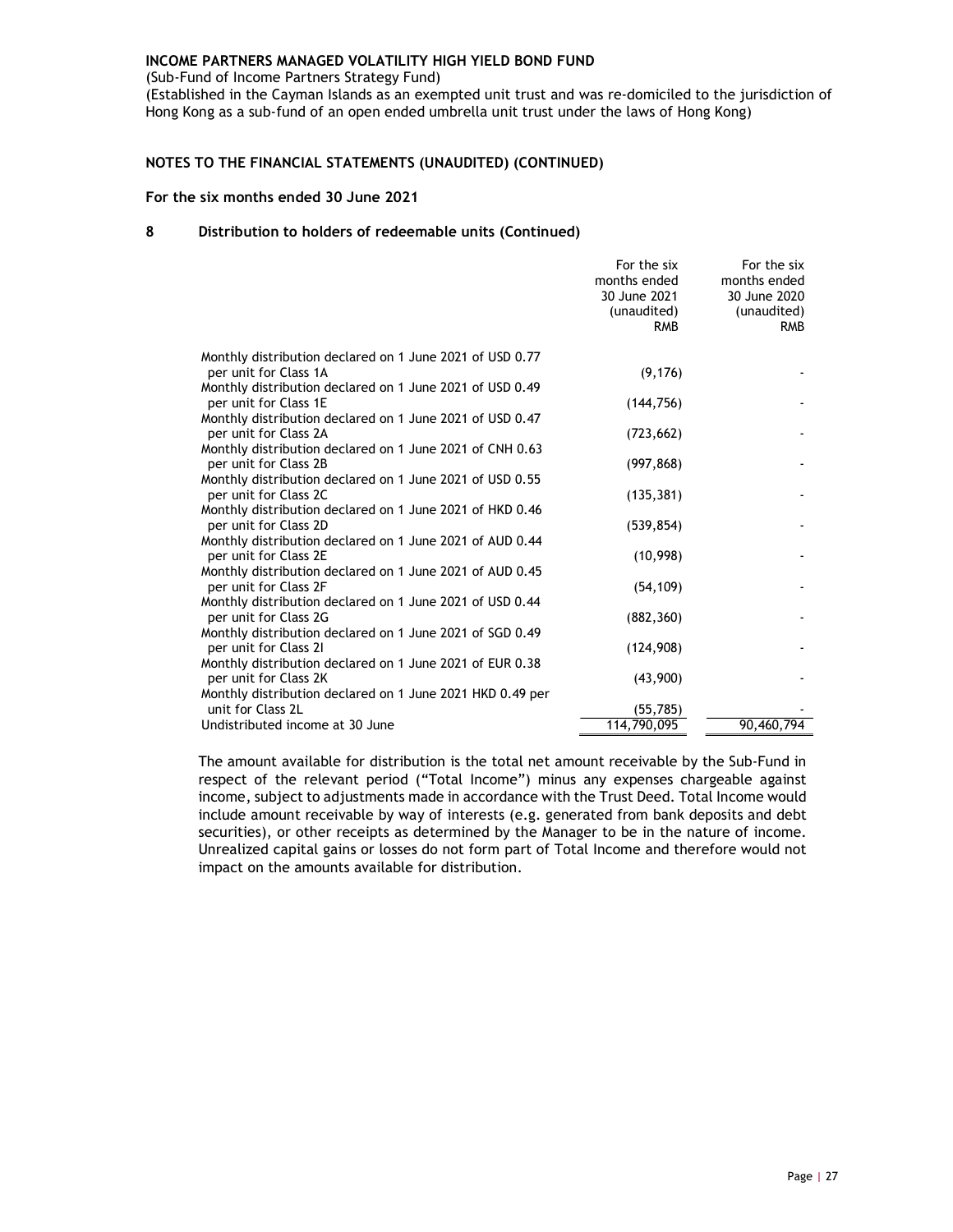(Sub-Fund of Income Partners Strategy Fund)

(Established in the Cayman Islands as an exempted unit trust and was re-domiciled to the jurisdiction of Hong Kong as a sub-fund of an open ended umbrella unit trust under the laws of Hong Kong)

# INVESTMENT PORTFOLIO (UNAUDITED)

|                                                                                |                        |                                 | % of net     |
|--------------------------------------------------------------------------------|------------------------|---------------------------------|--------------|
|                                                                                | <b>Holdings</b>        | <b>Fair Value</b><br><b>RMB</b> | assets       |
| <b>Quoted investment</b>                                                       |                        |                                 |              |
| Corporate Bonds (80.91%)                                                       |                        |                                 |              |
| Australia (2.13%)                                                              |                        |                                 |              |
| NEWCASTLE COAL NCIAU 4.4 09/29/27<br>PERENTI FINANCE ASLAU 6 1/2 10/07/25      | 2,000,000<br>500,000   | 13,442,617<br>3,409,101         | 1.70<br>0.43 |
| Hong Kong (14.18%)                                                             |                        |                                 |              |
| BANK OF EAST ASIA LTD FRN 29DEC2049                                            | 500,000                | 3,313,112                       | 0.42         |
| CAS CAPITAL NO1 CASHLD 4 PERP                                                  | 2,500,000              | 16,271,291                      | 2.06         |
| CELESTIAL DYNASTY LTD 4.25% 27JUN2029                                          | 1,000,000              | 6,724,799                       | 0.85         |
| CHINA WATER AFF CWAHK 4.85 05/18/26                                            | 1,000,000              | 6,528,619                       | 0.83         |
| ESR CAYMAN LTD ESRCAY 7 7/8 04/04/22                                           | 1,300,000              | 8,644,479                       | 1.10         |
| FEC FINANCE LTD FAEACO 7 3/8 PERP                                              | 850,000                | 5,660,257                       | 0.72         |
| FWD LTD FWDINS 5 1/2 PERP<br>FWD LTD FWDINS 6 1/4 12/31/49                     | 950,000                | 6,192,547                       | 0.78         |
| LS FINANCE 2017 LIHHK 4.8 06/18/26                                             | 1,700,000<br>1,000,000 | 11,125,684<br>6,505,413         | 1.41<br>0.82 |
| MELCO RESORTS MPEL 5 3/4 07/21/28                                              | 2,600,000              | 17,785,308                      | 2.25         |
| NWD MTN LTD NWDEVL 4 1/8 07/18/29                                              | 3,000,000              | 20,245,176                      | 2.56         |
| RH INTL FINANCE LTD 6.5% 31DEC2049                                             | 600,000                | 3,025,056                       | 0.38         |
| India $(3.54%)$                                                                |                        |                                 |              |
| ADANI TRANSMISSI ADTIN 4 1/4 05/21/36                                          | 1,000,000              | 6,178,295                       | 0.78         |
| GREENKO INVESTMENT CO 4 7/8 08/16/23                                           | 1,000,000              | 6,564,623                       | 0.83         |
| POWER FIN CORP POWFIN 3.35 05/16/31                                            | 1,000,000              | 6,361,074                       | 0.80         |
| VEDANTA RESOURCE VEDLN 6 3/8 07/30/22                                          | 750,000                | 4,797,857                       | 0.61         |
| VEDANTA RESOURCES PLC 6.125% 09AUG2024                                         | 750,000                | 4,080,217                       | 0.52         |
| Indonesia (5.95%)                                                              |                        |                                 |              |
| ABM INVESTAMA ABMMIJ 7 1/8 08/01/22                                            | 500,000                | 3,139,911                       | 0.40         |
| APL REALTY HLDG APLNIJ 5.95 06/02/24                                           | 500,000                | 2,389,936                       | 0.30         |
| BUKIT MAKMUR MAN DOIDIJ 7 3/4 02/10/26<br>DELTA MERLIN DUN DUNIAT 0 06/26/32   | 600,000<br>1,675,000   | 3,977,635<br>451,272            | 0.50<br>0.06 |
| DELTA MERLIN DUNIA TEXTI FRN 26JUN2028                                         | 1,675,000              | 1,431,445                       | 0.18         |
| INDIKA ENERGY IV INDYIJ 8 1/4 10/22/25                                         | 1,350,000              | 9,272,464                       | 1.17         |
| INDOFOOD CBP SUK ICBPIJ 3.398 06/09/31                                         | 1,000,000              | 6,553,182                       | 0.83         |
| JABABEKA INTL BV KIJAIJ 6 1/2 10/05/23                                         | 1,500,000              | 9,519,214                       | 1.21         |
| MINEJESA CAPITAL BV 4.625% 10AUG2030                                           | 1,000,000              | 6,869,849                       | 0.87         |
| THETA CAPITAL PTE LTD 8.125% 22JAN2025                                         | 500,000                | 3,358,618                       | 0.43         |
| Japan (0.42%)                                                                  |                        |                                 |              |
| SOFTBANK GROUP CORP FRN 31DEC2049                                              | 500,000                | 3,275,072                       | 0.42         |
| Macao (2.57%)                                                                  |                        |                                 |              |
| MGM CHINA HOLDIN MGMCHI 5 1/4 06/18/25<br>WYNN MACAU LTD WYNMAC 5 1/2 01/15/26 | 1,000,000<br>2,000,000 | 6,727,772<br>13,540,092         | 0.85<br>1.72 |
|                                                                                |                        |                                 |              |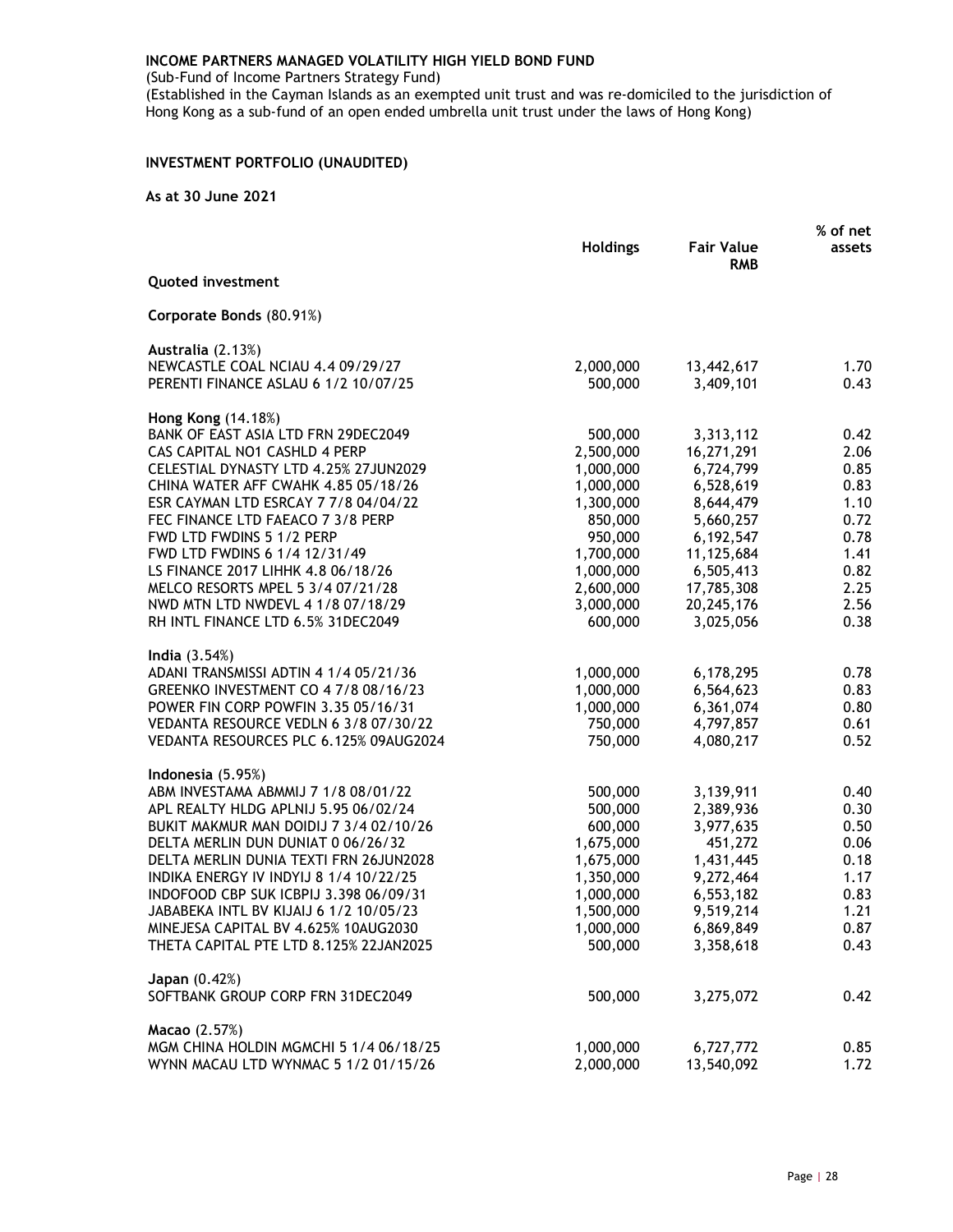(Sub-Fund of Income Partners Strategy Fund)

(Established in the Cayman Islands as an exempted unit trust and was re-domiciled to the jurisdiction of Hong Kong as a sub-fund of an open ended umbrella unit trust under the laws of Hong Kong)

# INVESTMENT PORTFOLIO (UNAUDITED) (CONTINUED)

|                                            |                      |                                 | % of net |
|--------------------------------------------|----------------------|---------------------------------|----------|
|                                            | <b>Holdings</b>      | <b>Fair Value</b><br><b>RMB</b> | assets   |
| Corporate Bonds (80.91%) (Continued)       |                      |                                 |          |
| <b>Malaysia</b> (0.29%)                    |                      |                                 |          |
| SD INTERNATIONAL SUKUK 6.3% 09MAY2022      | 800,000              | 2,312,737                       | 0.29     |
| Mongolia (0.38%)                           |                      |                                 |          |
| MONGO MIN/ENG RE MONMIN 9 1/4 04/15/24     | 500,000              | 2,996,122                       | 0.38     |
| Peoples' Republic Of China (46.86%)        |                      |                                 |          |
| AAC TECHNOLOGIES AACTEC 3 3/4 06/02/31     | 1,000,000            | 6,622,734                       | 0.84     |
| AGILE GROUP AGILE 6.7 03/07/22             | 2,000,000            | 13,238,745                      | 1.68     |
| AOYUAN PROPERTY CAPG 5 3/8 09/13/22        | 2,000,000            | 12,524,224                      | 1.59     |
| CENTRAL CHINA CENCHI 7 1/4 08/13/24        | 2,000,000            | 11, 163, 311                    | 1.41     |
| CHINA EVERGRANDE EVERRE 8 3/4 06/28/25     | 750,000              | 3,233,622                       | 0.41     |
| CHINA SCE GRP CHINSC 7 05/02/25            | 1,000,000            | 6,565,786                       | 0.83     |
| CHN SCE PROPERTY CHINSC 5 7/8 03/10/22     | 2,000,000            | 13,086,326                      | 1.66     |
| CNAC HK FINBRID HAOHUA 3.7 09/22/50        | 1,000,000            | 6,095,084                       | 0.77     |
| CNAC HK FINBRIDGE CO LTD 3% 22SEP2030      | 1,500,000            | 9,601,823                       | 1.22     |
| DEXIN CHINA HLDN DEXICN 9.95 12/03/22      | 1,000,000            | 6,200,381                       | 0.78     |
| EASY TACTIC LTD GZRFPR 5 3/4 01/13/22      | 800,000              | 5,061,970                       | 0.64     |
| EASY TACTIC LTD GZRFPR 5 7/8 02/13/23      | 500,000              | 2,924,308                       | 0.37     |
| EHI CAR SERVICES EHICAR 7 3/4 11/14/24     | 600,000              | 4,018,707                       | 0.51     |
| FANTASIA HOLDING FTHDGR 9 1/4 07/28/23     | 3,000,000            | 15,887,851                      | 2.01     |
| FAR EAST HORIZON LTD FRN 29DEC2049         | 1,000,000            | 6,477,231                       | 0.82     |
| FORTUNE STAR FOSUNI 5 1/4 03/23/22         | 2,000,000            | 13,092,660                      | 1.66     |
| FRANSHION BRILLA CHJMAO 4 1/4 07/23/29     | 1,436,000            | 9,261,297                       | 1.17     |
| GOLDEN WHEEL GWTH 12.95 03/14/22           | 1,000,000            | 5,979,122                       | 0.76     |
| KAISA GROUP KAISAG 9 3/4 09/28/23          | 3,000,000            | 19,122,588                      | 2.42     |
| KING TALENT MANAGEMENT L FRN 31DEC2049     | 750,000              | 4,387,431                       | 0.56     |
| KWG GROUP KWGPRO 7 7/8 09/01/23            | 1,500,000            | 9,923,338                       | 1.26     |
| MODERN LAND CHN MOLAND 9.8 04/11/23        | 1,000,000            | 5,853,269                       | 0.74     |
| POWERLONG PWRLNG 6.95 07/23/23             | 2,250,000            | 15,030,154                      | 1.90     |
| RADIANCE CAPITAL INV 10.5% 16JAN2022       | 1,000,000            | 6,590,414                       | 0.83     |
| RED SUN PROPERTI REDSUN 7.3 01/13/25       | 1,000,000            | 6,011,441                       | 0.76     |
| RED SUN PROPERTIES GRP 9.95% 11APR2022     | 400,000              | 2,621,945                       | 0.33     |
| RKPF 2019 E LTD ROADKG 7 3/4 PERP          | 2,800,000            | 17,807,026                      | 2.25     |
| RONGXINGDA DEVEL RISSUN 8 04/24/22         | 400,000              | 2, 107, 547                     | 0.27     |
| RONSHINE CHINA 8.75% 25OCT2022             | 1,000,000            | 6,486,086                       | 0.82     |
| <b>RONSHINE CHINA RONXIN 8.95 01/22/23</b> | 1,500,000            | 9,618,888                       | 1.22     |
| SHUI ON DEVELOP SHUION 5 3/4 11/12/23      | 1,750,000            | 11,660,709                      | 1.48     |
| SINO OCEAN LAND SINOCE 4 3/4 08/05/29      | 1,600,000            | 10,541,767                      | 1.33     |
| SUNAC CHINA HLDG SUNAC 7 1/4 06/14/22      | 2,500,000            | 16,581,558                      | 2.10     |
| SUNAC CHINA HLDG SUNAC 7.95 08/08/22       | 500,000              | 3,312,724                       | 0.42     |
| TIMES CN HLDG TPHL 6 3/4 07/16/23          | 2,000,000            | 13,289,292                      | 1.68     |
| WANDA PROPERTIES DALWAN 6 7/8 07/23/23     | 1,750,000            | 11,216,719                      | 1.42     |
| WENS FOODSTUFF GWFOOD 3.258 10/29/30       | 500,000              | 2,727,772                       | 0.35     |
| WEST CHINA CEM WESCHI 4.95 07/08/26        | 450,000              | 2,948,757                       | 0.37     |
| YANGO CAYMAN YANGOG 11 3/4 09/08/22        | 1,000,000            | 6,176,271                       | 0.78     |
| YANGO JUSTICE INTL 8.25% 25NOV2023         | 1,500,000<br>500,000 | 9,399,955                       | 1.19     |
| YUZHOU PROPERTIE YUZHOU 7 3/8 01/13/26     |                      | 2,555,412                       | 0.32     |
| ZHENRO PROPERTIE ZHPRHK 8.3 09/15/23       | 1,000,000            | 6,618,791                       | 0.84     |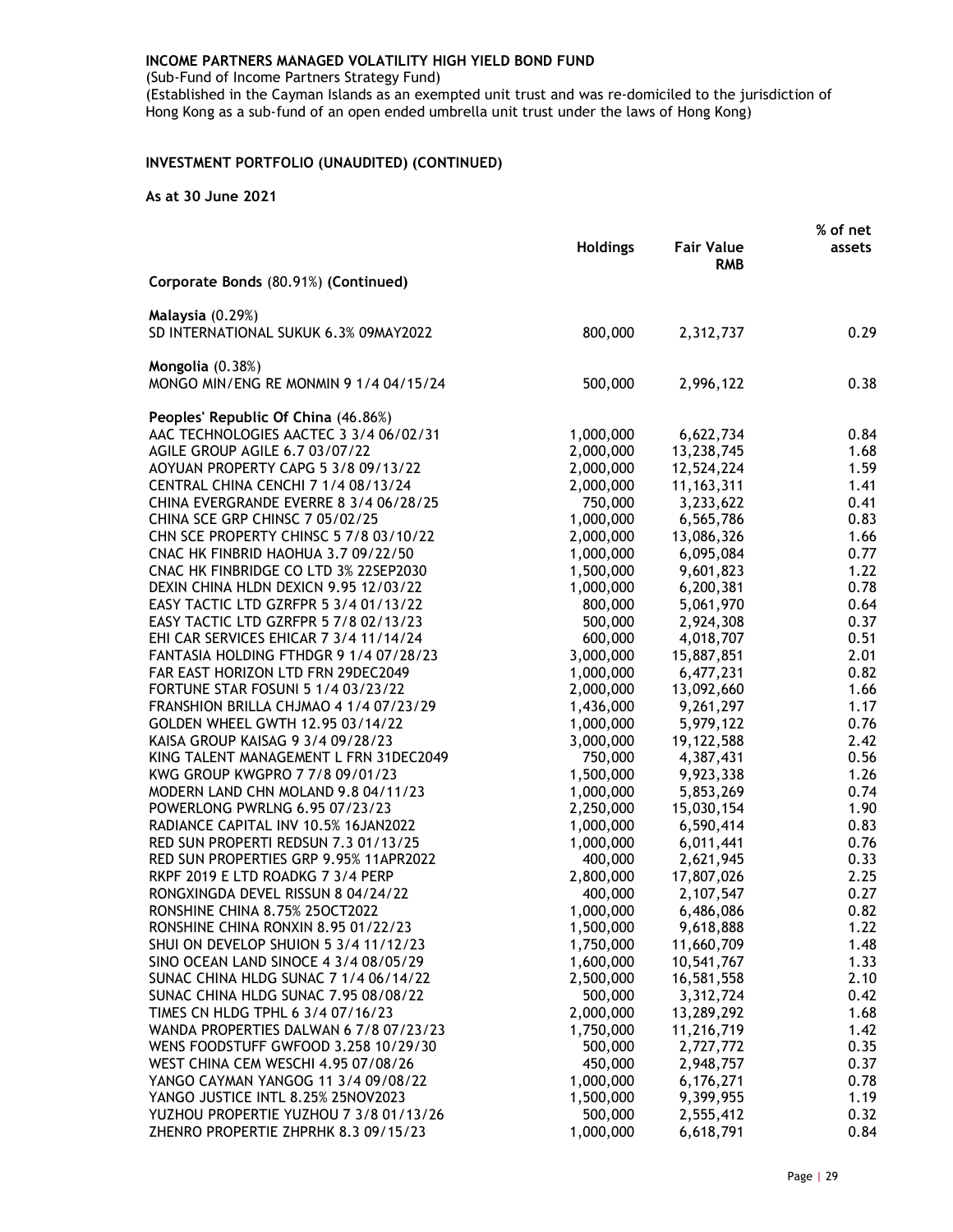(Sub-Fund of Income Partners Strategy Fund)

(Established in the Cayman Islands as an exempted unit trust and was re-domiciled to the jurisdiction of Hong Kong as a sub-fund of an open ended umbrella unit trust under the laws of Hong Kong)

# INVESTMENT PORTFOLIO (UNAUDITED) (CONTINUED)

|                                                                                                                                 | <b>Holdings</b>          | <b>Fair Value</b><br><b>RMB</b> | % of net<br>assets |
|---------------------------------------------------------------------------------------------------------------------------------|--------------------------|---------------------------------|--------------------|
| Corporate Bonds (80.91%) (Continued)                                                                                            |                          |                                 |                    |
| Peoples' Republic Of China (46.86%) (Continued)<br>ZHENRO PROPERTIE ZHPRHK 8.7 08/03/22<br>ZHONGAN ONLINE ZHONAN 3 1/2 03/08/26 | 1,500,000<br>1,000,000   | 9,947,287<br>6,532,239          | 1.26<br>0.83       |
| Philippines (2.08%)<br>JOLLIBEE WORLDWIDE PTE L FRN 31DEC2049<br>SMC GLOBAL POWER SMCGL 5.95 PERP                               | 500,000<br>2,000,000     | 3,227,497<br>13,202,805         | 0.41<br>1.67       |
| Singapore (1.28%)<br>LMIRT CAPITAL PTE LTD 7.25% 19JUN2024                                                                      | 1,500,000                | 10,134,805                      | 1.28               |
| <b>Vietnam</b> (1.23%)<br>MONG DUONG FIN MONDFI 5 1/8 05/07/29                                                                  | 1,500,000                | 9,738,922                       | 1.23               |
| Total corporate bonds                                                                                                           |                          | 639,079,437                     | 80.91              |
| Government bonds (11.91%)                                                                                                       |                          |                                 |                    |
| <b>Pakistan (2.12%)</b><br>REP OF PAKISTAN PKSTAN 6 7/8 12/05/27<br>THRD PKSTN SUKUK PKSTAN 5 5/8 12/05/22                      | 1,500,000<br>1,000,000   | 10,087,004<br>6,657,122         | 1.28<br>0.84       |
| Peoples' Republic Of China (7.79%)<br>AGRICUL DEV BANK ADBCH 3.79 10/26/30<br>CHINA GOVT BOND CGB 3.81 09/14/50                 | 10,000,000<br>50,000,000 | 10,206,984<br>51,292,000        | 1.29<br>6.50       |
| Sri Lanka (2.00%)<br>REP OF SRI LANKA SRILAN 6.2 05/11/27<br>REP OF SRI LANKA SRILAN 6.35 06/28/24                              | 2,500,000<br>1,250,000   | 10,174,202<br>5,604,780         | 1.29<br>0.71       |
| Total government bonds                                                                                                          |                          | 94,022,092                      | 11.91              |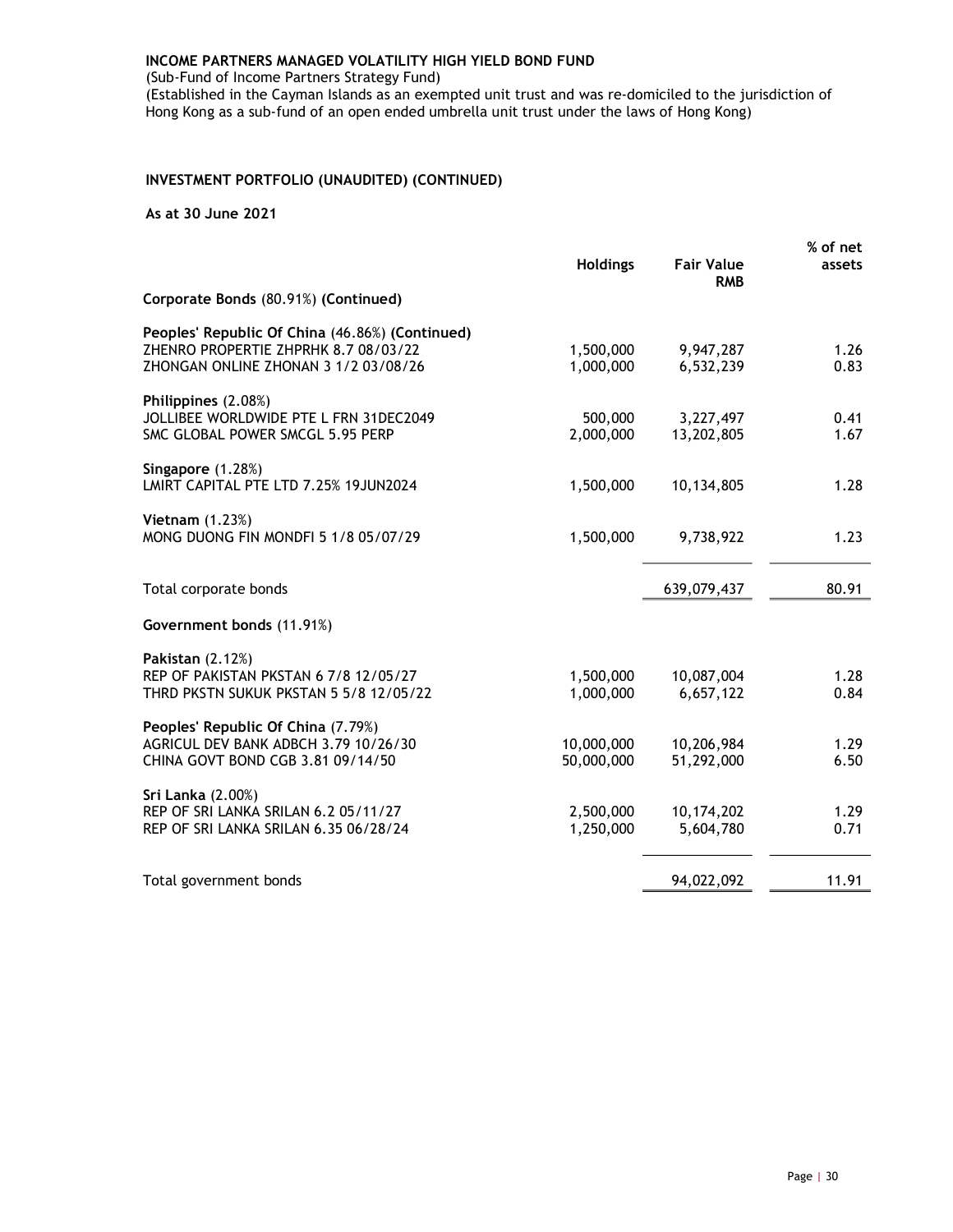(Sub-Fund of Income Partners Strategy Fund)

(Established in the Cayman Islands as an exempted unit trust and was re-domiciled to the jurisdiction of Hong Kong as a sub-fund of an open ended umbrella unit trust under the laws of Hong Kong)

# INVESTMENT PORTFOLIO (UNAUDITED) (CONTINUED)

As at 30 June 2021

# Derivative financial instruments (-0.02%)

| $P_{\text{c}}(1, 1, 0, 0, 0)$                  |                          | Notional amount of<br>contracts |                                 | % of net |
|------------------------------------------------|--------------------------|---------------------------------|---------------------------------|----------|
| <b>Underlying</b>                              | Counterparty             | outstanding                     | <b>Fair Value</b><br><b>RMB</b> | assets   |
| Foreign exchange forward contracts             |                          |                                 |                                 |          |
| Buy Chinese yuan/                              |                          |                                 |                                 |          |
| sell United States dollar                      | <b>UBS AG</b>            | RMB 143,000,000                 | 1,090,753                       | 0.14     |
| Buy Chinese yuan/                              |                          |                                 |                                 |          |
| sell United States dollar                      | <b>UBS AG</b>            | RMB 86,000,000                  | 646,944                         | 0.08     |
| Buy Chinese yuan/                              |                          |                                 |                                 | 0.08     |
| sell United States dollar<br>Buy Chinese yuan/ | <b>Barclays Bank PLC</b> | RMB 86,000,000                  | 641,239                         |          |
| sell United States dollar                      | Citibank, N.A.           | RMB 62,000,000                  | (101, 333)                      | (0.01)   |
| Buy Chinese yuan/                              |                          |                                 |                                 |          |
| sell United States dollar                      | Citibank, N.A.           | RMB 50,000,000                  | (82, 567)                       | (0.01)   |
| Buy Chinese yuan/                              |                          |                                 |                                 |          |
| sell United States dollar                      | Citibank, N.A.           | RMB 57,000,000                  | (142, 791)                      | (0.02)   |
| Buy Chinese yuan/                              |                          |                                 |                                 |          |
| sell United States dollar                      | Citibank, N.A.           | RMB 60,000,000                  | (633,988)                       | (0.08)   |
| Buy Chinese yuan/                              |                          |                                 |                                 |          |
| sell United States dollar                      | <b>UBS AG</b>            | RMB 100,000,000                 | (1,076,160)                     | (0.14)   |
| Buy Chinese yuan/                              |                          |                                 |                                 |          |
| sell United States dollar                      | <b>Barclays Bank PLC</b> | RMB 110,000,000                 | (1, 155, 886)                   | (0.15)   |
| Buy United States dollar/                      | <b>UBS AG</b>            |                                 |                                 |          |
| sell Chinese yuan<br>Buy United States dollar/ |                          | USD 1,482,536                   | 101,542                         | 0.01     |
| sell Chinese yuan                              | <b>UBS AG</b>            | USD 78,026                      | 5,330                           | 0.00     |
| Buy Chinese yuan/                              |                          |                                 |                                 |          |
| sell United States dollar                      | Citibank, N.A.           | RMB 13,000,000                  | (136, 048)                      | (0.02)   |
| Buy United States dollar/                      |                          |                                 |                                 |          |
| sell Chinese yuan                              | UBS AG                   | USD 1,562,077                   | 116,683                         | 0.02     |
| Buy Chinese yuan/                              |                          |                                 |                                 |          |
| sell United States dollar                      | Citibank, N.A.           | RMB 364,875                     | (3, 433)                        | (0.00)   |
| Buy Euro/                                      |                          |                                 |                                 |          |
| sell Chinese yuan                              | Citibank, N.A.           | EUR 2,505,149                   | (28, 421)                       | (0.00)   |
| Buy United States dollar/                      |                          |                                 |                                 |          |
| sell Chinese yuan                              | Citibank, N.A.           | USD 23,935,856                  | 611,810                         | 0.08     |
| Buy Singapore dollar/                          |                          |                                 |                                 |          |
| sell Chinese yuan                              | Citibank, N.A.           | SGD 1,491,589                   | (2,907)                         | (0.00)   |
| Buy Singapore dollar/                          |                          |                                 |                                 |          |
| sell Chinese yuan<br>Buy Australian dollar/    | Citibank, N.A.           | SGD 3,543,432                   | (6,906)                         | (0.00)   |
| sell Chinese yuan                              | Citibank, N.A.           | AUD 2,124,653                   | (107, 913)                      | (0.01)   |
|                                                |                          |                                 |                                 |          |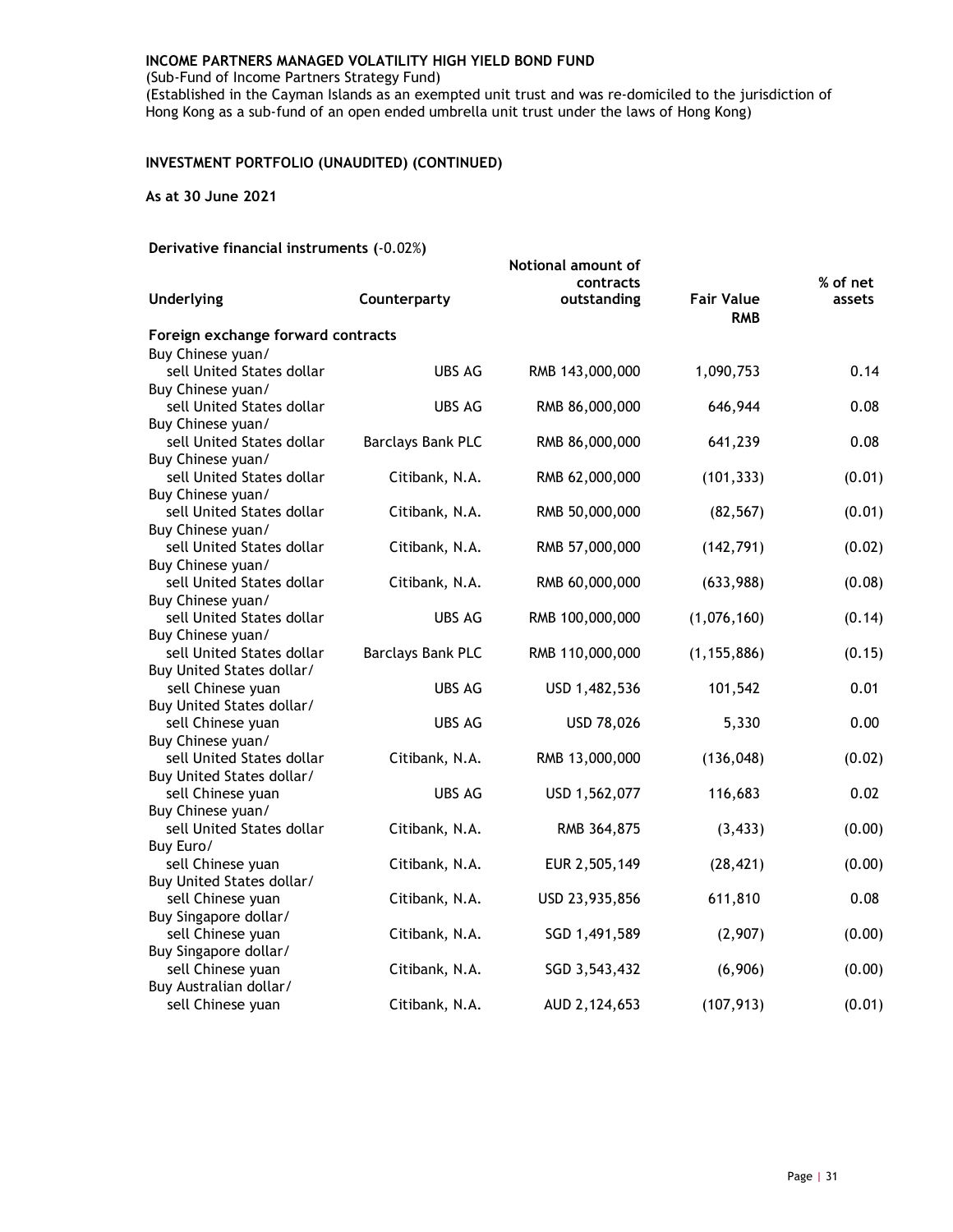(Sub-Fund of Income Partners Strategy Fund)

(Established in the Cayman Islands as an exempted unit trust and was re-domiciled to the jurisdiction of Hong Kong as a sub-fund of an open ended umbrella unit trust under the laws of Hong Kong)

# INVESTMENT PORTFOLIO (UNAUDITED) (CONTINUED)

# As at 30 June 2021

Derivative financial instruments (-0.02%) (Continued)

| <b>Underlying</b>                              | Counterparty   | <b>Notional amount</b><br>of contracts<br>outstanding | <b>Fair Value</b> | % of net<br>assets |
|------------------------------------------------|----------------|-------------------------------------------------------|-------------------|--------------------|
| Foreign exchange forward contracts (Continued) |                |                                                       | <b>RMB</b>        |                    |
| Buy United States dollar/                      |                |                                                       |                   |                    |
| sell Chinese yuan                              | Citibank, N.A. | USD 4,681,798                                         | 119,669           | 0.02               |
| Buy United States dollar/                      |                |                                                       |                   |                    |
| sell Chinese yuan                              | Citibank, N.A. | USD 1,071,607                                         | 27,391            | 0.00               |
| Buy Chinese yuan/                              |                |                                                       |                   |                    |
| sell United States dollar                      | Citibank, N.A. | RMB 284,993                                           | (1, 240)          | (0.00)             |
| Buy Hong Kong dollar/                          |                |                                                       |                   |                    |
| sell Chinese yuan                              | Citibank, N.A. | HKD 12,024,068                                        | 36,575            | 0.01               |
| Buy United States dollar/                      |                |                                                       |                   |                    |
| sell Chinese yuan                              | Citibank, N.A. | USD 4,090,030                                         | 104,543           | 0.01               |
| Buy Euro/                                      |                |                                                       |                   |                    |
| sell Chinese yuan                              | Citibank, N.A. | EUR 1,303,290                                         | (14, 786)         | (0.00)             |
| Buy Hong Kong dollar/                          |                |                                                       |                   |                    |
| sell Chinese yuan                              | Citibank, N.A. | HKD 6,451,084                                         | 19,623            | 0.00               |
| Buy Australian dollar/<br>sell Chinese yuan    |                |                                                       |                   |                    |
| Buy Chinese yuan/                              | Citibank, N.A. | AUD 1,779,574                                         | (90, 386)         | (0.01)             |
| sell United States dollar                      | Citibank, N.A. | RMB 1,147,361                                         | (11, 811)         | (0.00)             |
| Buy Chinese yuan/                              |                |                                                       |                   |                    |
| sell United States dollar                      | Citibank, N.A. | RMB 32,722                                            | (99)              | (0.00)             |
| Buy Chinese yuan/                              |                |                                                       |                   |                    |
| sell United States dollar                      | Citibank, N.A. | RMB 6,231,093                                         | 4,942             | 0.00               |
| Buy United States dollar/                      |                |                                                       |                   |                    |
| sell Chinese yuan                              | UBS AG         | USD 1,079,250                                         | (10, 308)         | (0.00)             |
| Buy Chinese yuan/                              |                |                                                       |                   |                    |
| sell Australian dollar                         | Citibank, N.A. | RMB 744,293                                           | 2,544             | 0.00               |
| Buy United States dollar/                      |                |                                                       |                   |                    |
| sell Chinese yuan                              | Citibank, N.A. | USD 2,673                                             | (55)              | (0.00)             |
| Buy Chinese yuan/                              |                |                                                       |                   |                    |
| sell United States dollar                      | Citibank, N.A. | RMB 38,858                                            | 103               | 0.00               |
| Buy Chinese yuan/                              |                |                                                       |                   |                    |
| sell Euro                                      | Citibank, N.A. | RMB 2,780,418                                         | 8,312             | 0.00               |
| Buy United States dollar/                      |                |                                                       |                   |                    |
| sell Chinese yuan                              | UBS AG         | USD 6,151,160                                         | (162, 432)        | (0.02)             |
| Buy Chinese yuan/                              |                |                                                       |                   |                    |
| sell Euro                                      | Citibank, N.A. | RMB 181,086                                           | 990               | 0.00               |
| Buy Chinese yuan/<br>sell United States dollar |                |                                                       | 69                | 0.00               |
| Buy Chinese yuan/                              | Citibank, N.A. | RMB 28,164                                            |                   |                    |
| sell United States dollar                      | Citibank, N.A. | RMB 867,601                                           | 2,116             | 0.00               |
|                                                |                |                                                       |                   |                    |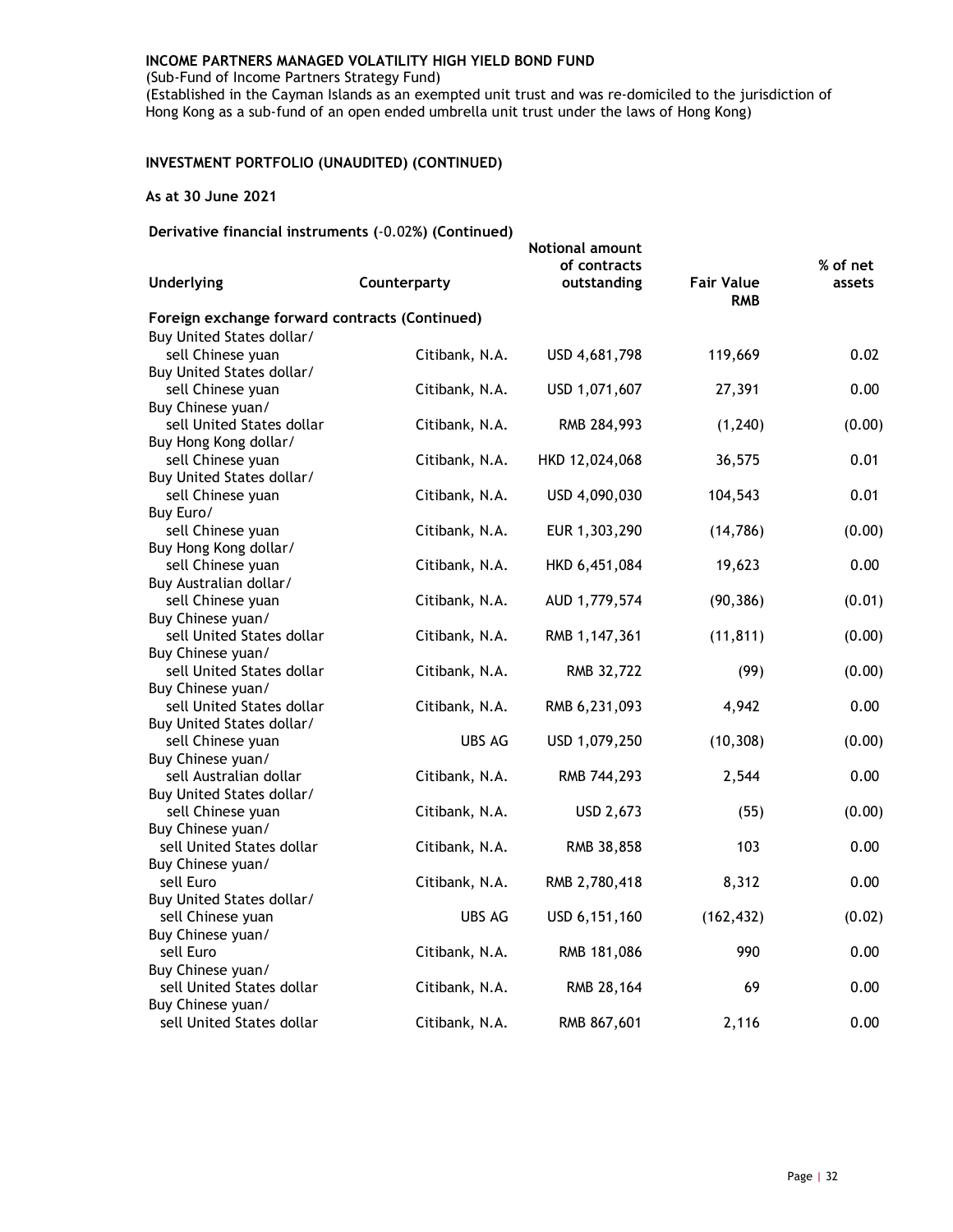(Sub-Fund of Income Partners Strategy Fund)

(Established in the Cayman Islands as an exempted unit trust and was re-domiciled to the jurisdiction of Hong Kong as a sub-fund of an open ended umbrella unit trust under the laws of Hong Kong)

# INVESTMENT PORTFOLIO (UNAUDITED) (CONTINUED)

# As at 30 June 2021

Derivative financial instruments (-0.02%) (Continued)

| <b>Underlying</b>                                     | Counterparty                                   | <b>Notional</b><br>amount of<br>contracts<br>outstanding | <b>Fair Value</b><br><b>RMB</b> | % of net<br>assets |
|-------------------------------------------------------|------------------------------------------------|----------------------------------------------------------|---------------------------------|--------------------|
| Foreign exchange forward contracts (Continued)        |                                                |                                                          |                                 |                    |
| Buy Chinese yuan/                                     |                                                |                                                          |                                 |                    |
| sell Singapore dollar                                 | Citibank, N.A.                                 | RMB 72,162                                               | 32                              | 0.00               |
| Buy Chinese yuan/sell<br>Singapore dollar             | Citibank, N.A.                                 |                                                          | 504                             | 0.00               |
| Buy Chinese yuan/                                     |                                                | RMB 1,440,283                                            |                                 |                    |
| sell United States dollar                             | Citibank, N.A.                                 | RMB 9,831                                                | (8)                             | (0.00)             |
| Buy Chinese yuan/                                     |                                                |                                                          |                                 |                    |
| sell Australian dollar                                | Citibank, N.A.                                 | RMB 79,532                                               | 98                              | 0.00               |
|                                                       |                                                |                                                          |                                 |                    |
| <b>Future contracts</b><br><b>US 10YR NOTE FUTURE</b> |                                                |                                                          |                                 |                    |
| 21/09/2021                                            | <b>KGI Securities</b><br>(Singapore) Pte. Ltd. | USD 9,937,500                                            | (121, 198)                      | (0.02)             |
|                                                       |                                                |                                                          |                                 |                    |
| Total derivative financial instruments                |                                                |                                                          | (348, 864)                      | (0.04)             |
| Total net assets                                      |                                                |                                                          |                                 |                    |
| Total investments at fair value                       |                                                |                                                          | 733, 101, 529                   | 92.82              |
| Derivative financial instruments                      |                                                |                                                          | (348, 864)                      | (0.04)             |
| <b>Bank balances</b>                                  |                                                |                                                          | 17,312,034                      | 2.19               |
| Other net assets                                      |                                                |                                                          | 39,715,651                      | 5.03               |
| Total net assets                                      |                                                |                                                          | 789,780,350                     | 100.00             |
| Total investments, at cost                            |                                                |                                                          | 769,163,011                     |                    |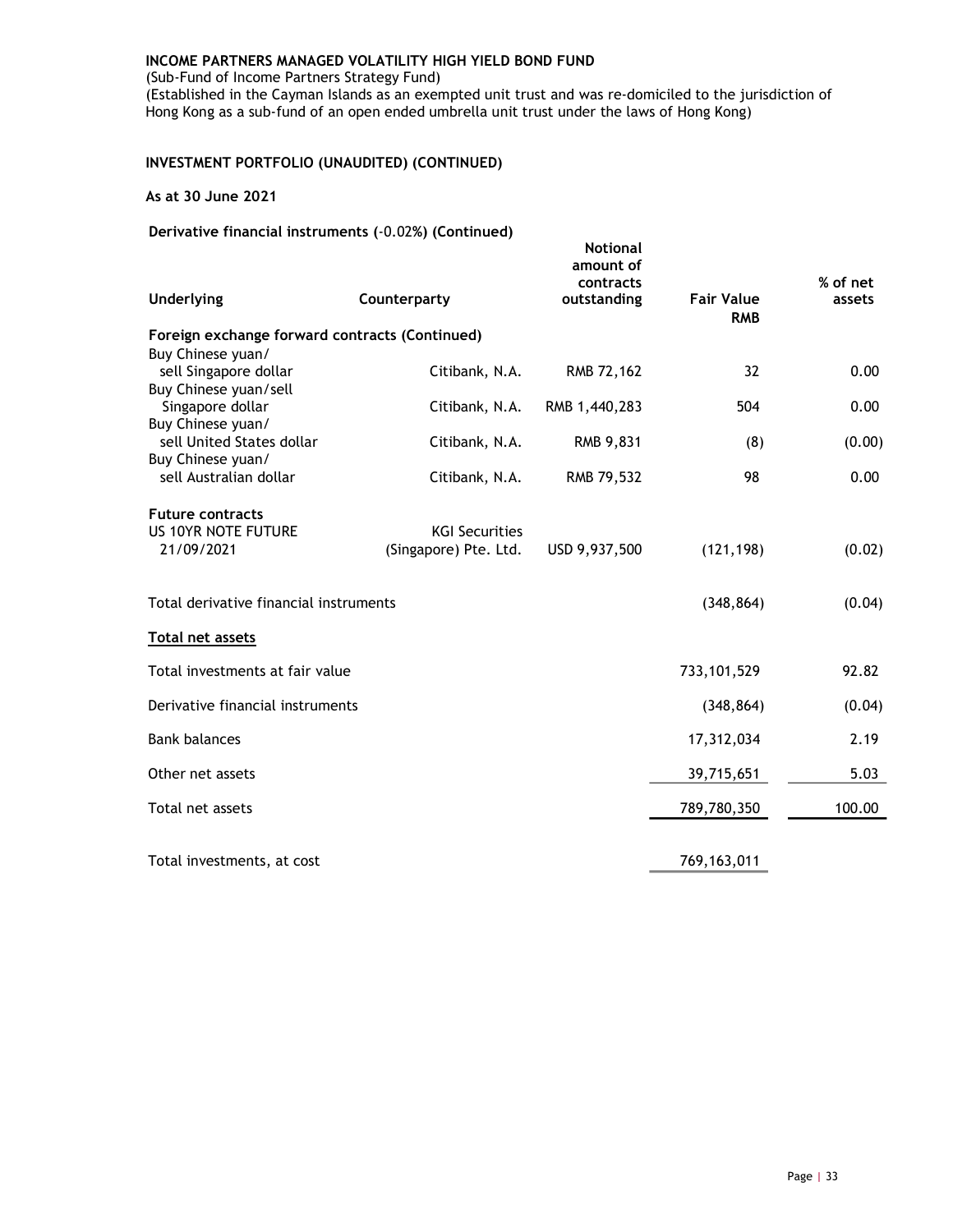(Sub-Fund of Income Partners Strategy Fund)

(Established in the Cayman Islands as an exempted unit trust and was re-domiciled to the jurisdiction of Hong Kong as a sub-fund of an open ended umbrella unit trust under the laws of Hong Kong)

# STATEMENT OF MOVEMENTS IN PORTFOLIO HOLDINGS (UNAUDITED)

|                                               | As at          |                  | As at         |                        |
|-----------------------------------------------|----------------|------------------|---------------|------------------------|
|                                               | 1 January 2021 | <b>Additions</b> |               | Disposals 30 June 2021 |
| <b>Quoted Investment</b>                      |                |                  |               |                        |
| <b>Corporate bonds</b>                        |                |                  |               |                        |
| Australia                                     |                |                  |               |                        |
| NEWCASTLE COAL NCIAU 4.4 09/29/27             | 2,000,000      |                  |               | 2,000,000              |
| PERENTI FINANCE ASLAU 6 1/2 10/07/25          |                | 500,000          |               | 500,000                |
| Hong Kong                                     |                |                  |               |                        |
| BANK OF EAST ASIA LTD FRN 29DEC2049           | 500,000        |                  |               | 500,000                |
| BK OF EAST ASIA BNKEA 5 7/8 PERP              | 2,000,000      |                  | (2,000,000)   |                        |
| CAS CAPITAL NO1 CASHLD 4 PERP                 |                | 3,000,000        | (500,000)     | 2,500,000              |
| CELESTIAL DYNASTY LTD 4.25% 27JUN2029         | 1,000,000      |                  |               | 1,000,000              |
| CHINA WATER AFF CWAHK 4.85 05/18/26           |                | 1,000,000        |               | 1,000,000              |
| ESR CAYMAN LTD ESRCAY 7 7/8 04/04/22          | 1,300,000      |                  |               | 1,300,000              |
| FEC FINANCE LTD FAEACO 7 3/8 PERP             | 1,350,000      |                  | (500,000)     | 850,000                |
| FWD LTD FWDINS 5 1/2 PERP                     | 950,000        |                  |               | 950,000                |
| FWD LTD FWDINS 6 1/4 12/31/49                 | 1,700,000      |                  |               | 1,700,000              |
| LS FINANCE 2017 LIHHK 4.8 06/18/26            |                | 1,000,000        |               | 1,000,000              |
| MELCO RESORTS MPEL 5 3/4 07/21/28             | 2,000,000      | 600,000          |               | 2,600,000              |
| NANYANG COMMERCIAL BANK FRN 31DEC2049         | 2,000,000      |                  | (2,000,000)   |                        |
| NWD MTN LTD NWDEVL 4 1/8 07/18/29             | 3,000,000      |                  |               | 3,000,000              |
| RH INTL FINANCE LTD 6.5% 31DEC2049            | 1,100,000      |                  | (500,000)     | 600,000                |
| India                                         |                |                  |               |                        |
| ADANI TRANSMISSI ADTIN 4 1/4 05/21/36         |                | 1,000,000        |               | 1,000,000              |
| GREENKO INVESTMENT CO 4 7/8 08/16/23          |                | 1,000,000        |               | 1,000,000              |
| POWER FIN CORP POWFIN 3.35 05/16/31           |                | 1,000,000        |               | 1,000,000              |
| POWER FIN CORP POWFIN 3.95 04/23/30           | 2,000,000      |                  | (2,000,000)   |                        |
| UPL CORP LTD 4.625% 16JUN2030                 | 1,550,000      |                  | (1,550,000)   |                        |
| VEDANTA RESOURCE VEDLN 6 3/8 07/30/22         |                | 750,000          |               | 750,000                |
| VEDANTA RESOURCES PLC 6.125% 09AUG2024        |                | 750,000          |               | 750,000                |
| <b>Indonesia</b>                              |                |                  |               |                        |
| ABM INVESTAMA ABMMIJ 7 1/8 08/01/22           | 1,000,000      |                  | (500,000)     | 500,000                |
| APL REALTY HLDG APLNIJ 5.95 06/02/24          | 1,000,000      |                  | (500,000)     | 500,000                |
| BUKIT MAKMUR MAN DOIDIJ 7 3/4 02/10/26        |                | 1,300,000        | (700,000)     | 600,000                |
| BUKIT MAKMUR MAN DOIDIJ 7 3/4 02/13/22        | 500,000        |                  | (500,000)     |                        |
| DELTA MERLIN DUN DUNIAT 0 06/26/32            |                | 1,675,000        |               | 1,675,000              |
| DELTA MERLIN DUN DUNIAT 8 5/8 03/12/24        | 3,350,000      |                  | (3,350,000)   |                        |
| DELTA MERLIN DUNIA TEXTI FRN 26JUN2028        |                | 1,675,000        |               | 1,675,000              |
| <b>INDIKA ENERGY IV INDYIJ 8 1/4 10/22/25</b> | 1,350,000      |                  |               | 1,350,000              |
| INDOFOOD CBP SUK ICBPIJ 3.398 06/09/31        |                | 1,600,000        | (600,000)     | 1,000,000              |
| JABABEKA INTL BV KIJAIJ 6 1/2 10/05/23        | 2,650,000      |                  | (1, 150, 000) | 1,500,000              |
| JAPFA COMFEED JPFAIJ 5 3/8 03/23/26           |                | 500,000          | (500,000)     |                        |
| MINEJESA CAPITAL BV 4.625% 10AUG2030          |                | 1,000,000        |               | 1,000,000              |
| PT PERTAMINA PERTIJ 2.3 02/09/31              |                | 1,500,000        | (1,500,000)   |                        |
| THETA CAPITAL PTE LTD 8.125% 22JAN2025        | 2,500,000      |                  | (2,000,000)   | 500,000                |
|                                               |                |                  |               |                        |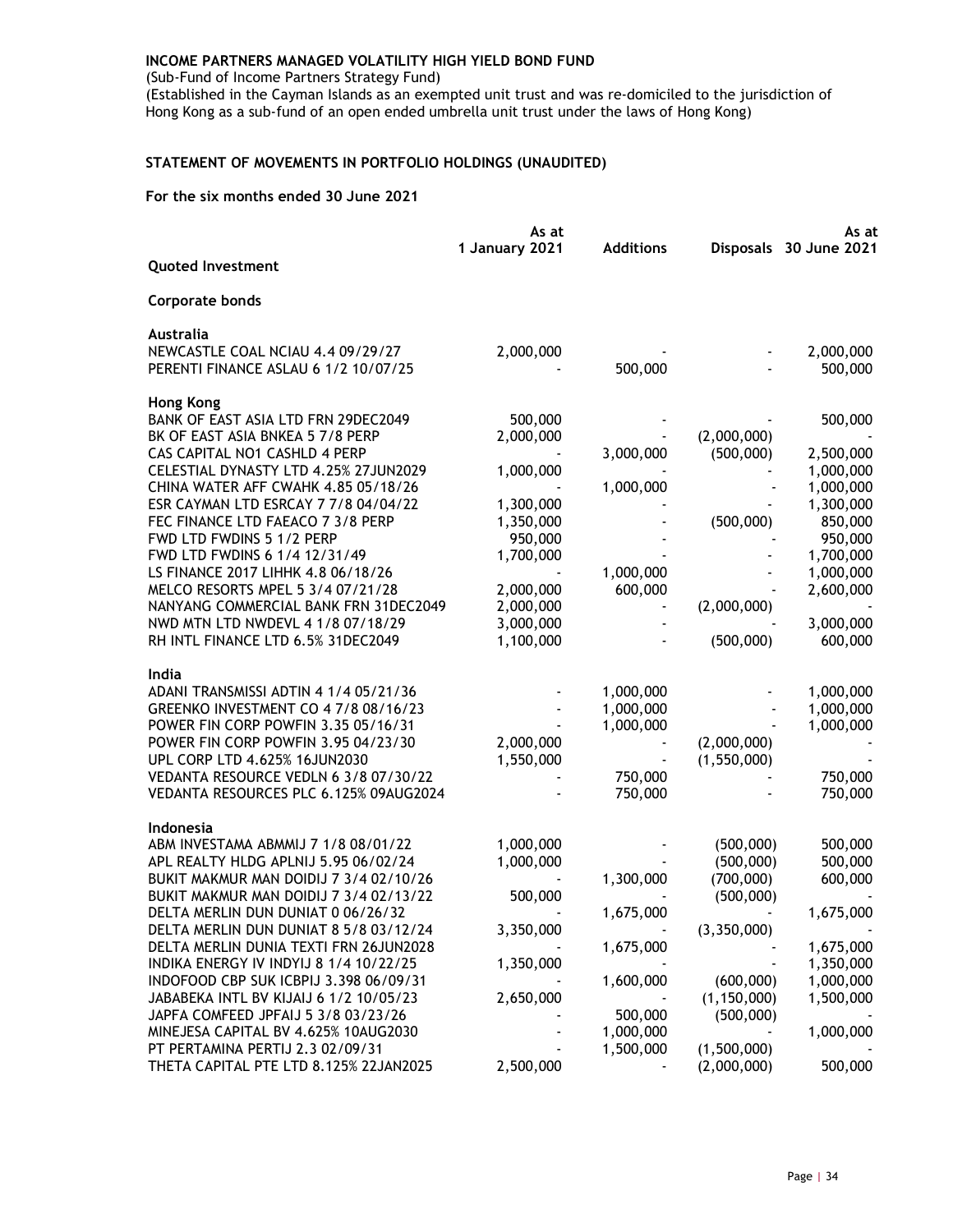(Sub-Fund of Income Partners Strategy Fund)

(Established in the Cayman Islands as an exempted unit trust and was re-domiciled to the jurisdiction of Hong Kong as a sub-fund of an open ended umbrella unit trust under the laws of Hong Kong)

# STATEMENT OF MOVEMENTS IN PORTFOLIO HOLDINGS (UNAUDITED) (CONTINUED)

|                                                                                 | As at                  |                  | As at         |                        |  |
|---------------------------------------------------------------------------------|------------------------|------------------|---------------|------------------------|--|
|                                                                                 | 1 January 2021         | <b>Additions</b> |               | Disposals 30 June 2021 |  |
| <b>Corporate bonds (Continued)</b>                                              |                        |                  |               |                        |  |
| Japan<br>SOFTBANK GROUP CORP FRN 31DEC2049                                      | 1,000,000              | 500,000          | (1,000,000)   | 500,000                |  |
|                                                                                 |                        |                  |               |                        |  |
| Macao                                                                           |                        |                  |               |                        |  |
| MGM CHINA HOLDIN MGMCHI 5 1/4 06/18/25                                          |                        | 1,000,000        |               | 1,000,000              |  |
| WYNN MACAU LTD WYNMAC 5 1/2 01/15/26                                            |                        | 2,000,000        |               | 2,000,000              |  |
| Malaysia                                                                        |                        |                  |               |                        |  |
| SD INTERNATIONAL SUKUK 6.3% 09MAY2022                                           | 1,300,000              |                  | (500,000)     | 800,000                |  |
| Mongolia                                                                        |                        |                  |               |                        |  |
| MONGO MIN/ENG RE MONMIN 9 1/4 04/15/24                                          | 1,000,000              |                  | (500,000)     | 500,000                |  |
| People's Republic of China                                                      |                        |                  |               |                        |  |
| AAC TECHNOLOGIES AACTEC 3 3/4 06/02/31                                          |                        | 1,000,000        |               | 1,000,000              |  |
| AGILE GROUP AGILE 6.7 03/07/22                                                  |                        | 2,000,000        |               | 2,000,000              |  |
| AOYUAN PROPERTY CAPG 5 3/8 09/13/22                                             |                        | 2,000,000        |               | 2,000,000              |  |
| AOYUAN PROPERTY CAPG 7.95 09/07/21                                              | 2,000,000              |                  | (2,000,000)   |                        |  |
| CENTRAL CHINA CENCHI 7 1/4 08/13/24                                             | 4,500,000              |                  | (2,500,000)   | 2,000,000              |  |
| CHINA EVERGRANDE EVERRE 7 1/2 06/28/23                                          | 1,500,000              |                  | (1,500,000)   |                        |  |
| CHINA EVERGRANDE EVERRE 8 3/4 06/28/25                                          | 2,000,000              | 500,000          | (1,750,000)   | 750,000                |  |
| CHINA EVERGRANDE EVERRE 9 1/2 04/11/22                                          |                        | 750,000          | (750,000)     |                        |  |
| <b>CHINA SCE GRP CHINSC 7 05/02/25</b>                                          | 2,950,000              | 1,000,000        | (2,950,000)   | 1,000,000              |  |
| CHINA SOUTH CITY CSCHCN 6 3/4 09/13/21                                          | 1,000,000              |                  | (1,000,000)   |                        |  |
| CHN SCE PROPERTY CHINSC 5 7/8 03/10/22                                          |                        | 3,000,000        | (1,000,000)   | 2,000,000              |  |
| CNAC HK FINBRID HAOHUA 3.7 09/22/50                                             | 1,000,000              |                  |               | 1,000,000              |  |
| CNAC HK FINBRIDGE CO LTD 3% 22SEP2030                                           | 3,000,000              |                  | (1,500,000)   | 1,500,000              |  |
| DEXIN CHINA HLDN DEXICN 9.95 12/03/22                                           | 1,000,000              |                  |               | 1,000,000              |  |
| EASY TACTIC LTD GZRFPR 5 3/4 01/13/22                                           | 800,000                |                  |               | 800,000                |  |
| EASY TACTIC LTD GZRFPR 5 7/8 02/13/23                                           | 1,000,000              |                  | (500,000)     | 500,000                |  |
| EHI CAR SERVICES EHICAR 7 3/4 11/14/24                                          |                        | 1,000,000        | (400,000)     | 600,000                |  |
| FANTASIA HOLDING FTHDGR 9 1/4 07/28/23                                          | 3,000,000              |                  | (1,000,000)   | 3,000,000              |  |
| FANTASIA HOLDING FTHDGR 9 7/8 10/19/23<br>FAR EAST HORIZON LTD 3.375% 18FEB2025 | 1,000,000<br>1,000,000 |                  | (1,000,000)   |                        |  |
| FAR EAST HORIZON LTD FRN 29DEC2049                                              | 1,000,000              |                  |               |                        |  |
| FORTUNE STAR FOSUNI 5 1/4 03/23/22                                              |                        | 2,000,000        |               | 1,000,000<br>2,000,000 |  |
| FORTUNE STAR FOSUNI 5.05 01/27/27                                               |                        | 1,200,000        | (1, 200, 000) |                        |  |
| FRANSHION BRILLA CHJMAO 4 1/4 07/23/29                                          | 1,936,000              |                  | (500,000)     | 1,436,000              |  |
| GOLDEN WHEEL GWTH 12.95 03/14/22                                                | 2,000,000              |                  | (1,000,000)   | 1,000,000              |  |
| HEJUN SHUNZE INV LGUANG 10.4 03/09/23                                           | 1,000,000              |                  | (1,000,000)   |                        |  |
| JINGRUI HOLDINGS JINGRU 9.45 04/23/21                                           | 1,500,000              |                  | (1,500,000)   |                        |  |
| KAISA GROUP KAISAG 9 3/4 09/28/23                                               | 3,000,000              |                  |               | 3,000,000              |  |
| KAISA GROUP KAISAG 9 3/8 06/30/24                                               | 1,000,000              |                  | (1,000,000)   |                        |  |
|                                                                                 |                        |                  |               |                        |  |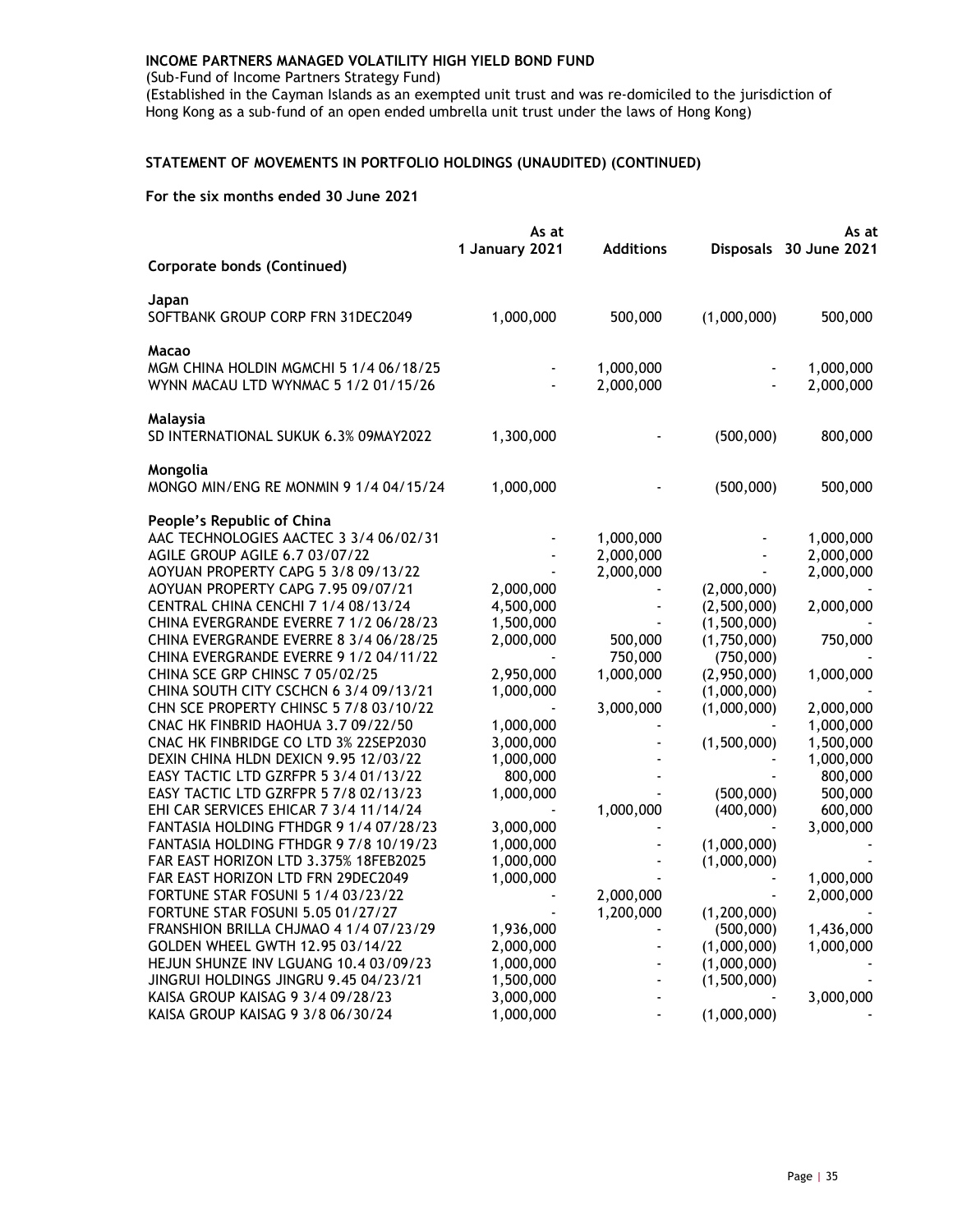(Sub-Fund of Income Partners Strategy Fund)

(Established in the Cayman Islands as an exempted unit trust and was re-domiciled to the jurisdiction of Hong Kong as a sub-fund of an open ended umbrella unit trust under the laws of Hong Kong)

# STATEMENT OF MOVEMENTS IN PORTFOLIO HOLDINGS (UNAUDITED) (CONTINUED)

|                                            | As at          |                  |               | As at                  |  |
|--------------------------------------------|----------------|------------------|---------------|------------------------|--|
|                                            | 1 January 2021 | <b>Additions</b> |               | Disposals 30 June 2021 |  |
| <b>Corporate bonds (Continued)</b>         |                |                  |               |                        |  |
| People's Republic of China (Continued)     |                |                  |               |                        |  |
| KING TALENT MANAGEMENT L FRN 31DEC2049     | 1,800,000      |                  | (1,050,000)   | 750,000                |  |
| KWG GROUP KWGPRO 7 7/8 09/01/23            | 2,500,000      |                  | (1,000,000)   | 1,500,000              |  |
| KWG PROPERTY KWGPRO 5 7/8 11/10/24         | 1,000,000      |                  | (1,000,000)   |                        |  |
| MODERN LAND CHN MOLAND 9.8 04/11/23        |                | 1,000,000        |               | 1,000,000              |  |
| POWERLONG PWRLNG 5.95 04/30/25             |                | 200,000          | (200,000)     |                        |  |
| POWERLONG PWRLNG 6.95 07/23/23             | 3,500,000      |                  | (1, 250, 000) | 2,250,000              |  |
| RADIANCE CAPITAL INV 10.5% 16JAN2022       | 1,000,000      |                  |               | 1,000,000              |  |
| RED SUN PROPERTI REDSUN 7.3 01/13/25       |                | 3,500,000        | (2,500,000)   | 1,000,000              |  |
| RED SUN PROPERTIES GRP 9.95% 11APR2022     | 400,000        |                  |               | 400,000                |  |
| RKPF 2019 A LTD ROADKG 6.7 09/30/24        | 1,000,000      |                  | (1,000,000)   |                        |  |
| RKPF 2019 E LTD ROADKG 7 3/4 PERP          | 3,300,000      |                  | (500,000)     | 2,800,000              |  |
| RONGXINGDA DEVEL RISSUN 8 04/24/22         | 1,000,000      |                  | (600,000)     | 400,000                |  |
| RONSHINE CHINA 8.75% 25OCT2022             | 1,500,000      |                  | (500,000)     | 1,000,000              |  |
| RONSHINE CHINA RONXIN 7.35 12/15/23        | 500,000        |                  | (500,000)     |                        |  |
| RONSHINE CHINA RONXIN 8.1 06/09/23         |                | 500,000          | (500,000)     |                        |  |
|                                            | 1,500,000      |                  |               |                        |  |
| <b>RONSHINE CHINA RONXIN 8.95 01/22/23</b> |                |                  |               | 1,500,000              |  |
| SHUI ON DEVELOP SHUION 5 3/4 11/12/23      | 2,250,000      | 1,000,000        | (1,500,000)   | 1,750,000              |  |
| SHUI ON DEVELOP SHUION 6.15 08/24/24       | 1,050,000      |                  | (1,050,000)   |                        |  |
| SINO OCEAN LAND SINOCE 4 3/4 08/05/29      | 2,000,000      |                  | (400,000)     | 1,600,000              |  |
| SUNAC CHINA HLDG SUNAC 7 1/4 06/14/22      | 2,500,000      |                  |               | 2,500,000              |  |
| SUNAC CHINA HLDG SUNAC 7.95 08/08/22       | 500,000        |                  |               | 500,000                |  |
| TIMES CHINA HLDG LTD 6% 05MAY2021          | 2,250,000      |                  | (2, 250, 000) |                        |  |
| TIMES CN HLDG TPHL 6 3/4 07/16/23          |                | 2,000,000        |               | 2,000,000              |  |
| WANDA PROPERTIES DALWAN 6 7/8 07/23/23     | 3,750,000      |                  | (2,000,000)   | 1,750,000              |  |
| WENS FOODSTUFF GWFOOD 3.258 10/29/30       |                | 500,000          |               | 500,000                |  |
| WEST CHINA CEM WESCHI 4.95 07/08/26        |                | 450,000          |               | 450,000                |  |
| WILL SEMICONDUCTER LTD-A-RTS28DEC20        | 1,000,000      |                  | (1,000,000)   |                        |  |
| YANGO CAYMAN YANGOG 11 3/4 09/08/22        | 1,000,000      |                  |               | 1,000,000              |  |
| YANGO JUSTICE INTL 8.25% 25NOV2023         | 1,500,000      |                  |               | 1,500,000              |  |
| YUZHOU GROUP YUZHOU 6.35 01/13/27          |                | 400,000          | (400,000)     |                        |  |
| YUZHOU PROPERTIE YUZHOU 7 3/8 01/13/26     | 2,000,000      | 500,000          | (2,000,000)   | 500,000                |  |
| YUZHOU PROPERTIE YUZHOU 7.7 02/20/25       | 1,000,000      |                  | (1,000,000)   |                        |  |
| ZHENRO PROPERTIE ZHPRHK 6.63 01/07/26      |                | 200,000          | (200,000)     |                        |  |
| ZHENRO PROPERTIE ZHPRHK 8.3 09/15/23       | 500,000        | 1,000,000        | (500,000)     | 1,000,000              |  |
| ZHENRO PROPERTIE ZHPRHK 8.65 01/21/23      | 500,000        |                  | (500,000)     |                        |  |
| ZHENRO PROPERTIE ZHPRHK 8.7 08/03/22       | 2,500,000      |                  | (1,000,000)   | 1,500,000              |  |
| ZHONGAN ONLINE ZHONAN 3 1/2 03/08/26       |                | 1,000,000        |               | 1,000,000              |  |
|                                            |                |                  |               |                        |  |
| Philippines                                |                |                  |               |                        |  |
| JOLLIBEE WORLDWI JFCPM 4 3/4 06/24/30      | 2,000,000      |                  | (2,000,000)   |                        |  |
| JOLLIBEE WORLDWIDE PTE L FRN 31DEC2049     |                | 500,000          |               | 500,000                |  |
| SMC GLOBAL POWER SMCGL 5.95 PERP           | 3,000,000      |                  | (1,000,000)   | 2,000,000              |  |
|                                            |                |                  |               |                        |  |
| Singapore                                  |                |                  |               |                        |  |
| LMIRT CAPITAL LMRTSP 7 1/2 02/09/26        |                | 1,000,000        | (1,000,000)   |                        |  |
| LMIRT CAPITAL PTE LTD 7.25% 19JUN2024      | 2,000,000      |                  | (500,000)     | 1,500,000              |  |
|                                            |                |                  |               |                        |  |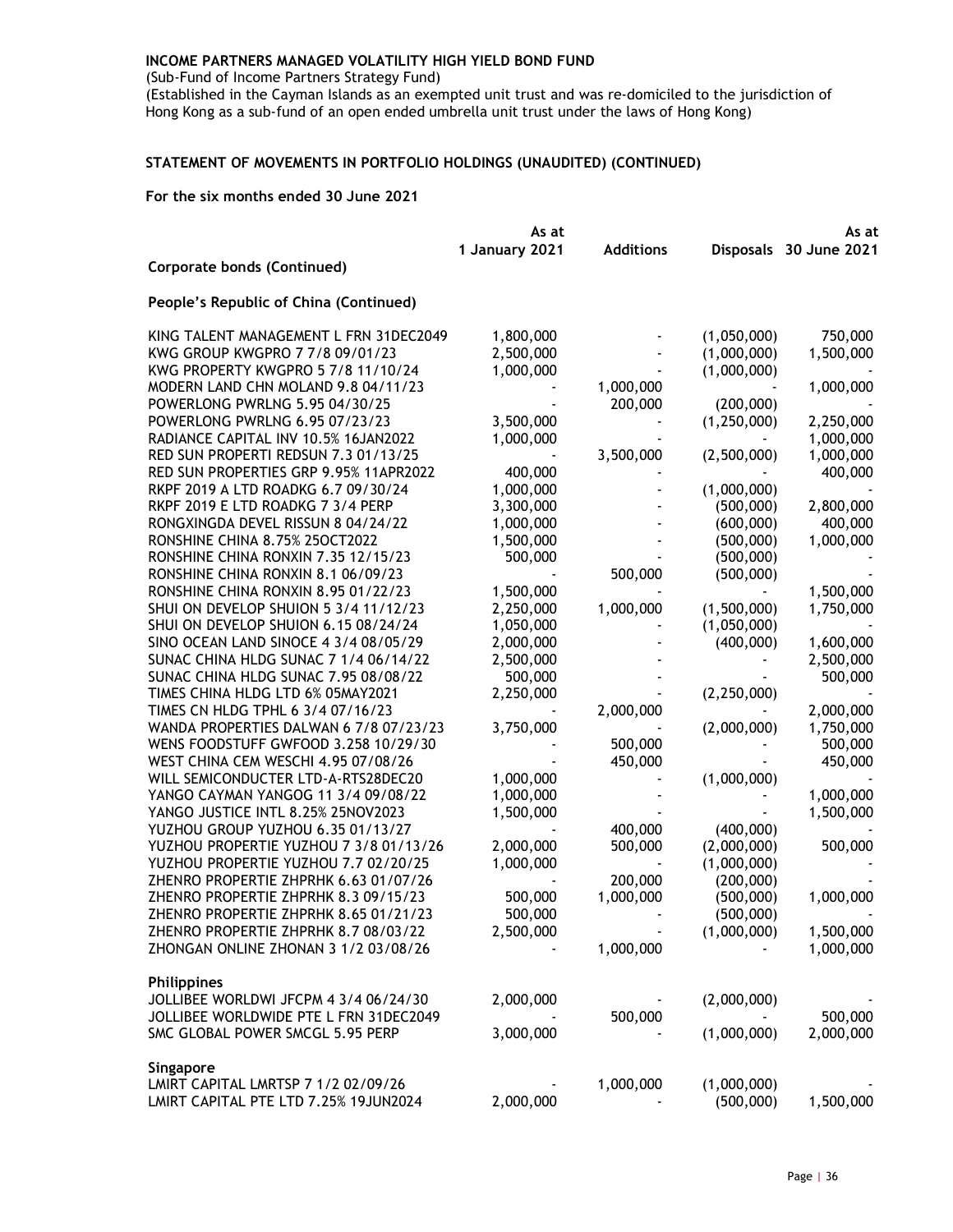(Sub-Fund of Income Partners Strategy Fund)

(Established in the Cayman Islands as an exempted unit trust and was re-domiciled to the jurisdiction of Hong Kong as a sub-fund of an open ended umbrella unit trust under the laws of Hong Kong)

# STATEMENT OF MOVEMENTS IN PORTFOLIO HOLDINGS (UNAUDITED) (CONTINUED)

|                                                                                                                                                                                   | As at<br>1 January 2021 | <b>Additions</b>                                     |                                              | As at<br>Disposals 30 June 2021 |
|-----------------------------------------------------------------------------------------------------------------------------------------------------------------------------------|-------------------------|------------------------------------------------------|----------------------------------------------|---------------------------------|
| Corporate bonds (Continued)                                                                                                                                                       |                         |                                                      |                                              |                                 |
| <b>Thailand</b><br>KRUNG THAI BK/KY KTBTB 4.4 PERP<br>TMB BANK/CAYMAN ISLANDS FRN 31DEC2049                                                                                       | 2,000,000               | 750,000                                              | (750,000)<br>(2,000,000)                     |                                 |
| <b>United Kingdom</b><br>JAGUAR LAND ROVR TTMTIN 4 1/2 01/15/26                                                                                                                   | 1,500,000               |                                                      | (1,500,000)                                  |                                 |
| Vietnam<br>MONG DUONG FIN MONDFI 5 1/8 05/07/29                                                                                                                                   | 1,000,000               | 500,000                                              |                                              | 1,500,000                       |
| Government bonds                                                                                                                                                                  |                         |                                                      |                                              |                                 |
| India<br>EX-IM BK OF IN EXIMBK 2 1/4 01/13/31                                                                                                                                     |                         | 1,500,000                                            | (1,500,000)                                  |                                 |
| <b>Pakistan</b><br>REP OF PAKISTAN PKSTAN 6 7/8 12/05/27<br>THRD PKSTN SUKUK PKSTAN 5 5/8 12/05/22                                                                                | 700,000<br>1,000,000    | 800,000                                              |                                              | 1,500,000<br>1,000,000          |
| People's Republic of China<br>AGRICUL DEV BANK ADBCH 3.79 10/26/30<br>CHINA DEV BANK SDBC 3.66 03/01/31<br>CHINA GOVT BOND CGB 3.72 04/12/51<br>CHINA GOVT BOND CGB 3.81 09/14/50 |                         | 20,000,000<br>20,000,000<br>10,000,000<br>50,000,000 | (10,000,000)<br>(20,000,000)<br>(10,000,000) | 10,000,000<br>50,000,000        |
| Sri Lanka<br>REP OF SRI LANKA SRILAN 6.2 05/11/27<br>REP OF SRI LANKA SRILAN 6.35 06/28/24                                                                                        | 2,500,000<br>1,250,000  |                                                      |                                              | 2,500,000<br>1,250,000          |
| <b>Investment funds</b>                                                                                                                                                           |                         |                                                      |                                              |                                 |
| People's Republic of China<br>INCOME PART RMB BOND-2BACC IPRB2BA                                                                                                                  | 234,816                 |                                                      | (234, 816)                                   |                                 |